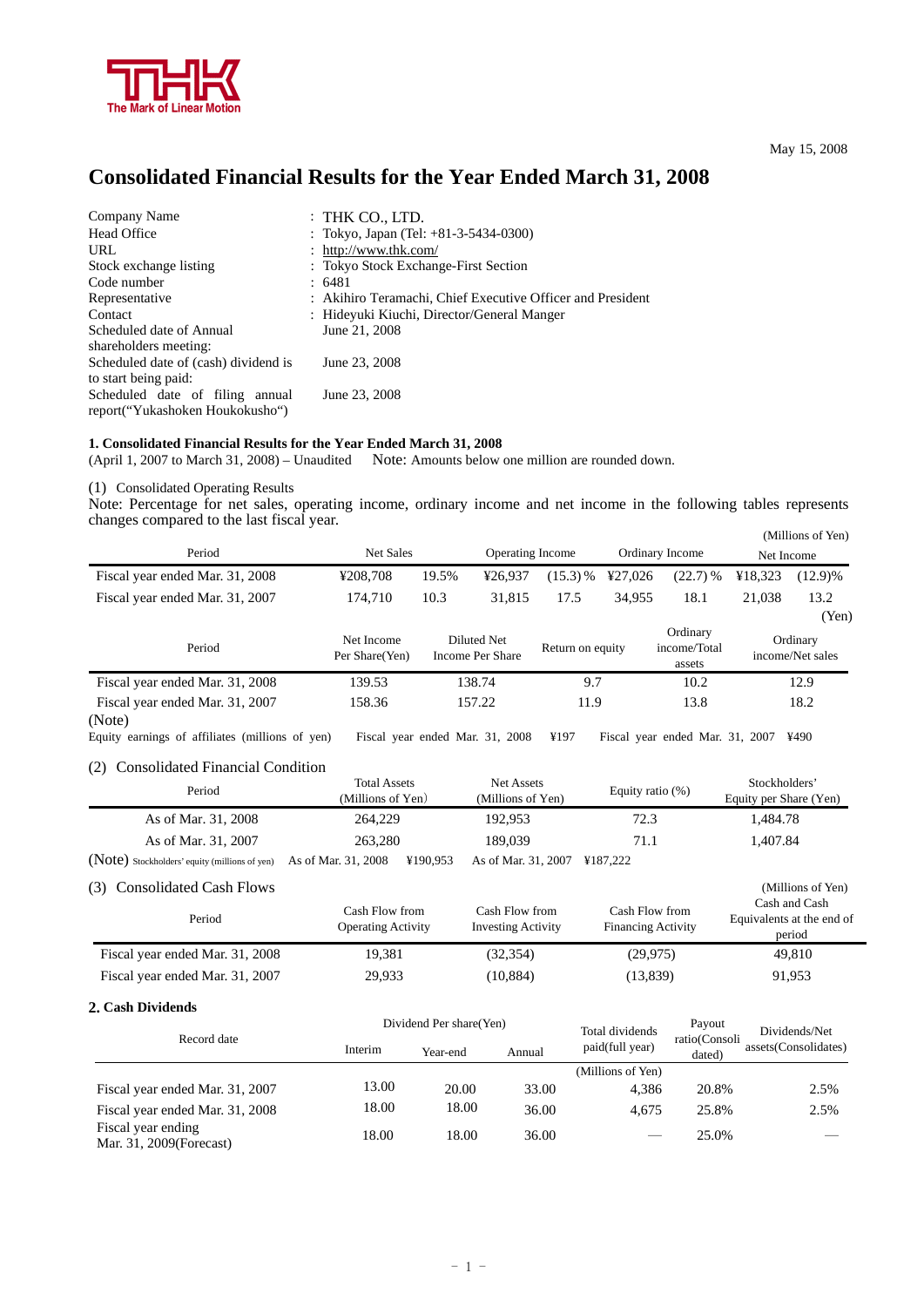#### **3. Forecast of Consolidated Financial Results (April 1, 2008 to March 31, 2009)**

Note: (% indicates changes from the previous period for the "Full year" and from the previous six-month period for the six months ended September 30, 2007)

| <b>Fiscal Year</b>                                 | <b>Net Sales</b><br>(Millions of<br>Yen) |      | <b>Operating</b><br>Income<br>(Millions of Yen) |      | Ordinary Income<br>(Millions of<br>Yen) |      | Net Income<br>(Millions of<br>Yen) |       | Net Income<br>$(Y_{en})$<br>per Share |
|----------------------------------------------------|------------------------------------------|------|-------------------------------------------------|------|-----------------------------------------|------|------------------------------------|-------|---------------------------------------|
| Six<br>ended<br>September<br>30.<br>months<br>2008 | 110.000                                  | 9.6% | 15.000                                          | 8.1% | 15.900                                  | 5.5  | 9.000                              | (1.8) | 69.98                                 |
| Fiscal year ended Mar. 31, 2009                    | 225,000                                  | 7.8  | 30,500                                          | 13.2 | 32,100                                  | 18.8 | 18.500                             | 1.0   | 143.85                                |

# **4**.**Other**

(1) Significant change in scope of consolidation (Changes in reporting entity corresponding with specified subsidiaries [*tokutei kogaisha*]) : No

(Reference) Items related to scope of consolidation and application of equity method:

Consolidated companies: 29 (Newly included: 9) (Deleted: 0)

Companies using the equity method: 1 (Newly included: 0) (Deleted: 0)

(2) Changes in accounting policies/estimates/disclosure of consolidated financial reports(which will state in material item for basis of financial reports preparation)

| 1 Changes in accounting standard | YES  |
|----------------------------------|------|
| 2 Other changes                  | YES. |

Note: For details, please refer to page 18 of "Changes in Important Items Used as a Basis to Prepare the Consolidated Financial Statement".

|  | (3) Issued Shares (Common stock) |
|--|----------------------------------|
|--|----------------------------------|

| Period              | <b>Issued</b> | Treasury stock |
|---------------------|---------------|----------------|
| As of Mar. 31, 2008 | 133,856,903   | 5.249.535      |
| As of Mar. 31, 2007 | 133,020,540   | 34.512         |

【Reference】Non-Consolidated Operating Results

#### **1. Non-Consolidated financial highlights for the fiscal year ended March 31, 2008**

(April 1, 2007 to March 31, 2008) – Unaudited

(1) Non-Consolidated Operation Results (Millions of Yen)

| $(1)$ ron consolidated operation results |                                      |                                    |                         |                         |              |                        |                                                             | $(1, 1, 1, 1, 1, 0, 1, 0, 1, 0, 1, 0, 1, 0, 1, 0, 1, 0, 1, 0, 1, 0, 1, 0, 1, 0, 1, 0, 1, 0, 1, 0, 1, 0, 1, 0, 1, 0, 1, 0, 1, 0, 1, 0, 1, 0, 1, 0, 1, 0, 1, 0, 1, 0, 1, 0, 1, 0, 1, 0, 1, 0, 1, 0, 1, 0, 1, 0, 1, 0, 1, 0, 1, $ |
|------------------------------------------|--------------------------------------|------------------------------------|-------------------------|-------------------------|--------------|------------------------|-------------------------------------------------------------|--------------------------------------------------------------------------------------------------------------------------------------------------------------------------------------------------------------------------------|
| Period                                   | <b>Net Sales</b>                     |                                    |                         | <b>Operating Income</b> |              | <b>Ordinary Income</b> | Net Income                                                  |                                                                                                                                                                                                                                |
| Fiscal year ended Mar. 31, 2008          | ¥141,275                             | $(1.8)\%$                          | ¥21,929                 | $(23.5)$ %              | ¥24.988      | $(18.4)$ %             | ¥18.819                                                     | 4.6%                                                                                                                                                                                                                           |
| Fiscal year ended Mar. 31, 2007          | 143,870                              | 10.0                               | 28,681                  | 20.3                    | 30.642       | 19.9                   | 17.993                                                      | 10.6                                                                                                                                                                                                                           |
|                                          |                                      |                                    | (Yen)                   |                         |              |                        |                                                             |                                                                                                                                                                                                                                |
| Period                                   | Net Income<br>Per Share(Yen)         | Diluted Net<br>Income per<br>Share |                         |                         |              |                        |                                                             |                                                                                                                                                                                                                                |
| Fiscal year ended Mar. 31, 2008          | ¥143.31                              | ¥142.49                            |                         |                         |              |                        |                                                             |                                                                                                                                                                                                                                |
| Fiscal year ended Mar. 31, 2007          | 135.45                               | 134.47                             |                         |                         |              |                        |                                                             |                                                                                                                                                                                                                                |
| (2) Non-Consolidated Financial Condition |                                      |                                    |                         |                         |              |                        |                                                             |                                                                                                                                                                                                                                |
| Period<br>$\sim$ $\sim$ $\sim$           | <b>Total Assets</b><br>$\sim$ $\sim$ | Net Assets                         | $\lambda$ and $\lambda$ |                         | Equity ratio |                        | Shareholders'<br>$\mathbf{r}$ . $\mathbf{r}$ . $\mathbf{r}$ |                                                                                                                                                                                                                                |

| Period              | <b>Total Assets</b> | Net Assets        | Equity ratio | Shareholders'          |  |  |
|---------------------|---------------------|-------------------|--------------|------------------------|--|--|
|                     | (millions of yen)   | (millions of yen) |              | Equity per Share (yen) |  |  |
| As of Mar. 31, 2008 | ¥226.072            | ¥177.582          | 78.6 %       | ¥1.380.78              |  |  |
| As of Mar. 31, 2007 | 237,209             | 174.245           | 73.4         | 1.310.26               |  |  |

**2.** Forecast of Non-Consolidated Results for the Fiscal Year ending March 31, 2009

Note: (% indicates changes from the previous period for the "Full year" and from the previous six-month period for the six months ended September 30, 2007)

| <b>Fiscal Year</b>                     | Net sales<br>(millions of yen) |      | Operating income<br>(millions of yen) |       | Ordinary income<br>(millions of yen) |      | Net income<br>(millions of yen) |         | Net income<br>per share (Yen) |  |
|----------------------------------------|--------------------------------|------|---------------------------------------|-------|--------------------------------------|------|---------------------------------|---------|-------------------------------|--|
| Six months ended September 30,<br>2008 | ¥73.000                        | 7.5% | ¥12.600                               | 10.3% | ¥13.300                              | 9.4% | ¥7.900                          | 7.1%    | ¥61.43                        |  |
| Fiscal year ended Mar. 31, 2009        | ¥148,000                       | 4.8% | 425.000                               | 14.0% | 426.400                              | 5.6% | ¥15.700                         | (16.6)% | ¥122.07                       |  |

\*Forward-Looking Statements:

\* Appropriate use of the business results forecast, and other special matters

The above forecasts were prepared based upon information available as of the disclosure date of this financial data, and therefore the actual business results may substantially differ from these projections due to subsequent various factors.

For the matters related to these forecasts, please refer to page 6 of the attached Schedule.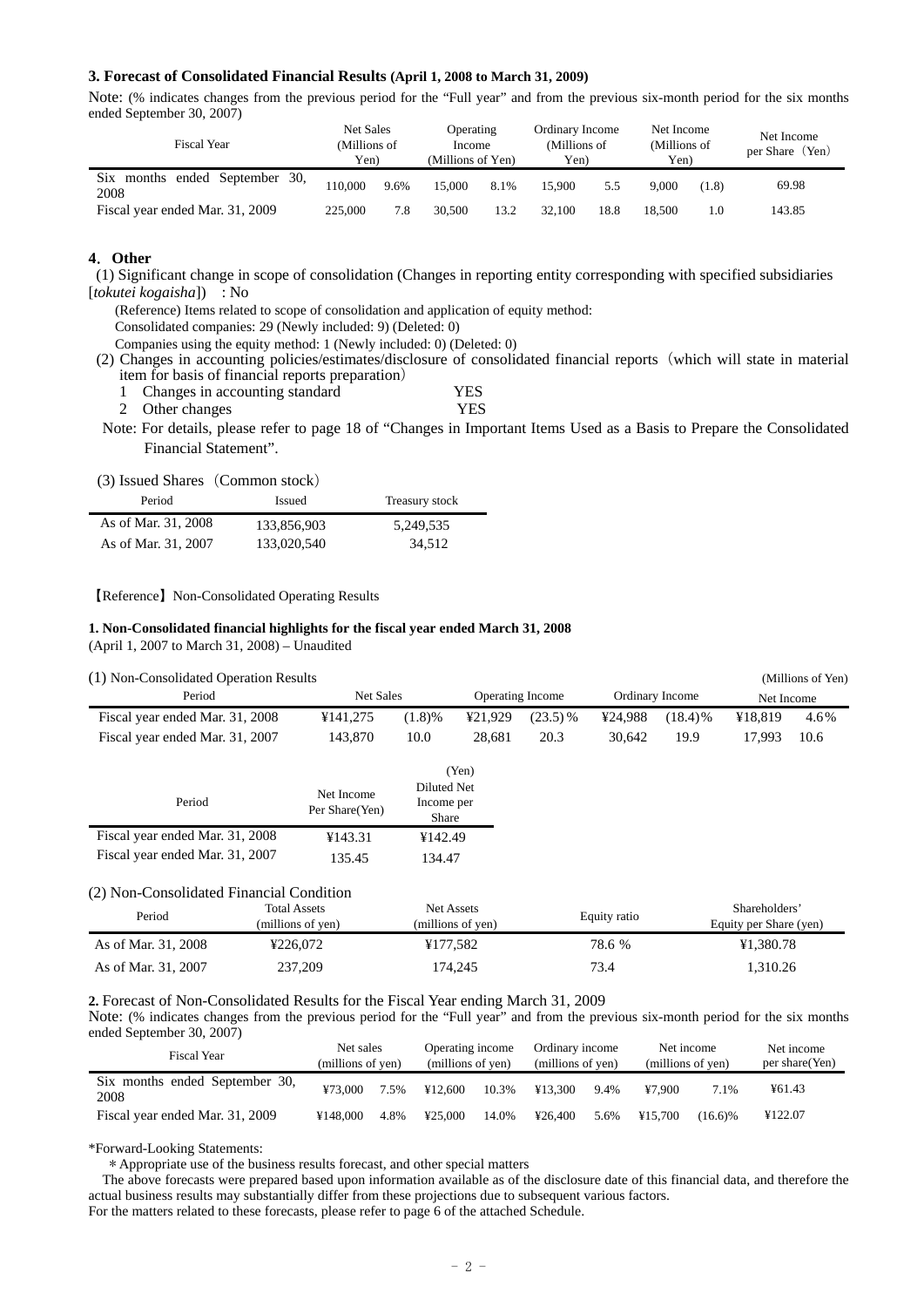# 1. Consolidated Operating Results

#### (1) Analysis of Consolidated Operating Results

#### 1. Summary of Overall Performance

The Japanese economy for the current consolidated fiscal year has sustained moderate growth in general, supported by increases in export and consumer spending. Toward the end of the year, however, uncertainty over the future economy has been rapidly mounting due to sharp fluctuations in foreign exchange rates and further hikes in raw material price.

Looking at the overseas economy, the economic growth in the U.S. slowed down, affected by the turmoil in the financial market, while export and capital investments played the major role of the economic growth in Europe. The high economic growth in Asia that started with China has continued.

Under these circumstances, the THK group has made efforts to strengthen its structure to be able to expand its business performance stably on a long-term basis, while mitigating business risks such as external environment changes by enlarging its business areas under the policies of "Full-scale Globalization" and "development into new business areas". On the production front, the THK group aggressively made capital investments to reinforce production capacity in response to increasing demand mainly in the emerging markets. On the sales front, it speeded up the expansion of sales to existing users as well as to new users in each transaction territory, in addition to the attempt to expand sales networks in China and Europe. It acquired all the shares of Rhythm Corporation, a manufacturer of auto parts, on May 31, 2007 and made it a new consolidated subsidiary aiming to accelerate the cultivation of new business areas.

As a result, net sales for this consolidated fiscal year stood at ¥208,708 million, an increase of ¥33,997 million or 19.5% from a year earlier, hitting a level of ¥200,000 million for the first time. As Rhythm North America Corporation, a US subsidiary of Rhythm Corporation, changed its fiscal year-end date to December 31 from March 31, it settled its accounts for an irregular nine-month period, as a result of which net sales of this company amounting to about ¥3,000 million is excluded from the current consolidated fiscal year.

On the cost front, the THK group made continuous efforts to improve its productivity by increasing the yield percentage of raw materials and reduction of production lead-time. The cost to sales ratio, however, rose 4.7% from a year earlier to 67.4% due to an increase in the materials cost ratio caused by a surge of raw material price, and to the implementation of aggressive capital investments resulting in an increase in depreciation and amortization expenses due to the full-scale operation of new plants at home and abroad. Selling and general administrative expenses went up ¥7,788 million (23.4%) from a year earlier to ¥41,115 million, due to an increase in personnel expenses caused by an increase in the number of employees for the purpose of strengthening sales capabilities as well as boosted goodwill amortization generated by the inclusion to the consolidated subsidiaries of Rhythm Corporation. The ratio of sales and general administrative expenses to net sales rose 0.6% to 19.7%. As a result, operating income decreased ¥4,877 million (15.3%) to ¥26,937 million and its ratio to net sales dropped 5.3% from a year earlier to 12.9%. Non-operating income stood at ¥2,758 million generated by interest and dividend income and income on equity method investments, while non-operating expenses mounted to ¥2,669 million because of the recognition of foreign exchange losses, etc. As a result, the net of non-operating profit was ¥89 million. Ordinary income was ¥27,026 million, a decrease of ¥7,928 (22.7%) from the previous consolidated fiscal year.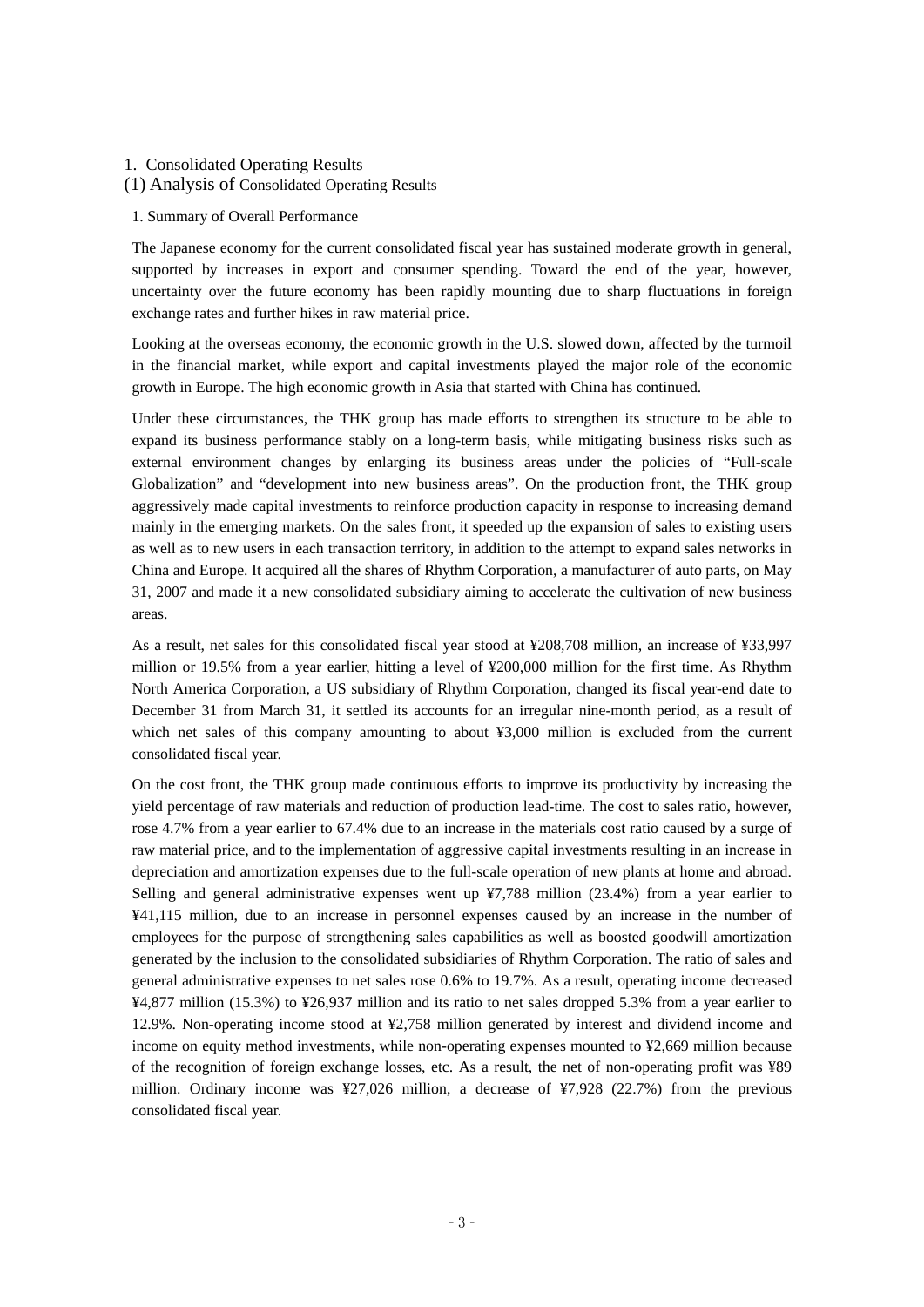Our company received the dividend of paid-in capital due to the capital reduction of a consolidated subsidiary. Therefore, with recognition of posting transfer loss for tax purpose, income taxes decreased. As a result, net income decreased ¥2,714 million (12.9%) from a year earlier to ¥18,323 million.

## 2. Business Segment Information

The summary of business segment information is given below.

# Industrial Equipment-Related Business

Net sales in Japan decreased from a year earlier as the recovery in the electronics industry took longer than expected and the level of recovery itself was also weak although sales to the machine tool industry grew. Sales in the U.S. increased both to the machine tool and general machinery markets helped by an increase in the share of sales to existing customers, although the adjustments in the electronics industry have continued. In Europe, sales grew mainly in those to the general machinery and machine tool industries helped by an increasing demand for machinery. Sales in Asia increased to the machine tool and general machinery industries in China and Taiwan, while demand for machinery grew in China. As a result, net sales and operating income for the current consolidated fiscal year was ¥168,286 million and ¥36,282 million respectively.

## Transportation Equipment-Related Business

The THK group started transactions with new customers and smoothly expanded trade with existing customers as well in Japan and Europe. Net sales in the U.S. remained almost as planned while the number of car sales declined. As a result, net sales for the current consolidated fiscal year stood at ¥40,422 million. The group posted, however, an operating loss of ¥2,220 million due to increased depreciation and amortization of goodwill, resulting from capital investments for foreseeing the future growth, although it continued efforts for cost reductions.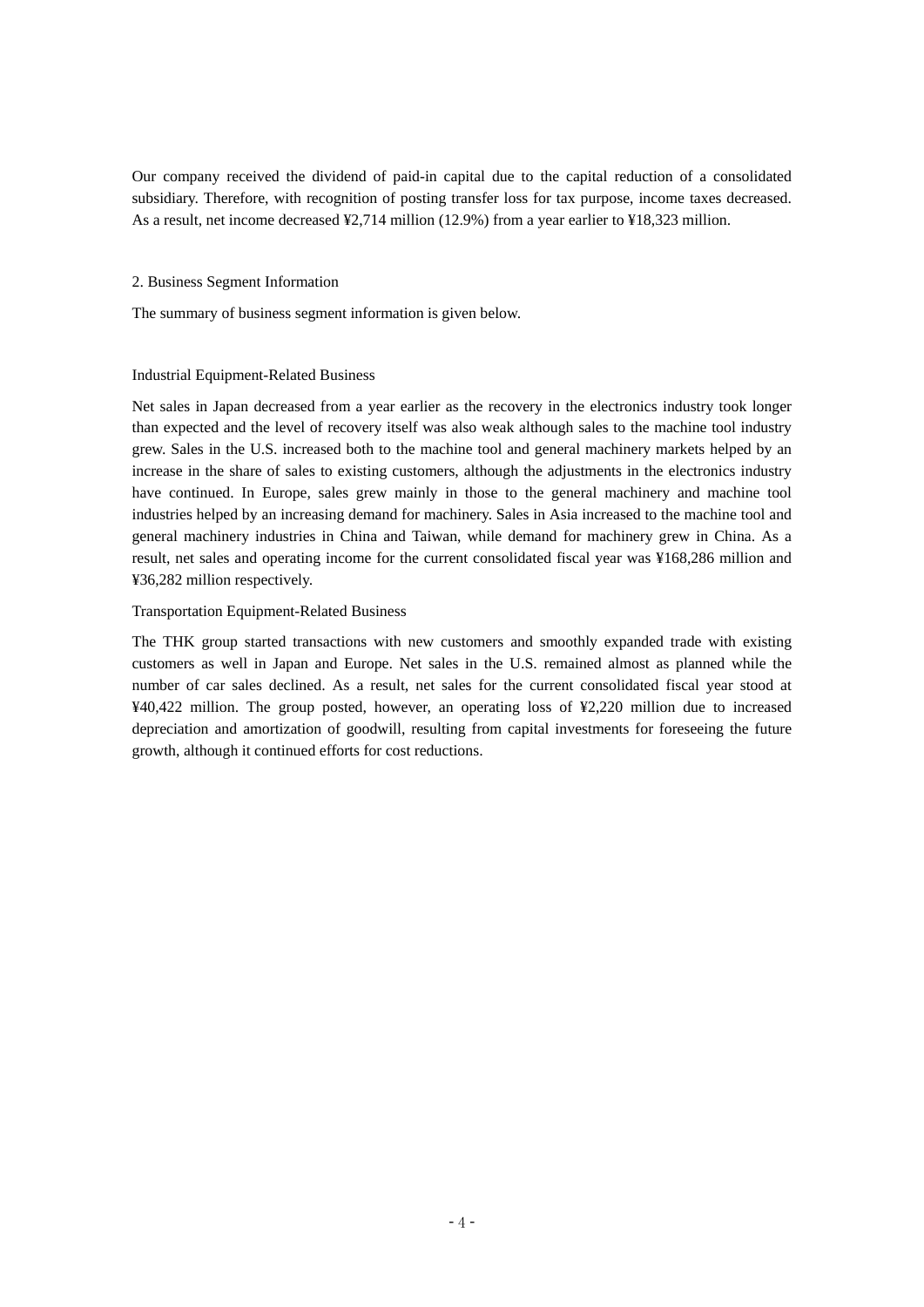# 3. Geographic Segment Information

The summary of geographic segment information is given below.

# Japan

In Japan, net sales to the machine tool industry increased although sales to the electronics industry declined because the recovery of such industry took longer than expected and the level of recovery itself was also weak. Besides, net sales to the transportation equipment industry went up, helped by an increase in the number of consolidated subsidiaries. As a result, net sales for the current consolidated fiscal year increased ¥15,393 from a year earlier to ¥145,745 million. Operating income declined ¥2,259 million from a year earlier to ¥27,909 million because net sales decreased; depreciation expenses rose due to increases in capital investments for future growth; the ratio of raw materials costs to sales went up due to a surge of raw material price; and goodwill amortization was recognized due to the acquisition of Rhythm Corporation.

# The Americas

In The Americas, while electronics industries are in an adjustment phase, the sales and production divisions made efforts in an integrated manner to cultivate new customers as well as to expand transactions with existing customers. As a result, the region succeeded in increasing net sales to both the machine tool and general machinery industries. Net sales to the transportation equipment industry also rose significantly due to an increase in the number of consolidated subsidiaries. All in all, net sales and operating income increased ¥8,947 million and ¥1,066 million from a year earlier to ¥25,472 million and ¥1,439 million respectively.

# Europe

In Europe, while strong demand for machinery continues in East Europe, similar to the North America region, sales and production divisions made efforts to develop business activities in a concerted manner, and as a result they succeeded in increasing net sales both to the machine tool and general machinery industries. Net sales to the transportation equipment industry also rose because transactions with new customers started and those with existing customers also expanded smoothly. As a result, net sales and operating income increased ¥5,911 million and ¥869 million from a year earlier to ¥25,427 million and ¥3,492 million respectively, both of which were all time high records.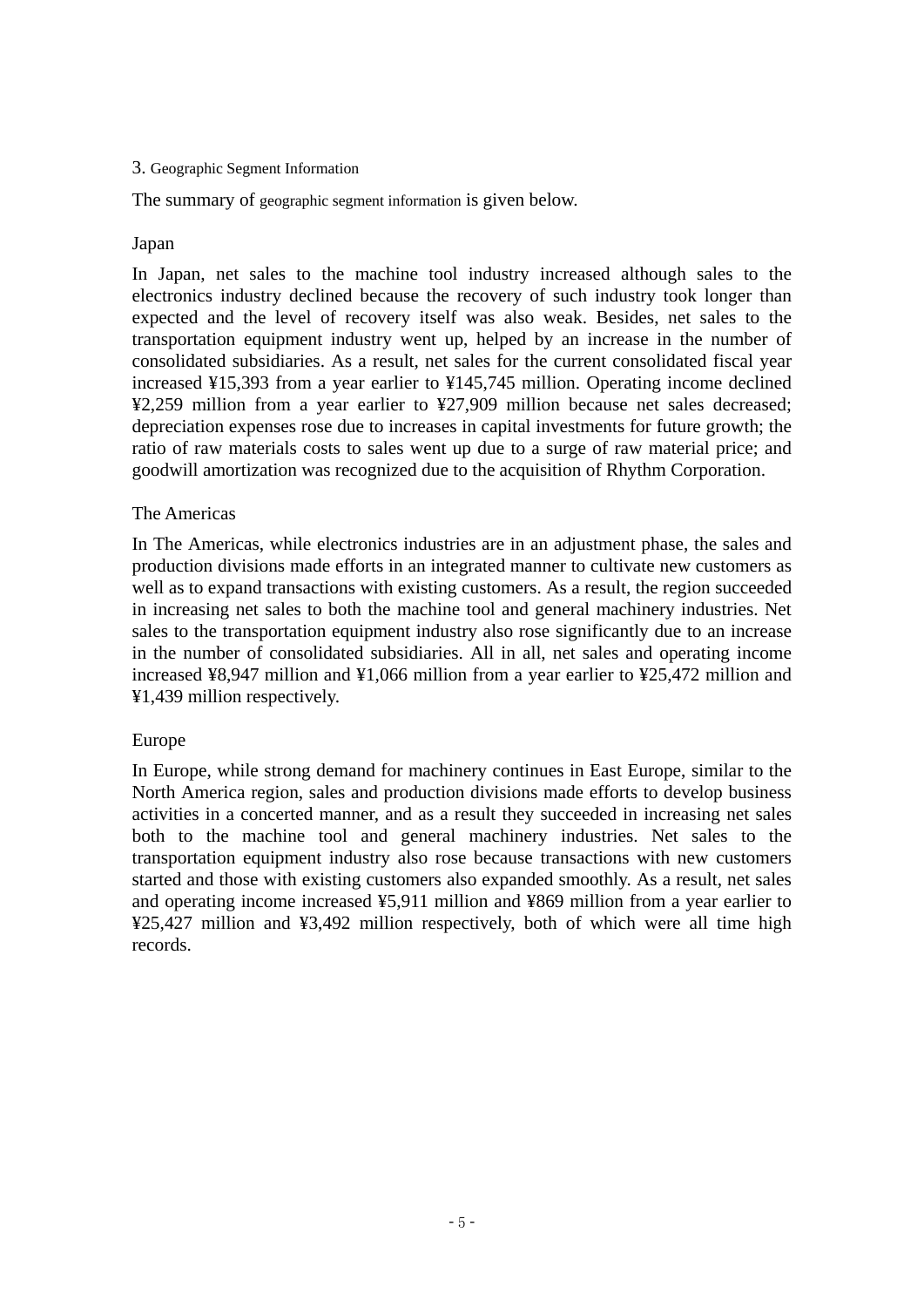# Asia and others

The THK group in Asia laid out aggressive business activities such as the expansion of sales networks in the circumstances where China saw a continued high growth in its economy and an expansion in capital investments. As a result, net sales both to the machine tool and general machinery industries went up. Even in Taiwan, they made efforts to expand transactions with existing customers while exports of machinery to China, etc. are increasing, which resulted in successfully increasing their sales to the machine tool and general machinery industries. Therefore, the Asian region posted net sales of ¥12,063 million, an increase of ¥3,745 million from a year earlier. Sales rose smoothly in the situation where THK Manufacturing of China (Liaoning) made aggressive capital investments including the construction of its second plant in anticipation of further increases in demand in China, and as a result its operating income rose ¥426 million from the previous consolidated fiscal year to ¥1,296 million.

# 4. Forecast for the Next Fiscal Year

With regard to the economic environment surrounding our corporate group, the economic growth in emerging regions is expected to be sustained, while the conditions not allowing for optimism are considered to continue due to mounting concern that the growth of the world economy may slow down and raw material price will further surge.

Furthermore, the current business performance of the THK group could probably be adversely affected by the business conditions of capital goods manufacturers such as the makers of machine tools and semiconductor manufacturing devices, depending on capital investment trends.

For the purpose of mitigating the aforementioned business risks, the THK group will flexibly respond to changes in the economic environment while moving ahead to expand its business fields through global expansion and advancing into new markets aiming toward the establishment of a solid operating base.

Also, the THK group will make efforts to proactively pursue synergy effects with Rhythm Corporation which was acquired on May 31, 2007, as there are many areas where THK and Rhythm can mutually complement and strengthen the levels of each firm's sales and technical capabilities.

The THK group expects to achieve net sales of ¥225,000 million (a 7.8% year-on-year increase) for the consolidated fiscal year ending March 31, 2009 based on our above mentioned efforts and continuously steady increases in the amount of orders received, particularly overseas. Operating income, ordinary income and net income are expected to be ¥30,500 million (13.2% year-on-year increase), ¥32,100 million (18.8% year-on-year increase) and ¥18,500 million (1.0% year-on-year increase) respectively by reinforcing efforts to boost profitability as well as expected growth in sales.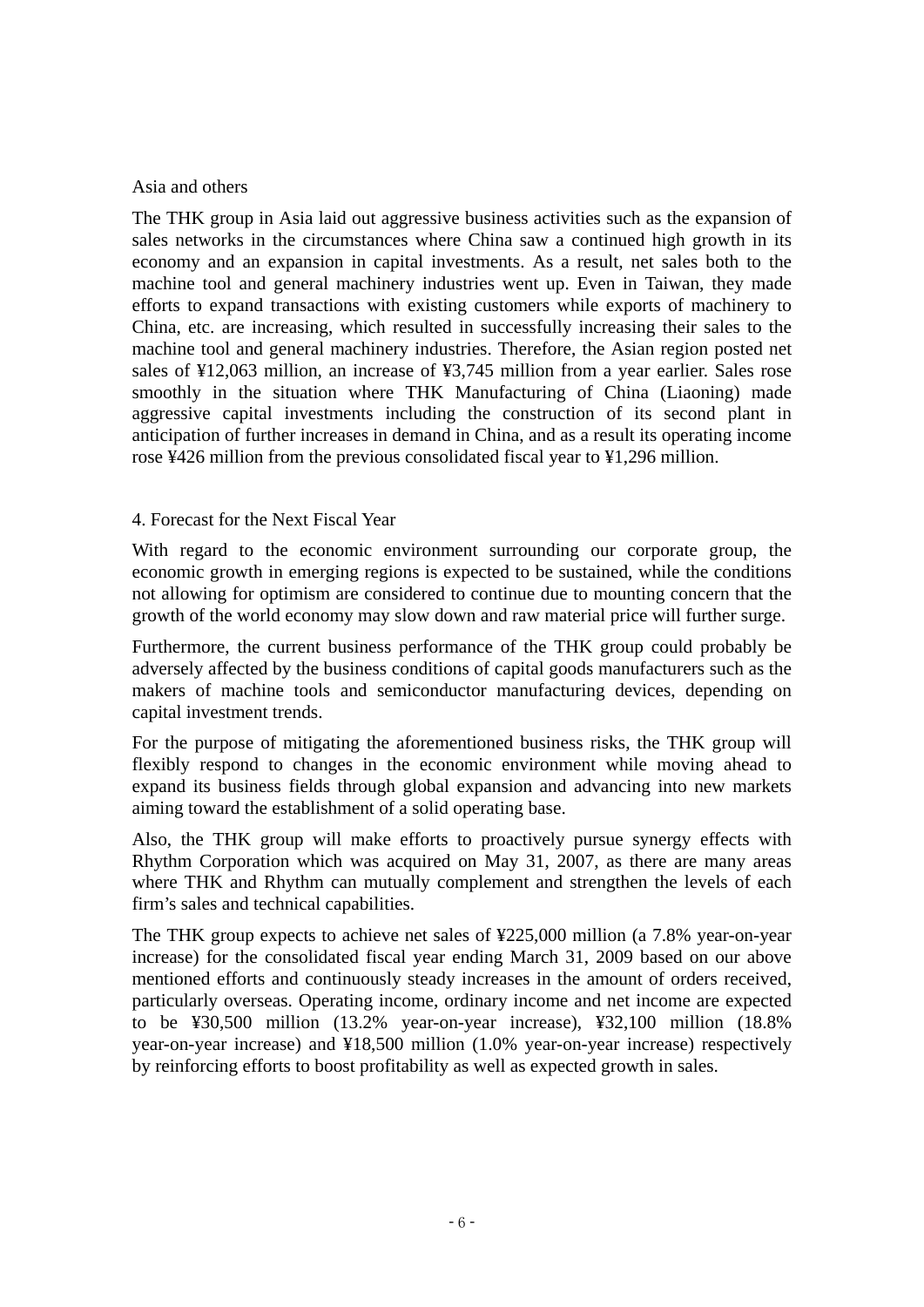| (Millions of Yen) |  |  |
|-------------------|--|--|
|-------------------|--|--|

|                     |         | Consolidated |                         | Non-consolidated |       |                                |
|---------------------|---------|--------------|-------------------------|------------------|-------|--------------------------------|
|                     | Amount  | $\%$         | Inc/Dec(%)<br>from 2008 | Amount           | $\%$  | Inc/Dec<br>$(\%)$ from<br>2008 |
| Net sales           | 225,000 | 100.0        | 7.8                     | 148,000          | 100.0 | 4.8                            |
| Operating<br>income | 30,500  | 13.6         | 13.2                    | 25,000           | 16.9  | 14.0                           |
| Ordinary<br>income  | 32,100  | 14.3         | 18.8                    | 26,400           | 17.8  | 5.6                            |
| Net income          | 18,500  | 8.2          | 1.0                     | 15,700           | 10.6  | (16.6)                         |

\* An annual average foreign exchange rate of ¥100 per US\$1 and ¥155 per Euro 1 is used to calculate earnings projections for the fiscal year ending March 31, 2009.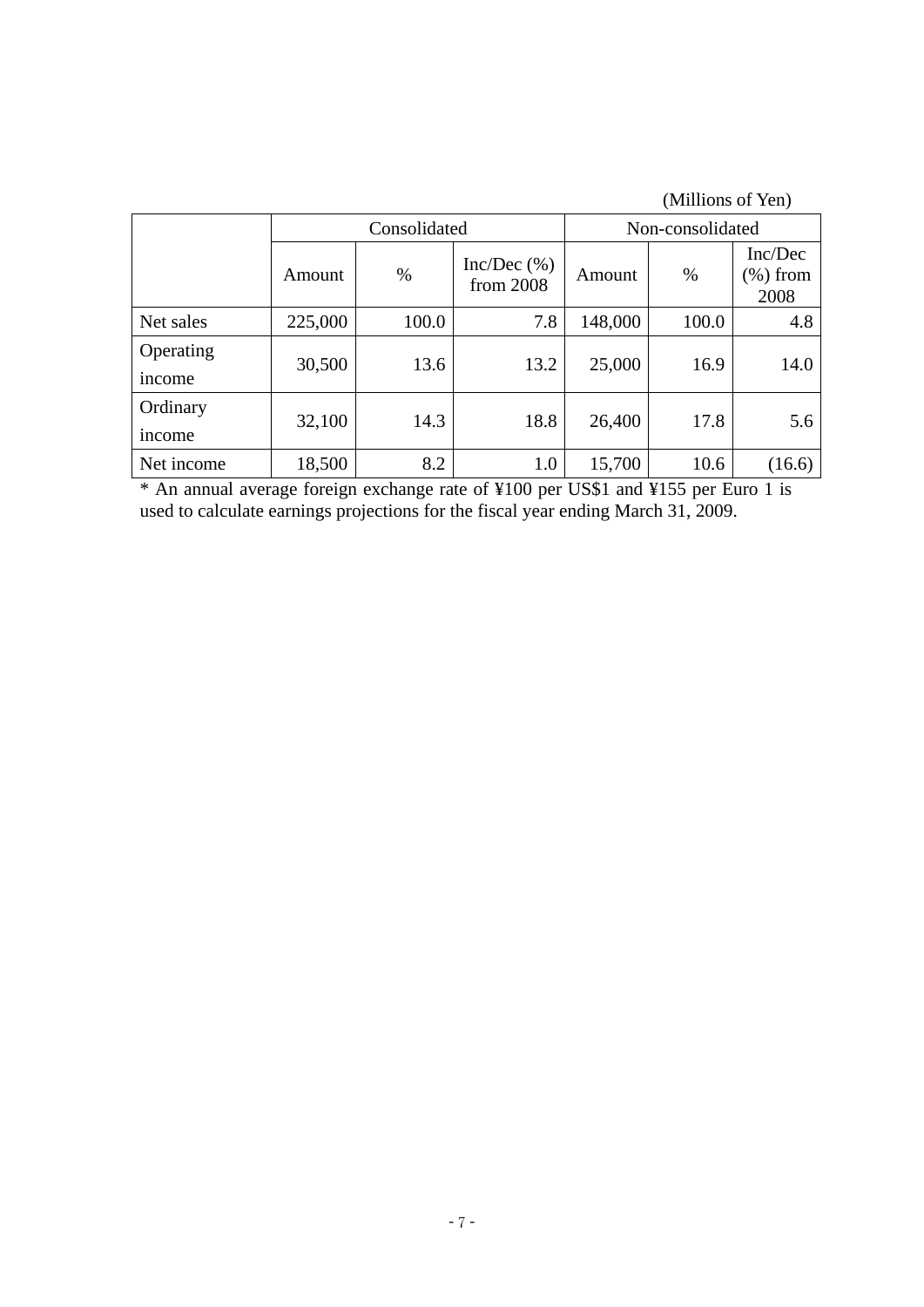# (2) Analysis for Financial Conditions

# 1. Analysis of Assets, Liabilities, and Net Assets

Total assets as of the end of the current consolidated fiscal year increased ¥ 949 million from a year earlier to ¥264,229 million. This is mainly because inventories, tangible fixed assets, and goodwill increased by ¥3,470 million, ¥21,332 million, and ¥10,786 million respectively, resulting from the inclusion of a new consolidated subsidiary, although cash in hand and bank deposits decreased by ¥43,695 million due to the acquisition of the new consolidated subsidiary, repayment of long-term debt, and acquisition of treasury stocks.

Liabilities declined ¥2,965 from a year earlier to ¥71,276, because income tax payable decreased by ¥6,511 million due to the recognition of valuation loss on shares, which was caused by the capital reduction of a consolidated subsidiary, while accounts payable increased ¥2,406 million due to the inclusion of a new consolidated subsidiary.

Net assets increased ¥3,914 million from a year earlier to ¥192,953 million due to an increase in retained earnings, etc., although it decreased ¥11,284 million due to the acquisition of treasury stocks.

# 2. Analysis of Cash Flow

The condition of each cash flow for the current consolidated fiscal year and related factors are as follows:

Net cash provided by operating activities was ¥19,381 million (net cash provided in the previous consolidated fiscal year was ¥29,933 million). This primarily reflects ¥26,701 million of net income before taxes, ¥10,138 million of depreciation expense, and ¥14,196 million of corporate income tax, etc. paid.

Net cash used in investment activities was ¥32,354 million (net cash used in the previous consolidated fiscal year was ¥10,884 million). This primarily reflects the expenditures of ¥12,129 million for the acquisition of a new consolidated subsidiary, and ¥19,618 million for the acquisition of fixed assets including expanded production facilities.

Net cash used in financing activities was ¥29,975 million (net cash used in the previous consolidated fiscal year was ¥13,839 million). This primarily reflects the expenditures of ¥13,142 million for the repayment of long-term borrowing, ¥11,278 million for the acquisition of treasury stocks, and ¥5,013 million for dividend payments.

As a result, cash and cash equivalents at the end of the current consolidated fiscal year stood at ¥49,810 million, ¥42,142 lower than a year earlier.

|                                                             | FY2005 | <b>FY2006</b> | <b>FY2007</b> | <b>FY2008</b> |
|-------------------------------------------------------------|--------|---------------|---------------|---------------|
| Shareholders' equity ratio (%)                              | 58.0   | 68.9          | 71.1          | 72.3          |
| Shareholders' equity ratio on a<br>mark-to-market basis (%) | 117.6  | 205.4         | 140.2         | 87.0          |
| Cash flow vs. interest bearing<br>debt ratio (years)        | 1.9    | 0.8           | 0.2           | 0.3           |
| ratio<br>Interest<br>coverage<br>(multiples)                | 124.8  | 120.0         | 233.9         | 105.0         |

(Reference) Changes in Cash Flow-related Indices

(Note) Shareholders' equity ratio: Shareholders' equity as/Total assets

 Shareholders' equity ratio on a mark-to-market basis: Market capitalization of stocks/Total assets Cash flow vs. interest bearing debt ratio: Interest bearing debts/cash flow

Interest coverage ratio: Cash flow/interest payable

- These are all calculated using consolidated financial data.
- Market capitalization of stocks is calculated by multiplying the total number of stocks issued by a closing stock price as of fiscal year-end
- Corporate bonds with non-interest bearing warrants are included in interest-bearing debts.
- Net cash provided by operating activities are used as cash flow.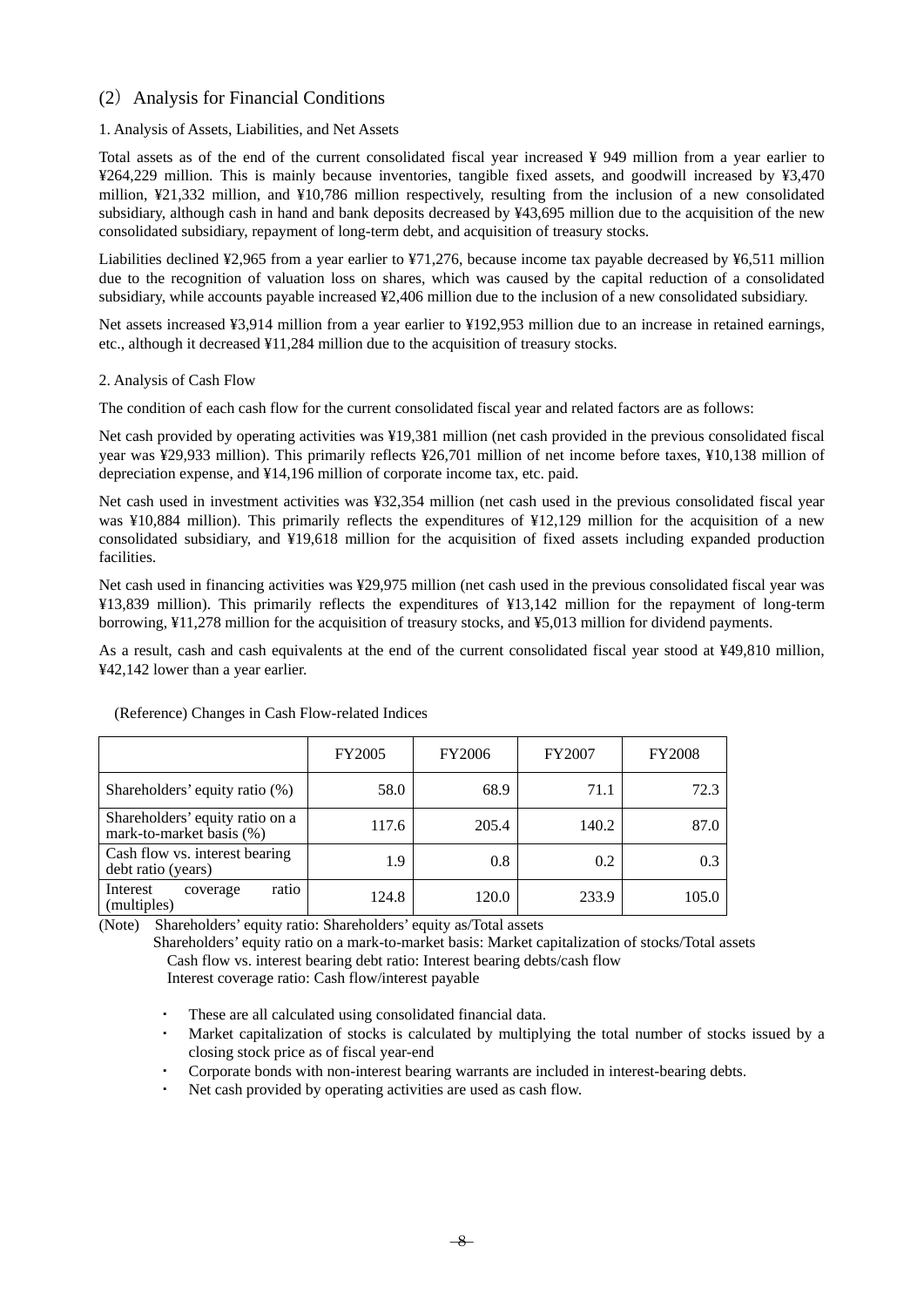(3)Basic Policies for Distribution of Profit and Dividend Distribution for the Current and Next Fiscal Years

THK makes it a fundamental policy to continue a steady dividend payout. Also, THK considers that it is very important to aggressively distribute its earnings to shareholders corresponding to business performance while concurrently reinforcing its financial strength by accumulating internal reserves.

We will try to effectively use such internal reserves for the investment in production facilities and information systems for research and development activities and in response to globalization in the future, thereby meeting the expectations of shareholders.

For the current fiscal year, we intend to pay a year-end dividend of ¥18 per share to proactively return its profits to shareholders corresponding to its business performance. Added to the interim dividend of ¥18 per share, this will result in a yearly dividend payout of ¥36 per share, an increase of ¥3 per share from the previous year (interim dividend for ¥13 per share and year-end dividend for ¥20 per share).

For the fiscal year ending March 31, 2009, we plan to pay ¥36 per share (thereof, ¥18 per share for the interim dividend).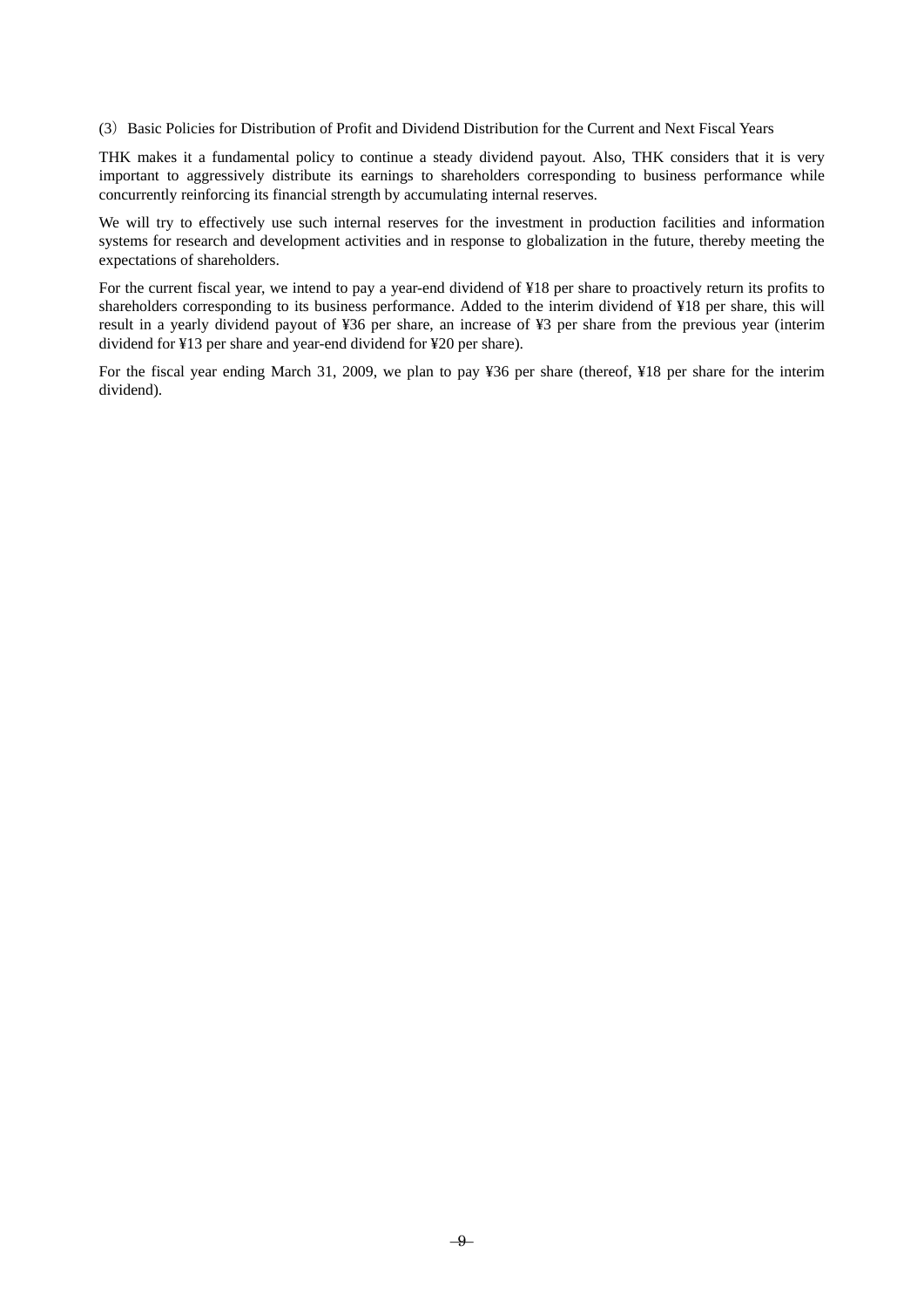## 2 Status of the Corporate Group

The company's business group consists of thirty-three subsidiaries and three affiliated companies, which engage in the manufacture and distribution of subcomponents of equipment and machinery, centering on linear motion systems and special joint bearings as well as industrial machinery.

In Japan, the company mainly distributes these products directly to makers and sales agents of capital goods such as machine tools, industrial machinery, and semiconductor manufacturing devices; and Talk System Corporation distributes them to certain other capital goods makers and sales agents. Some linear motion systems are produced by Daito Seiki Co., Ltd. and THK Niigata Co., Ltd.

In addition, the company acquired 100% of the shares of Rhythm Corporation, which is an automotive parts manufacturer, in May 2007. The purpose of this acquisition is to increase the corporate value of both companies by improving efficiency in cooperation between the company and Rhythm, which has had excellent business performance as an automotive parts manufacturer, and by enlarging new business areas through the expansion and innovation of new applications.

Engaging in the distribution of the company's products in overseas markets are THK America, Inc. in the Americas, THK GmbH and THK France S.A.S., in Europe, THK LM System Pte. Ltd., THK Taiwan Co., Ltd., THK (Shanghai) Co., Ltd., THK (China) Co., Ltd., and Samick THK Co., Ltd., an affiliated company of THK, in Asia. Some parts of the linear motion systems and special joint bearings that the company produces are manufactured by THK Manufacturing of America, Inc. in the Americas, THK Manufacturing of Europe S.A.S. and PGM Ballscrews Ireland Ltd. in Europe, and Dalian THK Co., Ltd., THK Manufacturing of China (Wuxi) Co., Ltd., THK Manufacturing of China (Liaoning) Co., Ltd., and Samick THK Co., Ltd. in Asia.



A diagram of the THK Group companies is as follows: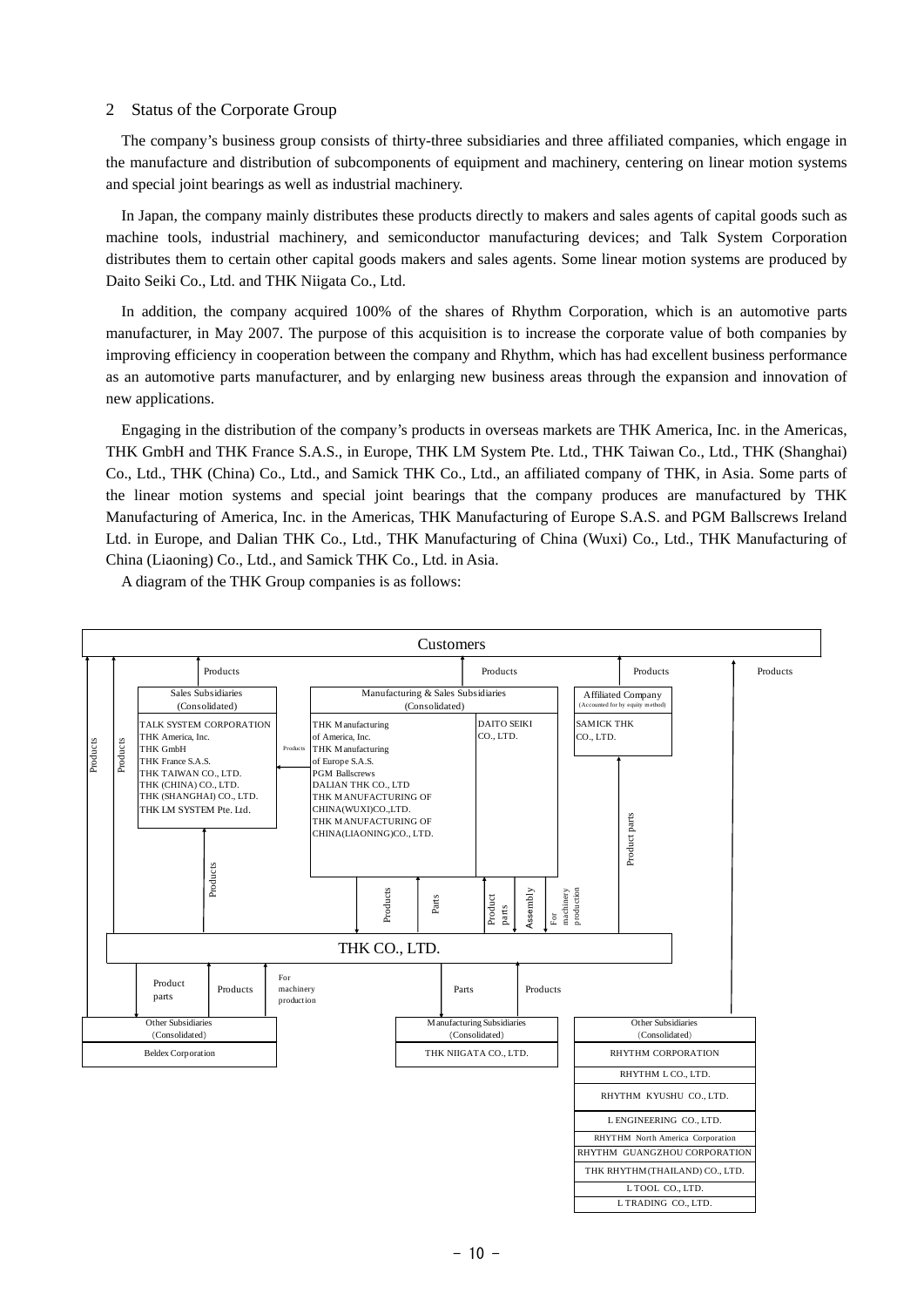# 3 Management Policy

Disclosure of management policy is omitted due to the fact that there have been no changes since the published summary report (interim results published on November 16, 2006).

For the corresponding interim results, refer the following URL.

(THK home page)

http://www.thk.com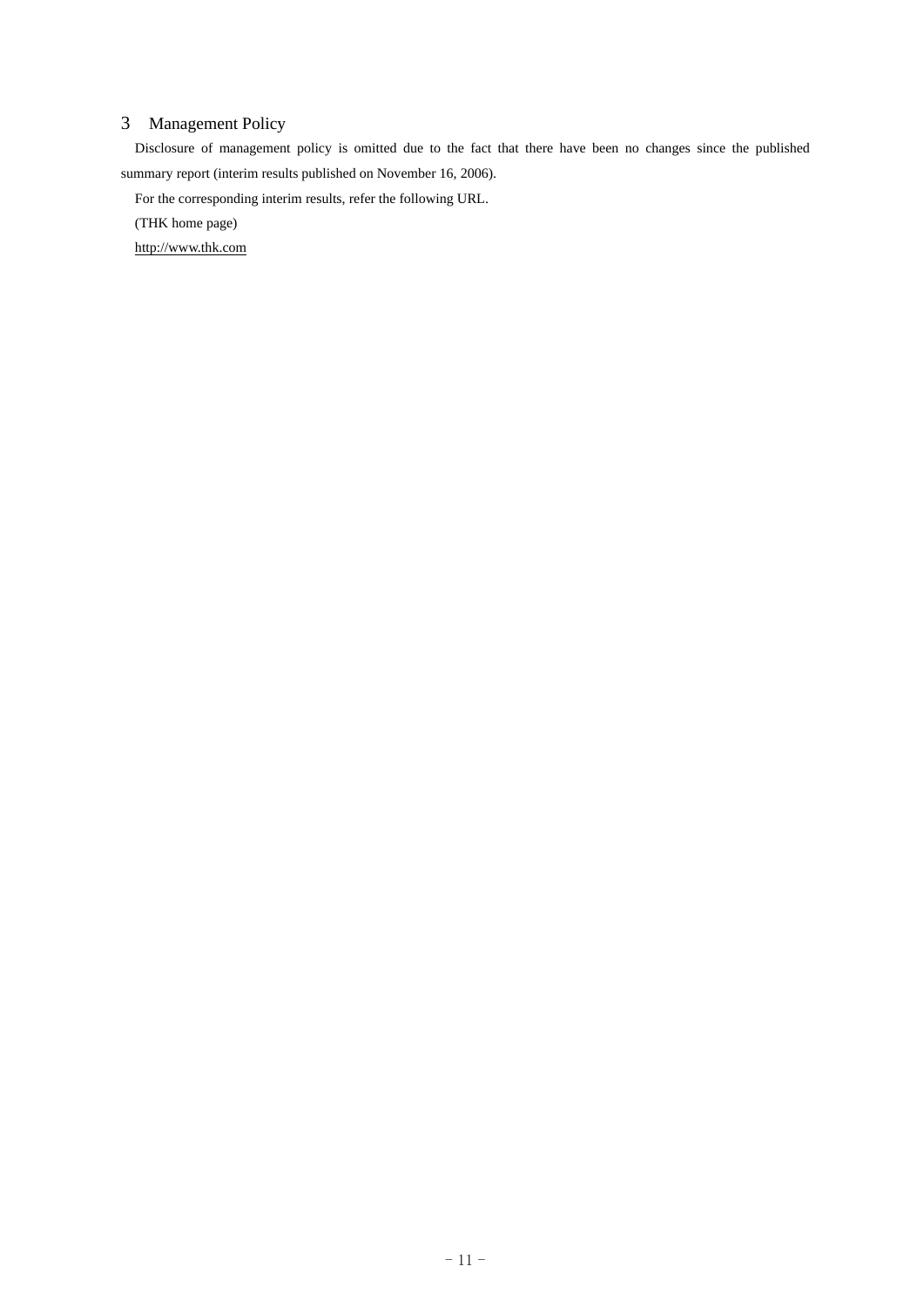# Consolidated Balance Sheets

as of March 31, 2007 and 2008

|                                          | 2007     |          |          | 2008      |                |           |
|------------------------------------------|----------|----------|----------|-----------|----------------|-----------|
| <b>Assets</b>                            |          |          |          |           |                |           |
| <b>Current Assets:</b>                   |          |          |          |           |                |           |
| Cash on hand and bank deposits           |          | ¥ 91,857 |          |           | $\cong$ 48,162 |           |
| Accounts and notes receivable            |          | 59,596   |          |           | 65,353         |           |
| Short-term investments securities        |          | 96       |          |           | 1,648          |           |
| Inventories                              |          | 25,845   |          |           | 29,315         |           |
| Deferred tax assets                      |          | 3,726    |          |           | 3,373          |           |
| Short-term loan receivable               |          | 153      |          |           | 728            |           |
| Other                                    |          | 2,722    |          |           | 3,999          |           |
| Less: Allowance for doubtful<br>accounts |          | (236)    |          |           | (247)          |           |
| Total current assets                     |          | 183,762  | 69.8%    |           | 152,333        | 57.7%     |
| Fixed assets :<br>Tangible Fixed Assets  |          |          |          |           |                |           |
| Buildings & structures                   | ¥ 41,495 |          |          | $*49,221$ |                |           |
| Accumulated depreciation                 | 17,845   | 23,650   |          | 22,547    | 26,674         |           |
| Machinery & equipment                    | 83,695   |          |          | 114,767   |                |           |
| Accumulated depreciation                 | 56,160   | 27,534   |          | 76,797    | 37,970         |           |
| Land                                     |          | 9,879    |          |           | 13,143         |           |
| Construction in progress                 |          | 3,489    |          |           | 7,637          |           |
| Other                                    | 9,947    |          |          | 12,910    |                |           |
| Accumulated depreciation                 | 7,763    | 2,184    |          | 10,265    | 2,645          |           |
| Total tangible fixed assets              |          | 66,738   | 25.4     |           | 88,070         | 33.3      |
| <b>Intangible Fixed Assets</b>           |          |          |          |           |                |           |
| Goodwill                                 |          | 208      |          |           | 10,994         |           |
| Other                                    |          | 637      |          |           | 818            |           |
| Total intangible fixed assets            |          | 845      | 0.3      |           | 11,813         | 4.5       |
| Investments and Other                    |          |          |          |           |                |           |
| Long-term investments in securities      |          | 5,828    |          |           | 5,418          |           |
| Deferred tax assets                      |          | 1,717    |          |           | 2,425          |           |
| Other                                    |          | 4,756    |          |           | 4,504          |           |
| Less: Allowance for doubtful<br>accounts |          | (368)    |          |           | (336)          |           |
| Total investments and other              |          | 11,934   | 4.5      |           | 12,012         | 4.5       |
| Total fixed assets                       |          | 79,518   | $30.2\,$ |           | 111,896        | 42.3      |
| Total assets                             |          | 263,280  | 100.0    |           | 264,229        | $100.0\,$ |
|                                          |          |          |          |           |                |           |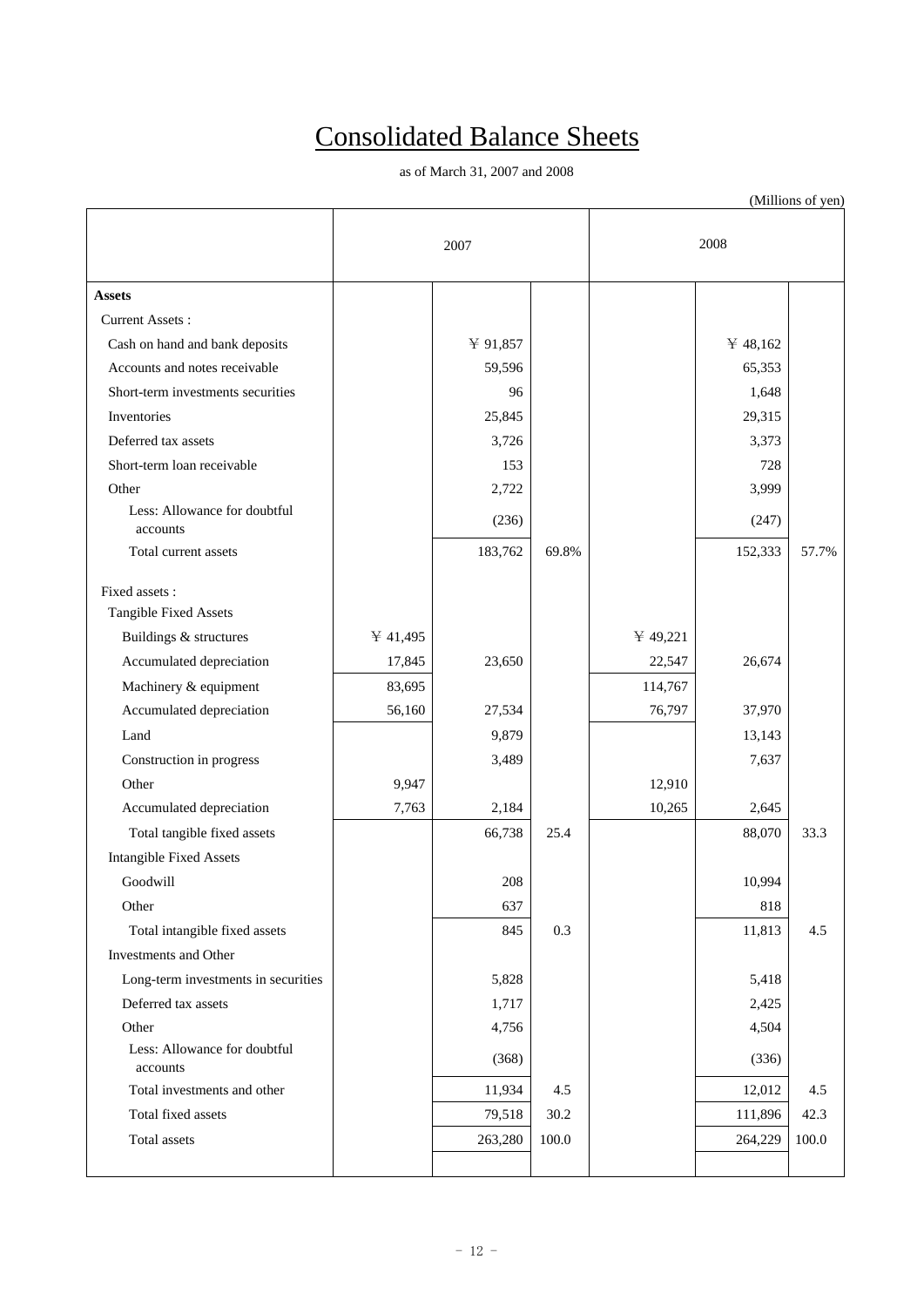|                                                         | 2007     |       | 2008      |         |
|---------------------------------------------------------|----------|-------|-----------|---------|
| <b>Liabilities</b>                                      |          |       |           |         |
| Current Liabilities :                                   |          |       |           |         |
| Accounts and notes payable                              | ¥ 34,769 |       | ¥ 37,175  |         |
| Current portion of long-term debt                       | 72       |       |           |         |
| Bonds due within one year                               |          |       | 5,000     |         |
| Convertible bonds due within one year                   | 1,380    |       |           |         |
| Income tax payable                                      | 8,005    |       | 1,494     |         |
| Accrued bonuses                                         | 2,308    |       | 2,703     |         |
| Accrued bonuses for directors and<br>statutory auditors | 131      |       | 100       |         |
| Other                                                   | 16,826   |       | 15,069    |         |
| <b>Total current Liabilities</b>                        | 63,493   | 24.1% | 61,542    | 23.3%   |
| Long-term liabilities :                                 |          |       |           |         |
| <b>Bonds</b>                                            | 5,000    |       |           |         |
| Long-term debt                                          | 32       |       |           |         |
| Deferred tax liabilities                                |          |       | 3,450     |         |
| Reserve for employee's retirement<br>benefits           | 2,574    |       | 3,995     |         |
| Reserve for director's and statutory                    |          |       | 112       |         |
| auditor's retirement benefits                           |          |       |           |         |
| Reserve for product warranty                            |          |       | 154       |         |
| Negative goodwill                                       | 1,620    |       | 972       |         |
| Other                                                   | 1,521    |       | 1,049     |         |
| Total long-term liabilities                             | 10,748   | 4.1   | 9,733     | 3.7     |
| <b>Total liabilities</b>                                | 74,241   | 28.2  | 71,276    | 27.0    |
| <b>Net Assets</b>                                       |          |       |           |         |
| Paid-In Capital and Retained Earnings                   |          |       |           |         |
| Common stock                                            | 33,916   | 12.9  | 34,606    | 13.1    |
| Additional paid-in capital                              | 43,653   | 16.5  | 44,343    | 16.8    |
| Retained earnings                                       | 104,275  | 39.6  | 117,578   | 44.5    |
| Treasury stock                                          | (63)     | (0.0) | (11, 347) | (4.3)   |
| Total paid-in capital and retained<br>earnings          | 181,781  | 69.0  | 185,181   | 70.1    |
| Valuation and Translation Adjustment                    |          |       |           |         |
| Net unrealized gain on other securities                 | 1,037    | 0.4   | 469       | 0.2     |
| Foreign<br>currency<br>translation<br>adjustment        | 4,403    | 1.7   | 5,302     | $2.0\,$ |
| Total Valuation and Transaction<br>Adjustment           | 5,441    | 2.1   | 5,772     | 2.2     |
| Minority Interest                                       | 1,816    | 0.7   | 1,999     | 0.7     |
| Total net assets                                        | 189,039  | 71.8  | 192,953   | 73.0    |
| Total liabilities and net assets                        | 263,280  | 100.0 | 264,229   | 100.0   |
|                                                         |          |       |           |         |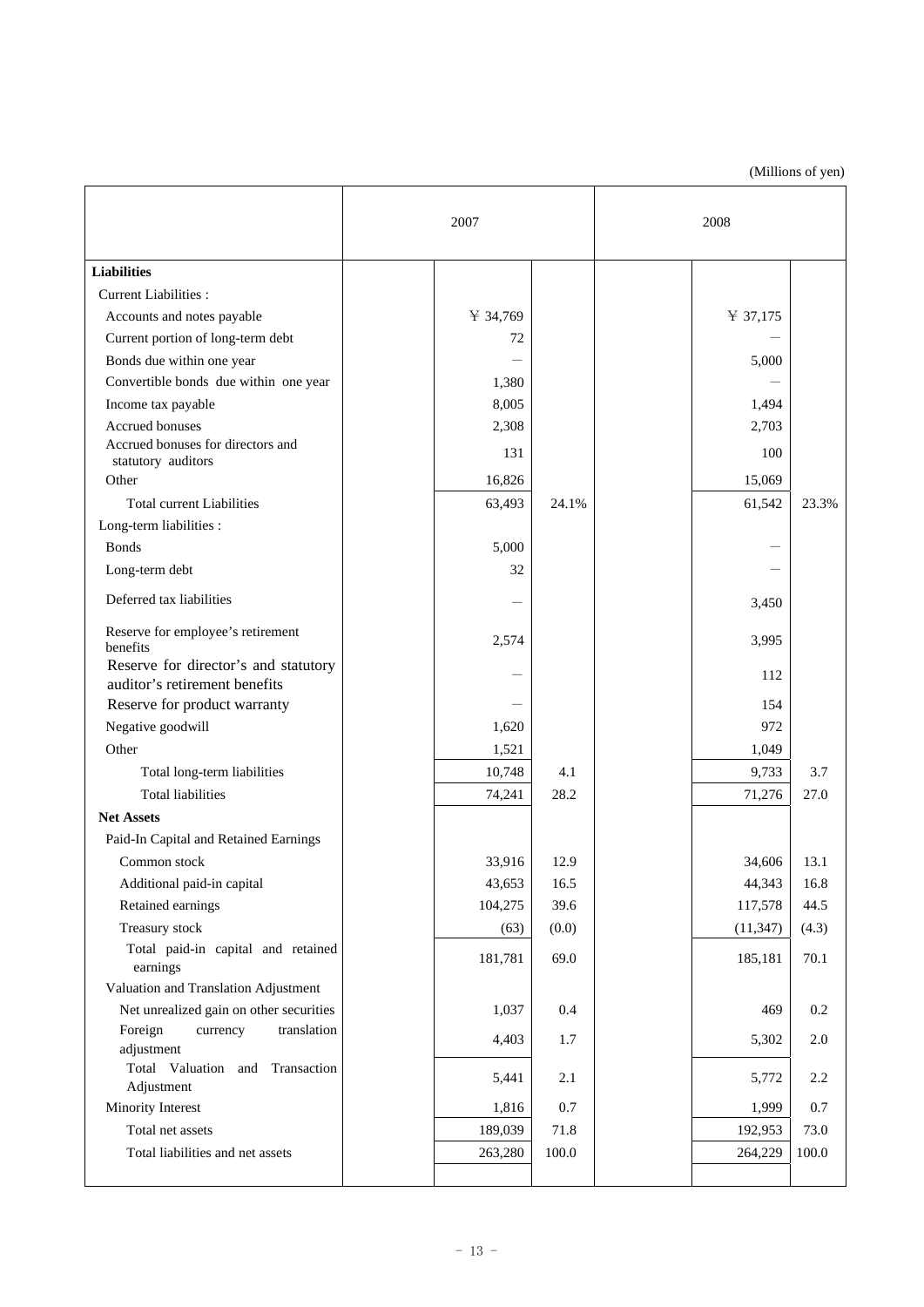# Consolidated Statements of Income

|                                              |         |           |        |         | (Millions of yen) |        |
|----------------------------------------------|---------|-----------|--------|---------|-------------------|--------|
|                                              |         |           |        |         |                   |        |
|                                              |         | 2007      |        |         | 2008              |        |
|                                              |         |           |        |         |                   |        |
| Net sales                                    |         | ¥ 174,710 | 100.0% |         | ¥ 208,708         | 100.0% |
| Cost of Sales                                |         | 109,568   | 62.7   |         | 140,655           | 67.4   |
| Gross profit                                 |         | 65,142    | 37.3   |         | 68,052            | 32.6   |
| Selling, general and administrative expenses |         |           |        |         |                   |        |
| Packaging and shipping                       | ¥ 3,300 |           |        | ¥ 4,662 |                   |        |
| Advertising                                  | 1,088   |           |        | 1,250   |                   |        |
| Provision of allowance for doubtful          |         |           |        |         |                   |        |
| accounts                                     | 40      |           |        | 77      |                   |        |
| Salaries and allowances                      | 10,960  |           |        | 12,356  |                   |        |
| Provision for employee bonuses               | 877     |           |        | 955     |                   |        |
| Provision for bonuses for directors and      |         |           |        |         |                   |        |
| statutory auditors                           | 131     |           |        | 100     |                   |        |
| Retirement expenses                          | 255     |           |        | 300     |                   |        |
| Rental expenses                              | 2,159   |           |        | 2,338   |                   |        |
| Depreciation and amortization                | 826     |           |        | 943     |                   |        |
| Research and development                     | 2,615   |           |        | 2,959   |                   |        |
| Amortization of goodwill                     |         |           |        | 2,754   |                   |        |
| Other                                        | 11,071  | 33,326    | 19.1   | 12,415  | 41,115            | 19.7   |
| Operating income                             |         | 31,815    | 18.2   |         | 26,937            | 12.9   |
| Non-Operating Income                         |         |           |        |         |                   |        |
| Interest income                              | 552     |           |        | 887     |                   |        |
| Dividend income                              | 26      |           |        | 46      |                   |        |
| Foreign exchange gain                        | 802     |           |        |         |                   |        |
| Amortization of negative goodwill            | 648     |           |        | 648     |                   |        |
| Equity earnings of affiliates                | 490     |           |        | 197     |                   |        |
| Rental income                                | 201     |           |        | 240     |                   |        |
| Other                                        | 675     | 3,397     | 1.9    | 739     | 2,758             | 1.3    |
| Non-Operating Expenses                       |         |           |        |         |                   |        |
| Interest expenses                            | 127     |           |        | 184     |                   |        |
| Commission expenses                          | 76      |           |        | 66      |                   |        |
| Foreign exchange loss                        |         |           |        | 2,287   |                   |        |
| Other                                        | 52      | 257       | 0.1    | 131     | 2,669             | 1.3    |
| Ordinary Income                              |         | 34,955    | 20.0   |         | 27,026            | 12.9   |
| Extraordinary income                         |         |           |        |         |                   |        |
| Gain on sales of fixed assets                | 50      |           |        | 62      |                   |        |
| Gain on maturity of insurance contract       |         |           |        | 62      |                   |        |
| Other                                        |         | 50        | 0.0    | 5       | 130               | 0.1    |
| <b>Extraordinary Loss</b>                    |         |           |        |         |                   |        |
| Loss on sale of fixed assets                 | 36      |           |        | 38      |                   |        |
| Loss on disposal of fixed assets             | 340     |           |        | 208     |                   |        |
| Loss on write-down of long-term              |         |           |        | 10      |                   |        |
| investment                                   |         |           |        |         |                   |        |
| Loss on impairment                           | 70      |           |        | 136     |                   |        |
| Debt repayment-related expenses              |         |           |        | 62      |                   |        |
| Other                                        | 34      | 482       | 0.3    |         | 455               | 0.2    |
| Net income before income tax                 |         | 34,524    | 19.7   |         | 26,701            | 12.8   |
| Income taxes – current                       | 14,072  |           |        | 7,636   |                   |        |
| Income taxes - deferred                      | (755)   | 13,317    | 7.6    | 552     | 8,188             | 3.9    |
| Minority interest in income of consolidated  |         | 168       | 0.1    |         | 188               | 0.1    |
| subsidiaries                                 |         |           |        |         |                   |        |
| Net income                                   |         | 21,038    | 12.0   |         | 18,323            | 8.8    |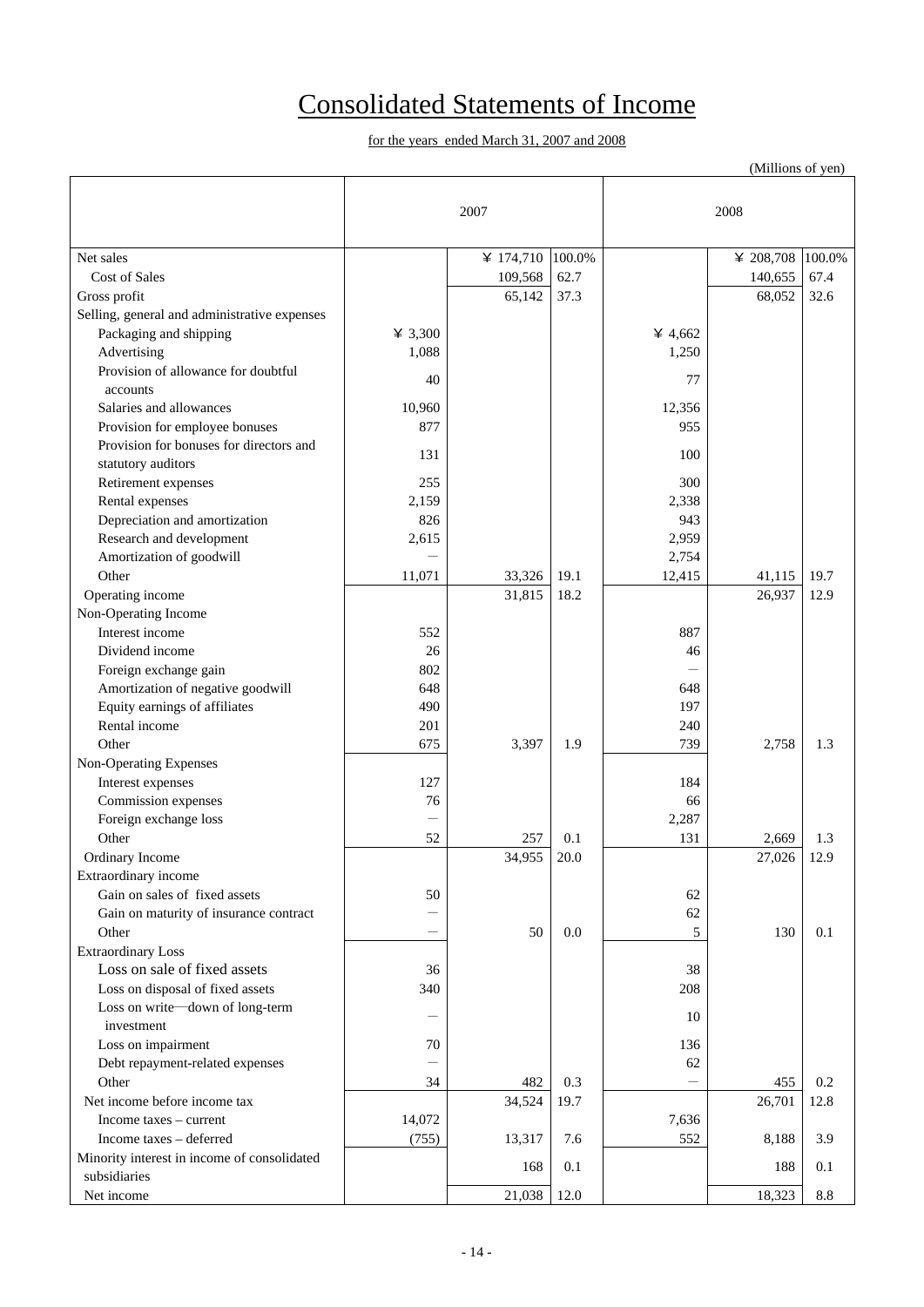# Consolidated Statement of Net Assets

| 2007                                                                          |                 |                                  |                                              |                   |                                                      |                                                  |                                                  |                                         |                      | (Millions of yen)          |
|-------------------------------------------------------------------------------|-----------------|----------------------------------|----------------------------------------------|-------------------|------------------------------------------------------|--------------------------------------------------|--------------------------------------------------|-----------------------------------------|----------------------|----------------------------|
|                                                                               |                 |                                  | <b>Paid-In Capital and Retained Earnings</b> |                   |                                                      |                                                  | <b>Valuation and Translation Adjustment</b>      |                                         |                      |                            |
|                                                                               | Common<br>stock | Additional<br>paid-in<br>capital | Retained<br>earnings                         | Treasury<br>stock | Total paid-in<br>capital and<br>retained<br>earnings | Net<br>unrealized<br>gain on other<br>securities | Foreign<br>currency<br>translation<br>adjustment | Total<br>valuation<br>and<br>adjustment | Minority<br>interest | <b>Total Net</b><br>Assets |
| Balance as of March 31, 2006                                                  | 33,733          | 43,470                           | 87,090                                       | (48)              | 164,246                                              | 1,357                                            | 2,668                                            | 4,026                                   | 1,518                | 169,791                    |
| Changes during the period:                                                    |                 |                                  |                                              |                   |                                                      |                                                  |                                                  |                                         |                      |                            |
| Cash dividends                                                                |                 |                                  | (3,718)                                      |                   | (3,718)                                              |                                                  |                                                  |                                         |                      | (3,718)                    |
| Bonuses to directors                                                          |                 |                                  | (135)                                        |                   | (135)                                                |                                                  |                                                  |                                         |                      | (135)                      |
| Issue of new stocks                                                           | 182             | 182                              |                                              |                   | 365                                                  |                                                  |                                                  |                                         |                      | 365                        |
| Net income                                                                    |                 |                                  | 21,038                                       |                   | 21,038                                               |                                                  |                                                  |                                         |                      | 21,038                     |
| Acquisition of treasury stock                                                 |                 |                                  |                                              | (16)              | (16)                                                 |                                                  |                                                  |                                         |                      | (16)                       |
| Retirement of treasury stock                                                  |                 | $\mathbf{0}$                     |                                              | $\Omega$          |                                                      |                                                  |                                                  |                                         |                      | $\mathbf{1}$               |
| Net changes in account other<br>than paid-in capital and<br>retained earnings |                 |                                  |                                              |                   |                                                      | (320)                                            | 1,735                                            | 1,414                                   | 297                  | 1,712                      |
| Net changes during the period                                                 | 182             | 182                              | 17,184                                       | (15)              | 17,535                                               | (320)                                            | 1,735                                            | 1,414                                   | 297                  | 19,247                     |
| Balance as of March 31, 2007                                                  | 33,916          | 43,653                           | 104,275                                      | (63)              | 181,781                                              | 1,037                                            | 4,403                                            | 5,441                                   | 1,816                | 189,039                    |

| 2008                                                                          |                 |                                  |                                              |                   |                                                      |                                                  |                                                  |                                         |                      | (Millions of yen)          |
|-------------------------------------------------------------------------------|-----------------|----------------------------------|----------------------------------------------|-------------------|------------------------------------------------------|--------------------------------------------------|--------------------------------------------------|-----------------------------------------|----------------------|----------------------------|
|                                                                               |                 |                                  | <b>Paid-In Capital and Retained Earnings</b> |                   |                                                      |                                                  | <b>Valuation and Translation Adjustment</b>      |                                         |                      |                            |
|                                                                               | Common<br>stock | Additional<br>paid-in<br>capital | Retained<br>earnings                         | Treasury<br>stock | Total paid-in<br>capital and<br>retained<br>earnings | Net<br>unrealized<br>gain on other<br>securities | Foreign<br>currency<br>translation<br>adjustment | Total<br>valuation<br>and<br>adjustment | Minority<br>interest | <b>Total Net</b><br>Assets |
| Balance as of March 31, 2007                                                  | 33,916          | 43,653                           | 104,275                                      | (63)              | 181,781                                              | 1,037                                            | 4,403                                            | 5,441                                   | 1,816                | 189,039                    |
| Changes during the period:<br>Cash dividends                                  |                 |                                  |                                              |                   |                                                      |                                                  |                                                  |                                         |                      |                            |
|                                                                               |                 |                                  | (5,020)                                      |                   | (5,020)                                              |                                                  |                                                  |                                         |                      | (5,020)                    |
| Bonuses to directors                                                          |                 |                                  |                                              |                   |                                                      |                                                  |                                                  |                                         |                      |                            |
| Issue of new stocks                                                           | 690             | 690                              |                                              |                   | 1,380                                                |                                                  |                                                  |                                         |                      | 1,380                      |
| Net income                                                                    |                 |                                  | 18,323                                       |                   | 18,323                                               |                                                  |                                                  |                                         |                      | 18,323                     |
| Acquisition of treasury stock                                                 |                 |                                  |                                              | (11,284)          | (11, 284)                                            |                                                  |                                                  |                                         |                      | (11,284)                   |
| Retirement of treasury stock                                                  |                 | $\mathbf{0}$                     |                                              | $\mathbf{0}$      | $\theta$                                             |                                                  |                                                  |                                         |                      | $\overline{0}$             |
| Net changes in account other<br>than paid-in capital and<br>retained earnings |                 |                                  |                                              |                   |                                                      | (567)                                            | 898                                              | 331                                     | 183                  | 514                        |
| Net changes during the period                                                 | 690             | 690                              | 13,303                                       | (11,283)          | 3,399                                                | (567)                                            | 898                                              | 331                                     | 183                  | 3,913                      |
| Balance as of March 31, 2008                                                  | 34,606          | 44,343                           | 117,578                                      | (11, 347)         | 185,181                                              | 469                                              | 5,302                                            | 5,772                                   | 1,999                | 192,953                    |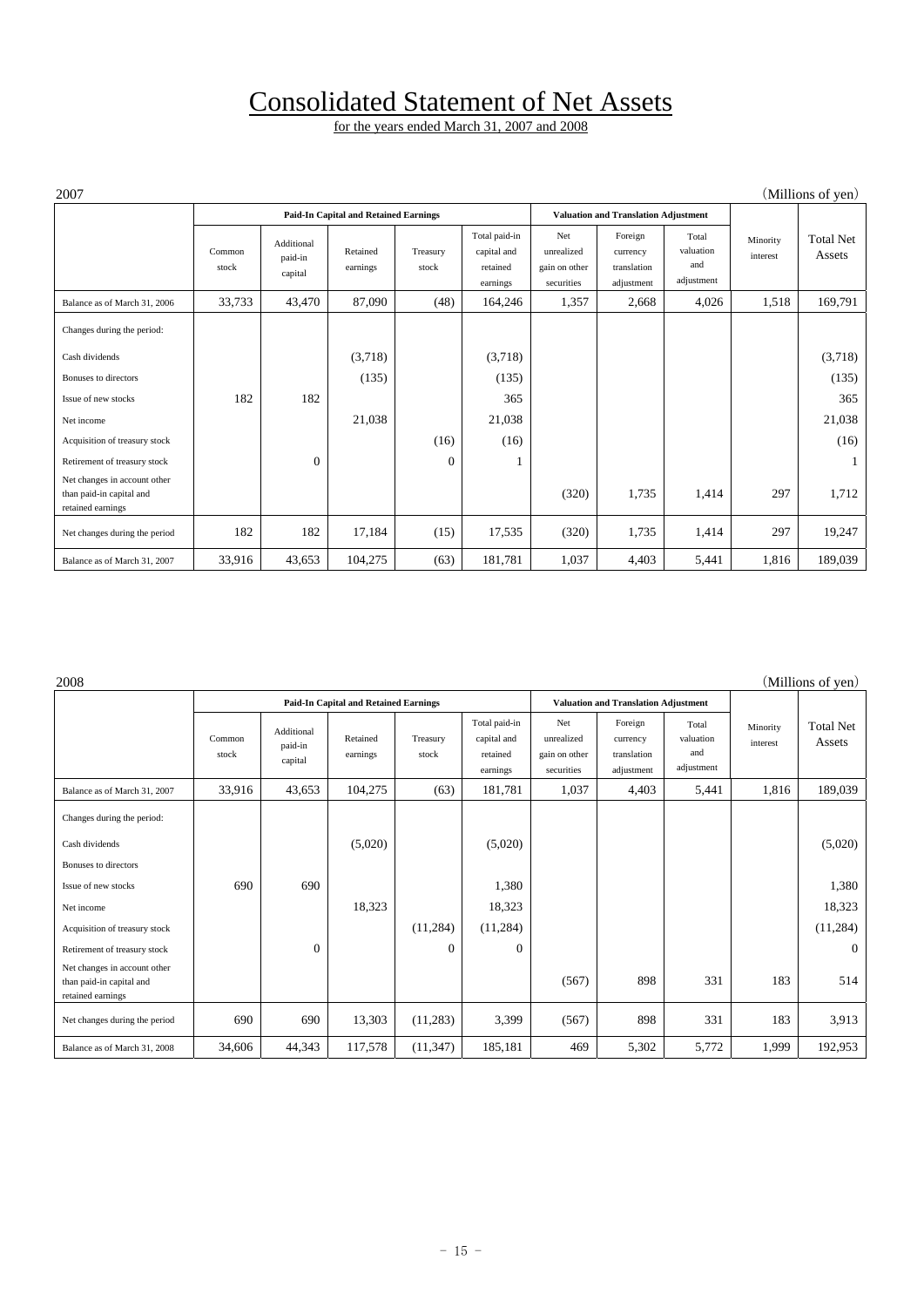# Consolidated Statements of Cash Flows

| 2007<br>2008<br><b>Cash Flows from Operating Activities:</b><br>Net income before income tax and minority interests<br>¥ 34,524<br>¥ 26,701<br>Depreciation and amortization<br>10,138<br>7,130<br>Loss on impairment<br>70<br>136<br>Loss on sales or disposal of property and equipment<br>326<br>184<br>Increase or decrease in provisions<br>551<br>606<br>Interest and dividend income<br>(579)<br>(933)<br>127<br>184<br>Interest expenses<br>Foreign exchange gain(loss)<br>135<br>(587)<br>Equity earnings of affiliates<br>(490)<br>(197)<br>Loss on write-down of long-term investment<br>10<br>Amortization of goodwill<br>2,754<br>Amortization of negative goodwill<br>(648)<br>(648)<br>Increase or decrease in accounts and notes receivable<br>485<br>(636)<br>Increase or decrease in inventories<br>(339)<br>(1, 566)<br>Increase or decrease in accounts and notes payable<br>3,835<br>(2,402)<br>(1, 335)<br>(2,128)<br>Other<br>Subtotal<br>42,673<br>32,737<br>Interest and dividend income received<br>709<br>1,028<br>Interest expenses paid<br>(166)<br>(188)<br>Income taxes paid<br>(13, 283)<br>(14, 196)<br>29,933<br>Net cash provided by operating activities<br>19,381<br><b>Cash Flows from Investing Activities:</b><br>Increase in term deposits due over three months<br>(463)<br>Decrease in term deposits due over three months<br>2,558<br>Payments for purchase of property, plant and equipment<br>(12, 848)<br>(19,618)<br>Proceeds from sales of property, plant and equipment<br>98<br>78<br>Payments for purchase of long-term investment securities<br>(515)<br>(637)<br>Proceeds from sales of long-term investment securities<br>24<br>19<br>Payments for advances<br>(84)<br>(105)<br>Proceeds from collection of advances<br>58<br>77<br>Payment for purchase of investments in consolidated<br>(12, 129)<br>subsidiaries, net<br>Other<br>287<br>(37)<br>(32, 354)<br>(10, 884)<br>Net cash used in investing activities<br><b>Cash Flows from Financing Activities:</b><br>Repayments of short-term debt<br>(500)<br>Repayments of long-term debt<br>(72)<br>(13, 142)<br>Redemption of bonds<br>(10,000)<br>Cash dividends<br>(3,713)<br>(5,013)<br>Increase in cash and cash equivalents due to inclusion of<br>(38)<br>(41)<br>Consolidated subsidiary<br>Payments for purchase of treasury stock<br>(16)<br>(11,278)<br>Proceeds from sales of treasury stock<br>1<br>$\theta$<br>Other<br>(0)<br>(0)<br>Net cash used in financing activities<br>(13, 839)<br>(29, 975)<br><b>Effect of Exchange Rate Changes on Cash and Cash</b><br>436<br>805<br><b>Equivalents</b><br>Net increase in Cash and Cash Equivalents<br>5,646<br>(42, 142)<br>Cash and Cash Equivalents at the Beginning of the year<br>86,307<br>91,953 |                                                  |        | (Millions of yen) |
|----------------------------------------------------------------------------------------------------------------------------------------------------------------------------------------------------------------------------------------------------------------------------------------------------------------------------------------------------------------------------------------------------------------------------------------------------------------------------------------------------------------------------------------------------------------------------------------------------------------------------------------------------------------------------------------------------------------------------------------------------------------------------------------------------------------------------------------------------------------------------------------------------------------------------------------------------------------------------------------------------------------------------------------------------------------------------------------------------------------------------------------------------------------------------------------------------------------------------------------------------------------------------------------------------------------------------------------------------------------------------------------------------------------------------------------------------------------------------------------------------------------------------------------------------------------------------------------------------------------------------------------------------------------------------------------------------------------------------------------------------------------------------------------------------------------------------------------------------------------------------------------------------------------------------------------------------------------------------------------------------------------------------------------------------------------------------------------------------------------------------------------------------------------------------------------------------------------------------------------------------------------------------------------------------------------------------------------------------------------------------------------------------------------------------------------------------------------------------------------------------------------------------------------------------------------------------------------------------------------------------------------------------------------------------------------------------------------------------------------------------------------------------------|--------------------------------------------------|--------|-------------------|
|                                                                                                                                                                                                                                                                                                                                                                                                                                                                                                                                                                                                                                                                                                                                                                                                                                                                                                                                                                                                                                                                                                                                                                                                                                                                                                                                                                                                                                                                                                                                                                                                                                                                                                                                                                                                                                                                                                                                                                                                                                                                                                                                                                                                                                                                                                                                                                                                                                                                                                                                                                                                                                                                                                                                                                                  |                                                  |        |                   |
|                                                                                                                                                                                                                                                                                                                                                                                                                                                                                                                                                                                                                                                                                                                                                                                                                                                                                                                                                                                                                                                                                                                                                                                                                                                                                                                                                                                                                                                                                                                                                                                                                                                                                                                                                                                                                                                                                                                                                                                                                                                                                                                                                                                                                                                                                                                                                                                                                                                                                                                                                                                                                                                                                                                                                                                  |                                                  |        |                   |
|                                                                                                                                                                                                                                                                                                                                                                                                                                                                                                                                                                                                                                                                                                                                                                                                                                                                                                                                                                                                                                                                                                                                                                                                                                                                                                                                                                                                                                                                                                                                                                                                                                                                                                                                                                                                                                                                                                                                                                                                                                                                                                                                                                                                                                                                                                                                                                                                                                                                                                                                                                                                                                                                                                                                                                                  |                                                  |        |                   |
|                                                                                                                                                                                                                                                                                                                                                                                                                                                                                                                                                                                                                                                                                                                                                                                                                                                                                                                                                                                                                                                                                                                                                                                                                                                                                                                                                                                                                                                                                                                                                                                                                                                                                                                                                                                                                                                                                                                                                                                                                                                                                                                                                                                                                                                                                                                                                                                                                                                                                                                                                                                                                                                                                                                                                                                  |                                                  |        |                   |
|                                                                                                                                                                                                                                                                                                                                                                                                                                                                                                                                                                                                                                                                                                                                                                                                                                                                                                                                                                                                                                                                                                                                                                                                                                                                                                                                                                                                                                                                                                                                                                                                                                                                                                                                                                                                                                                                                                                                                                                                                                                                                                                                                                                                                                                                                                                                                                                                                                                                                                                                                                                                                                                                                                                                                                                  |                                                  |        |                   |
|                                                                                                                                                                                                                                                                                                                                                                                                                                                                                                                                                                                                                                                                                                                                                                                                                                                                                                                                                                                                                                                                                                                                                                                                                                                                                                                                                                                                                                                                                                                                                                                                                                                                                                                                                                                                                                                                                                                                                                                                                                                                                                                                                                                                                                                                                                                                                                                                                                                                                                                                                                                                                                                                                                                                                                                  |                                                  |        |                   |
|                                                                                                                                                                                                                                                                                                                                                                                                                                                                                                                                                                                                                                                                                                                                                                                                                                                                                                                                                                                                                                                                                                                                                                                                                                                                                                                                                                                                                                                                                                                                                                                                                                                                                                                                                                                                                                                                                                                                                                                                                                                                                                                                                                                                                                                                                                                                                                                                                                                                                                                                                                                                                                                                                                                                                                                  |                                                  |        |                   |
|                                                                                                                                                                                                                                                                                                                                                                                                                                                                                                                                                                                                                                                                                                                                                                                                                                                                                                                                                                                                                                                                                                                                                                                                                                                                                                                                                                                                                                                                                                                                                                                                                                                                                                                                                                                                                                                                                                                                                                                                                                                                                                                                                                                                                                                                                                                                                                                                                                                                                                                                                                                                                                                                                                                                                                                  |                                                  |        |                   |
|                                                                                                                                                                                                                                                                                                                                                                                                                                                                                                                                                                                                                                                                                                                                                                                                                                                                                                                                                                                                                                                                                                                                                                                                                                                                                                                                                                                                                                                                                                                                                                                                                                                                                                                                                                                                                                                                                                                                                                                                                                                                                                                                                                                                                                                                                                                                                                                                                                                                                                                                                                                                                                                                                                                                                                                  |                                                  |        |                   |
|                                                                                                                                                                                                                                                                                                                                                                                                                                                                                                                                                                                                                                                                                                                                                                                                                                                                                                                                                                                                                                                                                                                                                                                                                                                                                                                                                                                                                                                                                                                                                                                                                                                                                                                                                                                                                                                                                                                                                                                                                                                                                                                                                                                                                                                                                                                                                                                                                                                                                                                                                                                                                                                                                                                                                                                  |                                                  |        |                   |
|                                                                                                                                                                                                                                                                                                                                                                                                                                                                                                                                                                                                                                                                                                                                                                                                                                                                                                                                                                                                                                                                                                                                                                                                                                                                                                                                                                                                                                                                                                                                                                                                                                                                                                                                                                                                                                                                                                                                                                                                                                                                                                                                                                                                                                                                                                                                                                                                                                                                                                                                                                                                                                                                                                                                                                                  |                                                  |        |                   |
|                                                                                                                                                                                                                                                                                                                                                                                                                                                                                                                                                                                                                                                                                                                                                                                                                                                                                                                                                                                                                                                                                                                                                                                                                                                                                                                                                                                                                                                                                                                                                                                                                                                                                                                                                                                                                                                                                                                                                                                                                                                                                                                                                                                                                                                                                                                                                                                                                                                                                                                                                                                                                                                                                                                                                                                  |                                                  |        |                   |
|                                                                                                                                                                                                                                                                                                                                                                                                                                                                                                                                                                                                                                                                                                                                                                                                                                                                                                                                                                                                                                                                                                                                                                                                                                                                                                                                                                                                                                                                                                                                                                                                                                                                                                                                                                                                                                                                                                                                                                                                                                                                                                                                                                                                                                                                                                                                                                                                                                                                                                                                                                                                                                                                                                                                                                                  |                                                  |        |                   |
|                                                                                                                                                                                                                                                                                                                                                                                                                                                                                                                                                                                                                                                                                                                                                                                                                                                                                                                                                                                                                                                                                                                                                                                                                                                                                                                                                                                                                                                                                                                                                                                                                                                                                                                                                                                                                                                                                                                                                                                                                                                                                                                                                                                                                                                                                                                                                                                                                                                                                                                                                                                                                                                                                                                                                                                  |                                                  |        |                   |
|                                                                                                                                                                                                                                                                                                                                                                                                                                                                                                                                                                                                                                                                                                                                                                                                                                                                                                                                                                                                                                                                                                                                                                                                                                                                                                                                                                                                                                                                                                                                                                                                                                                                                                                                                                                                                                                                                                                                                                                                                                                                                                                                                                                                                                                                                                                                                                                                                                                                                                                                                                                                                                                                                                                                                                                  |                                                  |        |                   |
|                                                                                                                                                                                                                                                                                                                                                                                                                                                                                                                                                                                                                                                                                                                                                                                                                                                                                                                                                                                                                                                                                                                                                                                                                                                                                                                                                                                                                                                                                                                                                                                                                                                                                                                                                                                                                                                                                                                                                                                                                                                                                                                                                                                                                                                                                                                                                                                                                                                                                                                                                                                                                                                                                                                                                                                  |                                                  |        |                   |
|                                                                                                                                                                                                                                                                                                                                                                                                                                                                                                                                                                                                                                                                                                                                                                                                                                                                                                                                                                                                                                                                                                                                                                                                                                                                                                                                                                                                                                                                                                                                                                                                                                                                                                                                                                                                                                                                                                                                                                                                                                                                                                                                                                                                                                                                                                                                                                                                                                                                                                                                                                                                                                                                                                                                                                                  |                                                  |        |                   |
|                                                                                                                                                                                                                                                                                                                                                                                                                                                                                                                                                                                                                                                                                                                                                                                                                                                                                                                                                                                                                                                                                                                                                                                                                                                                                                                                                                                                                                                                                                                                                                                                                                                                                                                                                                                                                                                                                                                                                                                                                                                                                                                                                                                                                                                                                                                                                                                                                                                                                                                                                                                                                                                                                                                                                                                  |                                                  |        |                   |
|                                                                                                                                                                                                                                                                                                                                                                                                                                                                                                                                                                                                                                                                                                                                                                                                                                                                                                                                                                                                                                                                                                                                                                                                                                                                                                                                                                                                                                                                                                                                                                                                                                                                                                                                                                                                                                                                                                                                                                                                                                                                                                                                                                                                                                                                                                                                                                                                                                                                                                                                                                                                                                                                                                                                                                                  |                                                  |        |                   |
|                                                                                                                                                                                                                                                                                                                                                                                                                                                                                                                                                                                                                                                                                                                                                                                                                                                                                                                                                                                                                                                                                                                                                                                                                                                                                                                                                                                                                                                                                                                                                                                                                                                                                                                                                                                                                                                                                                                                                                                                                                                                                                                                                                                                                                                                                                                                                                                                                                                                                                                                                                                                                                                                                                                                                                                  |                                                  |        |                   |
|                                                                                                                                                                                                                                                                                                                                                                                                                                                                                                                                                                                                                                                                                                                                                                                                                                                                                                                                                                                                                                                                                                                                                                                                                                                                                                                                                                                                                                                                                                                                                                                                                                                                                                                                                                                                                                                                                                                                                                                                                                                                                                                                                                                                                                                                                                                                                                                                                                                                                                                                                                                                                                                                                                                                                                                  |                                                  |        |                   |
|                                                                                                                                                                                                                                                                                                                                                                                                                                                                                                                                                                                                                                                                                                                                                                                                                                                                                                                                                                                                                                                                                                                                                                                                                                                                                                                                                                                                                                                                                                                                                                                                                                                                                                                                                                                                                                                                                                                                                                                                                                                                                                                                                                                                                                                                                                                                                                                                                                                                                                                                                                                                                                                                                                                                                                                  |                                                  |        |                   |
|                                                                                                                                                                                                                                                                                                                                                                                                                                                                                                                                                                                                                                                                                                                                                                                                                                                                                                                                                                                                                                                                                                                                                                                                                                                                                                                                                                                                                                                                                                                                                                                                                                                                                                                                                                                                                                                                                                                                                                                                                                                                                                                                                                                                                                                                                                                                                                                                                                                                                                                                                                                                                                                                                                                                                                                  |                                                  |        |                   |
|                                                                                                                                                                                                                                                                                                                                                                                                                                                                                                                                                                                                                                                                                                                                                                                                                                                                                                                                                                                                                                                                                                                                                                                                                                                                                                                                                                                                                                                                                                                                                                                                                                                                                                                                                                                                                                                                                                                                                                                                                                                                                                                                                                                                                                                                                                                                                                                                                                                                                                                                                                                                                                                                                                                                                                                  |                                                  |        |                   |
|                                                                                                                                                                                                                                                                                                                                                                                                                                                                                                                                                                                                                                                                                                                                                                                                                                                                                                                                                                                                                                                                                                                                                                                                                                                                                                                                                                                                                                                                                                                                                                                                                                                                                                                                                                                                                                                                                                                                                                                                                                                                                                                                                                                                                                                                                                                                                                                                                                                                                                                                                                                                                                                                                                                                                                                  |                                                  |        |                   |
|                                                                                                                                                                                                                                                                                                                                                                                                                                                                                                                                                                                                                                                                                                                                                                                                                                                                                                                                                                                                                                                                                                                                                                                                                                                                                                                                                                                                                                                                                                                                                                                                                                                                                                                                                                                                                                                                                                                                                                                                                                                                                                                                                                                                                                                                                                                                                                                                                                                                                                                                                                                                                                                                                                                                                                                  |                                                  |        |                   |
|                                                                                                                                                                                                                                                                                                                                                                                                                                                                                                                                                                                                                                                                                                                                                                                                                                                                                                                                                                                                                                                                                                                                                                                                                                                                                                                                                                                                                                                                                                                                                                                                                                                                                                                                                                                                                                                                                                                                                                                                                                                                                                                                                                                                                                                                                                                                                                                                                                                                                                                                                                                                                                                                                                                                                                                  |                                                  |        |                   |
|                                                                                                                                                                                                                                                                                                                                                                                                                                                                                                                                                                                                                                                                                                                                                                                                                                                                                                                                                                                                                                                                                                                                                                                                                                                                                                                                                                                                                                                                                                                                                                                                                                                                                                                                                                                                                                                                                                                                                                                                                                                                                                                                                                                                                                                                                                                                                                                                                                                                                                                                                                                                                                                                                                                                                                                  |                                                  |        |                   |
|                                                                                                                                                                                                                                                                                                                                                                                                                                                                                                                                                                                                                                                                                                                                                                                                                                                                                                                                                                                                                                                                                                                                                                                                                                                                                                                                                                                                                                                                                                                                                                                                                                                                                                                                                                                                                                                                                                                                                                                                                                                                                                                                                                                                                                                                                                                                                                                                                                                                                                                                                                                                                                                                                                                                                                                  |                                                  |        |                   |
|                                                                                                                                                                                                                                                                                                                                                                                                                                                                                                                                                                                                                                                                                                                                                                                                                                                                                                                                                                                                                                                                                                                                                                                                                                                                                                                                                                                                                                                                                                                                                                                                                                                                                                                                                                                                                                                                                                                                                                                                                                                                                                                                                                                                                                                                                                                                                                                                                                                                                                                                                                                                                                                                                                                                                                                  |                                                  |        |                   |
|                                                                                                                                                                                                                                                                                                                                                                                                                                                                                                                                                                                                                                                                                                                                                                                                                                                                                                                                                                                                                                                                                                                                                                                                                                                                                                                                                                                                                                                                                                                                                                                                                                                                                                                                                                                                                                                                                                                                                                                                                                                                                                                                                                                                                                                                                                                                                                                                                                                                                                                                                                                                                                                                                                                                                                                  |                                                  |        |                   |
|                                                                                                                                                                                                                                                                                                                                                                                                                                                                                                                                                                                                                                                                                                                                                                                                                                                                                                                                                                                                                                                                                                                                                                                                                                                                                                                                                                                                                                                                                                                                                                                                                                                                                                                                                                                                                                                                                                                                                                                                                                                                                                                                                                                                                                                                                                                                                                                                                                                                                                                                                                                                                                                                                                                                                                                  |                                                  |        |                   |
|                                                                                                                                                                                                                                                                                                                                                                                                                                                                                                                                                                                                                                                                                                                                                                                                                                                                                                                                                                                                                                                                                                                                                                                                                                                                                                                                                                                                                                                                                                                                                                                                                                                                                                                                                                                                                                                                                                                                                                                                                                                                                                                                                                                                                                                                                                                                                                                                                                                                                                                                                                                                                                                                                                                                                                                  |                                                  |        |                   |
|                                                                                                                                                                                                                                                                                                                                                                                                                                                                                                                                                                                                                                                                                                                                                                                                                                                                                                                                                                                                                                                                                                                                                                                                                                                                                                                                                                                                                                                                                                                                                                                                                                                                                                                                                                                                                                                                                                                                                                                                                                                                                                                                                                                                                                                                                                                                                                                                                                                                                                                                                                                                                                                                                                                                                                                  |                                                  |        |                   |
|                                                                                                                                                                                                                                                                                                                                                                                                                                                                                                                                                                                                                                                                                                                                                                                                                                                                                                                                                                                                                                                                                                                                                                                                                                                                                                                                                                                                                                                                                                                                                                                                                                                                                                                                                                                                                                                                                                                                                                                                                                                                                                                                                                                                                                                                                                                                                                                                                                                                                                                                                                                                                                                                                                                                                                                  |                                                  |        |                   |
|                                                                                                                                                                                                                                                                                                                                                                                                                                                                                                                                                                                                                                                                                                                                                                                                                                                                                                                                                                                                                                                                                                                                                                                                                                                                                                                                                                                                                                                                                                                                                                                                                                                                                                                                                                                                                                                                                                                                                                                                                                                                                                                                                                                                                                                                                                                                                                                                                                                                                                                                                                                                                                                                                                                                                                                  |                                                  |        |                   |
|                                                                                                                                                                                                                                                                                                                                                                                                                                                                                                                                                                                                                                                                                                                                                                                                                                                                                                                                                                                                                                                                                                                                                                                                                                                                                                                                                                                                                                                                                                                                                                                                                                                                                                                                                                                                                                                                                                                                                                                                                                                                                                                                                                                                                                                                                                                                                                                                                                                                                                                                                                                                                                                                                                                                                                                  |                                                  |        |                   |
|                                                                                                                                                                                                                                                                                                                                                                                                                                                                                                                                                                                                                                                                                                                                                                                                                                                                                                                                                                                                                                                                                                                                                                                                                                                                                                                                                                                                                                                                                                                                                                                                                                                                                                                                                                                                                                                                                                                                                                                                                                                                                                                                                                                                                                                                                                                                                                                                                                                                                                                                                                                                                                                                                                                                                                                  |                                                  |        |                   |
|                                                                                                                                                                                                                                                                                                                                                                                                                                                                                                                                                                                                                                                                                                                                                                                                                                                                                                                                                                                                                                                                                                                                                                                                                                                                                                                                                                                                                                                                                                                                                                                                                                                                                                                                                                                                                                                                                                                                                                                                                                                                                                                                                                                                                                                                                                                                                                                                                                                                                                                                                                                                                                                                                                                                                                                  |                                                  |        |                   |
|                                                                                                                                                                                                                                                                                                                                                                                                                                                                                                                                                                                                                                                                                                                                                                                                                                                                                                                                                                                                                                                                                                                                                                                                                                                                                                                                                                                                                                                                                                                                                                                                                                                                                                                                                                                                                                                                                                                                                                                                                                                                                                                                                                                                                                                                                                                                                                                                                                                                                                                                                                                                                                                                                                                                                                                  |                                                  |        |                   |
|                                                                                                                                                                                                                                                                                                                                                                                                                                                                                                                                                                                                                                                                                                                                                                                                                                                                                                                                                                                                                                                                                                                                                                                                                                                                                                                                                                                                                                                                                                                                                                                                                                                                                                                                                                                                                                                                                                                                                                                                                                                                                                                                                                                                                                                                                                                                                                                                                                                                                                                                                                                                                                                                                                                                                                                  |                                                  |        |                   |
|                                                                                                                                                                                                                                                                                                                                                                                                                                                                                                                                                                                                                                                                                                                                                                                                                                                                                                                                                                                                                                                                                                                                                                                                                                                                                                                                                                                                                                                                                                                                                                                                                                                                                                                                                                                                                                                                                                                                                                                                                                                                                                                                                                                                                                                                                                                                                                                                                                                                                                                                                                                                                                                                                                                                                                                  |                                                  |        |                   |
|                                                                                                                                                                                                                                                                                                                                                                                                                                                                                                                                                                                                                                                                                                                                                                                                                                                                                                                                                                                                                                                                                                                                                                                                                                                                                                                                                                                                                                                                                                                                                                                                                                                                                                                                                                                                                                                                                                                                                                                                                                                                                                                                                                                                                                                                                                                                                                                                                                                                                                                                                                                                                                                                                                                                                                                  |                                                  |        |                   |
|                                                                                                                                                                                                                                                                                                                                                                                                                                                                                                                                                                                                                                                                                                                                                                                                                                                                                                                                                                                                                                                                                                                                                                                                                                                                                                                                                                                                                                                                                                                                                                                                                                                                                                                                                                                                                                                                                                                                                                                                                                                                                                                                                                                                                                                                                                                                                                                                                                                                                                                                                                                                                                                                                                                                                                                  |                                                  |        |                   |
|                                                                                                                                                                                                                                                                                                                                                                                                                                                                                                                                                                                                                                                                                                                                                                                                                                                                                                                                                                                                                                                                                                                                                                                                                                                                                                                                                                                                                                                                                                                                                                                                                                                                                                                                                                                                                                                                                                                                                                                                                                                                                                                                                                                                                                                                                                                                                                                                                                                                                                                                                                                                                                                                                                                                                                                  |                                                  |        |                   |
|                                                                                                                                                                                                                                                                                                                                                                                                                                                                                                                                                                                                                                                                                                                                                                                                                                                                                                                                                                                                                                                                                                                                                                                                                                                                                                                                                                                                                                                                                                                                                                                                                                                                                                                                                                                                                                                                                                                                                                                                                                                                                                                                                                                                                                                                                                                                                                                                                                                                                                                                                                                                                                                                                                                                                                                  |                                                  |        |                   |
|                                                                                                                                                                                                                                                                                                                                                                                                                                                                                                                                                                                                                                                                                                                                                                                                                                                                                                                                                                                                                                                                                                                                                                                                                                                                                                                                                                                                                                                                                                                                                                                                                                                                                                                                                                                                                                                                                                                                                                                                                                                                                                                                                                                                                                                                                                                                                                                                                                                                                                                                                                                                                                                                                                                                                                                  |                                                  |        |                   |
|                                                                                                                                                                                                                                                                                                                                                                                                                                                                                                                                                                                                                                                                                                                                                                                                                                                                                                                                                                                                                                                                                                                                                                                                                                                                                                                                                                                                                                                                                                                                                                                                                                                                                                                                                                                                                                                                                                                                                                                                                                                                                                                                                                                                                                                                                                                                                                                                                                                                                                                                                                                                                                                                                                                                                                                  |                                                  |        |                   |
|                                                                                                                                                                                                                                                                                                                                                                                                                                                                                                                                                                                                                                                                                                                                                                                                                                                                                                                                                                                                                                                                                                                                                                                                                                                                                                                                                                                                                                                                                                                                                                                                                                                                                                                                                                                                                                                                                                                                                                                                                                                                                                                                                                                                                                                                                                                                                                                                                                                                                                                                                                                                                                                                                                                                                                                  |                                                  |        |                   |
|                                                                                                                                                                                                                                                                                                                                                                                                                                                                                                                                                                                                                                                                                                                                                                                                                                                                                                                                                                                                                                                                                                                                                                                                                                                                                                                                                                                                                                                                                                                                                                                                                                                                                                                                                                                                                                                                                                                                                                                                                                                                                                                                                                                                                                                                                                                                                                                                                                                                                                                                                                                                                                                                                                                                                                                  |                                                  |        |                   |
|                                                                                                                                                                                                                                                                                                                                                                                                                                                                                                                                                                                                                                                                                                                                                                                                                                                                                                                                                                                                                                                                                                                                                                                                                                                                                                                                                                                                                                                                                                                                                                                                                                                                                                                                                                                                                                                                                                                                                                                                                                                                                                                                                                                                                                                                                                                                                                                                                                                                                                                                                                                                                                                                                                                                                                                  | Cash and Cash Equivalents at the End of the year | 91,953 | 49,810            |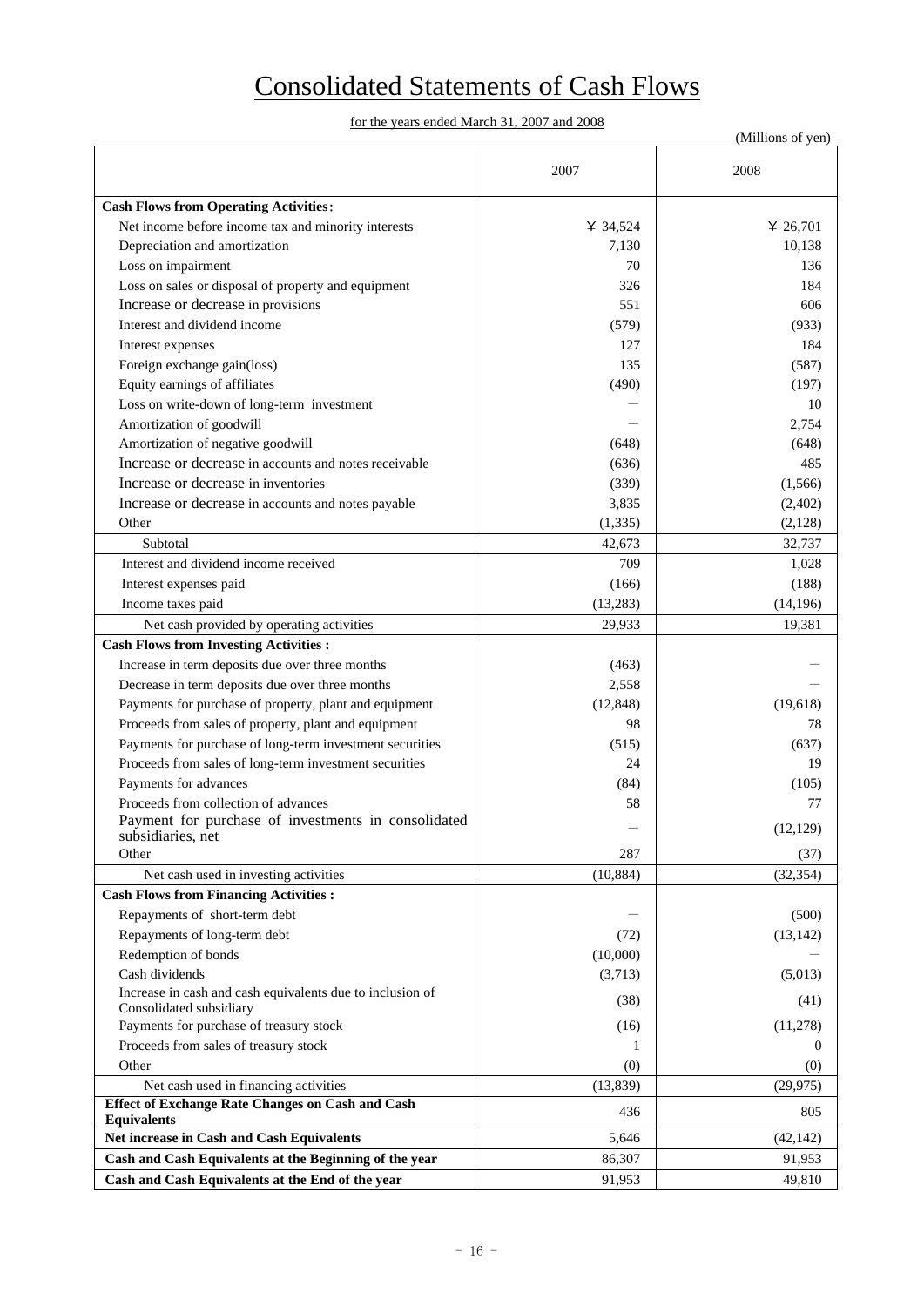# Significant Items Relating to the Preparation of Consolidated Financial Statements

| Item                                                                                 | Previous Consolidated Fiscal Year<br>(From April 1, 2006 to March 31, 2007)                                                                                                                                                                                                                                                                                                                                                                                                                                                                                                                                                    | <b>Current Consolidated Fiscal Year</b><br>(From April 1, 2007 to March 31, 2008)                                                                                                                                                                                                                                                                                                                                                                                                                                                                                                                                                                                                                                                                                                                                                                                                                                      |
|--------------------------------------------------------------------------------------|--------------------------------------------------------------------------------------------------------------------------------------------------------------------------------------------------------------------------------------------------------------------------------------------------------------------------------------------------------------------------------------------------------------------------------------------------------------------------------------------------------------------------------------------------------------------------------------------------------------------------------|------------------------------------------------------------------------------------------------------------------------------------------------------------------------------------------------------------------------------------------------------------------------------------------------------------------------------------------------------------------------------------------------------------------------------------------------------------------------------------------------------------------------------------------------------------------------------------------------------------------------------------------------------------------------------------------------------------------------------------------------------------------------------------------------------------------------------------------------------------------------------------------------------------------------|
| 1 Scope of consolidation<br>Fiscal year end of the<br>2<br>consolidated subsidiaries | (1) Number of consolidated subsidiaries: 20<br>companies<br>Changes in consolidated subsidiaries for the current<br>consolidated fiscal year are as follows.<br>(New) Newly included consolidated subsidiaries: 1<br>company<br>THK LM SYSTEM Pte. Ltd. (Singapore)<br>(Removals) Companies removed from consolidated<br>subsidiaries due to liquidation: 1 company<br>THK Neturen America, L.L.C. was completed<br>liquidation in September 2006. Thus, it is now<br>outside the scope of consolidated subsidiaries,<br>its income statement and cash flow statement up<br>to the date of liquidation have been consolidated. | (1) Number of consolidated subsidiaries: 29<br>companies<br>Changes in consolidated subsidiaries for the current<br>consolidated fiscal year are as follows.<br>(New) Newly included in consolidated<br>subsidiaries due to the establishment: 1 company<br>THK RHYTHM(THAILAND) CO., LTD.<br>(100% owned by Rhythm Corporation)<br>Newly included in consolidated subsidiaries due<br>to the acquisition of shares: 8 companies<br>RHYTHM CORPORATION<br>RHYTHM L Co., Ltd.<br>RHYTHM Kyushu Co., Ltd.<br>L Engineering Co., Ltd.<br>Rhythm North America Corporation<br>RHYTHM GUANGZHOU CORPORATION<br>L Tool Co., Ltd.<br>L Trading Co., Ltd.<br>Rhythm North America Corporation changed<br>its fiscal year end to December 31 from the<br>current fiscal year. Therefore, the nine-month<br>results of this company (April ~ December of<br>2007) are consolidated to this Consolidated<br>Financial Statements. |

Disclosure of details other than the above has been omitted due to the fact that there have been no important changes from information given in the latest Annual Report (June 18, 2007).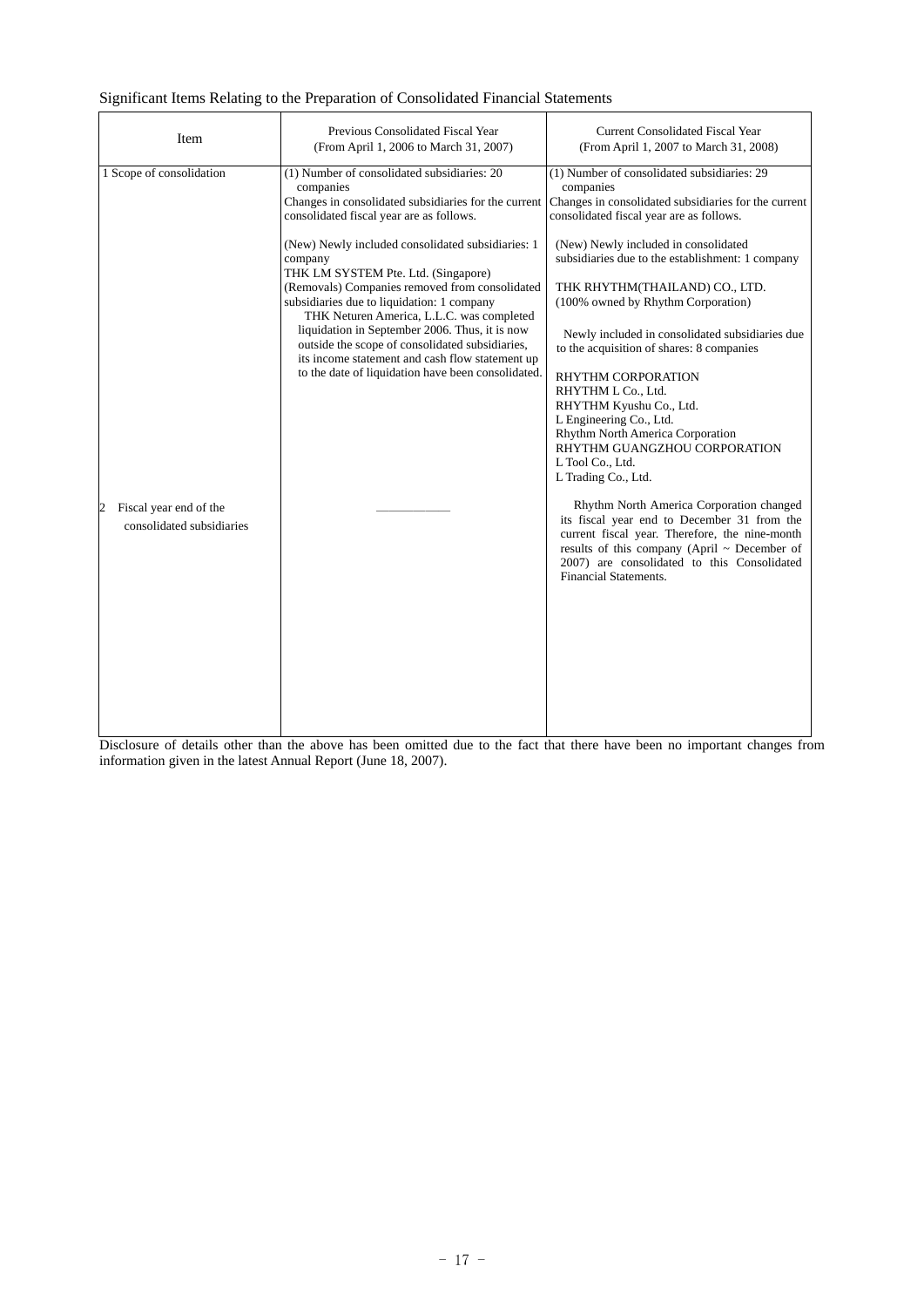Changes in Significant Items Relating to the Preparation of Consolidated Financial Statement

# (Changes in Accounting Treatment)

| Previous Consolidated Fiscal Year<br>(From April 1, 2006 to March 31, 2007) | <b>Current Consolidated Fiscal Year</b><br>(From April 1, 2007 to March 31, 2008) |
|-----------------------------------------------------------------------------|-----------------------------------------------------------------------------------|
| (Accounting Standards for presentation of net assets on the balance)        |                                                                                   |
| sheet)                                                                      |                                                                                   |
| The Company has adopted from the current consolidated fiscal year           |                                                                                   |
| the "Accounting Standards for Presentation of Net Assets on the             |                                                                                   |
| Balance Sheet" (Business Accounting Standard No. 5 issued on                |                                                                                   |
| December 9, 2005 by the Business Accounting Standards Board) and            |                                                                                   |
| "Guidance on Accounting Standards for Presentation of Net Assets            |                                                                                   |
| on the Balance Sheet" (Business Accounting Standard Guide No. 8)            |                                                                                   |
| issued on December 9, 2005 by the Business Accounting Standards             |                                                                                   |
| Board).                                                                     |                                                                                   |
| This change has exerted no impact on income and losses.                     |                                                                                   |
| The equivalent amount included in the conventional account item of          |                                                                                   |
| "Shareholders' Equity" was ¥ 187,222 million.                               |                                                                                   |
| The presentation of New Assets for the current consolidated fiscal          |                                                                                   |
| year is made in accordance with the revised Regulations Concerning          |                                                                                   |
| <b>Consolidated Financial Statements.</b>                                   |                                                                                   |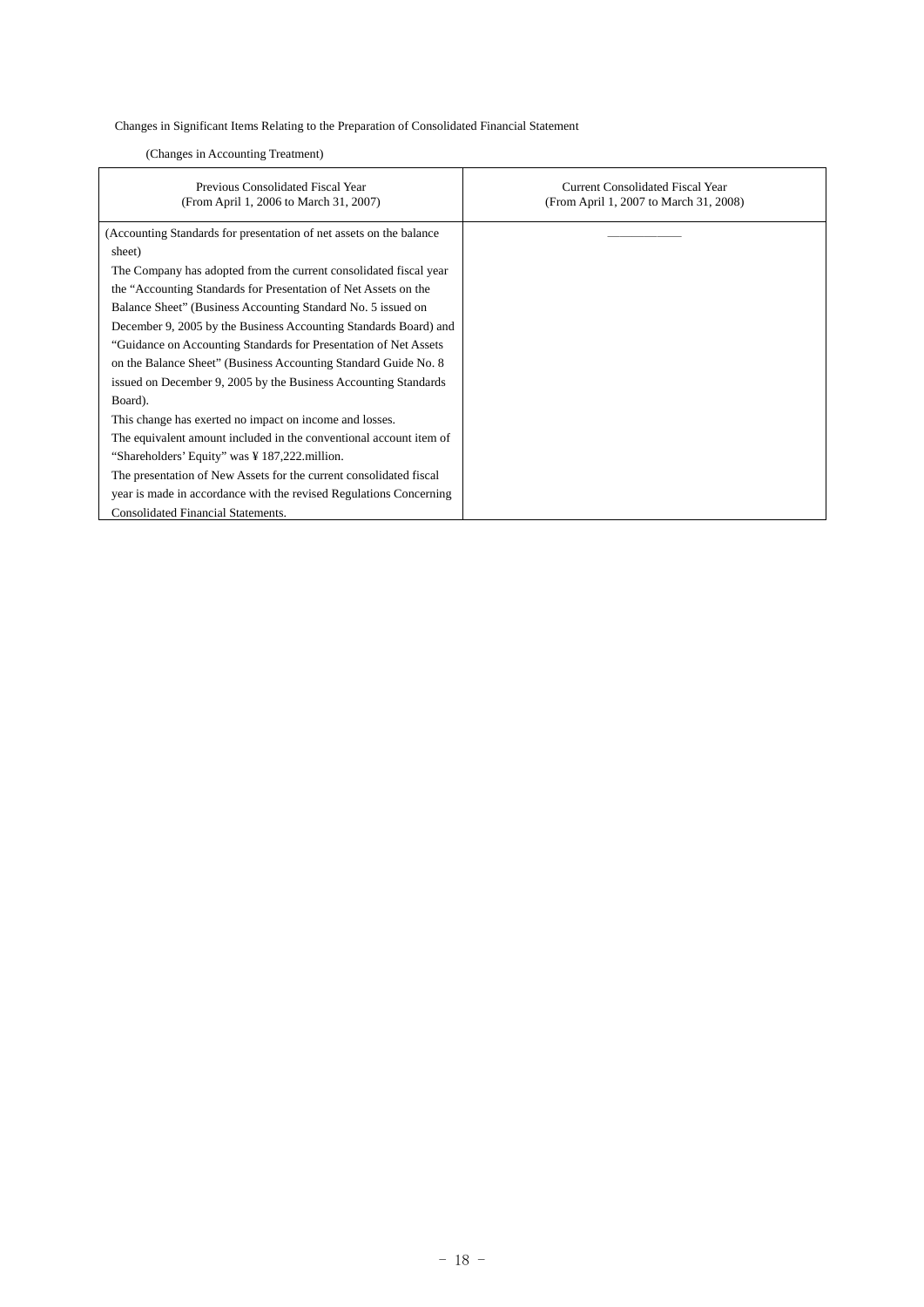(Changes in the Method of Statement)

| Previous Consolidated Fiscal Year<br>(From April 1, 2006 to March 31, 2007)                                                                                                                                            | <b>Current Consolidated Fiscal Year</b><br>(From April 1, 2007 to March 31, 2008)                                                                                                                                                                                                                                                                                                                                                                                                                                                                                                                                                                                                                                                                                                                                                                                                                                                                                                                           |
|------------------------------------------------------------------------------------------------------------------------------------------------------------------------------------------------------------------------|-------------------------------------------------------------------------------------------------------------------------------------------------------------------------------------------------------------------------------------------------------------------------------------------------------------------------------------------------------------------------------------------------------------------------------------------------------------------------------------------------------------------------------------------------------------------------------------------------------------------------------------------------------------------------------------------------------------------------------------------------------------------------------------------------------------------------------------------------------------------------------------------------------------------------------------------------------------------------------------------------------------|
| (Consolidated Balance Sheet)<br>Information included in the "Consolidation Adjusting Account" in<br>the previous consolidated fiscal year is now included in "Negative"<br>Goodwill".                                  | (Consolidated Balance Sheet)<br>included in "Cash on hand and bank<br>Negotiable deposits<br>deposits" in the previous consolidated fiscal year have been<br>changed to be included in "Short-term investments securities" of<br>current assets from the current consolidated fiscal year (¥1,400<br>million for the current fiscal year) based on the revision of<br>Guidelines 8-2-1 for Regulations Concerning Financial Statements.<br>The outstanding balance of negotiable deposits included in "Cash<br>on hand and bank deposits" as of the end of the previous<br>consolidated fiscal year was ¥42,945 million.<br>"Deferred tax liabilities" included in "Others" of fixed liabilities in<br>the previous consolidated fiscal year surpassed 1/100 of total<br>assets in the current consolidated fiscal year, and therefore<br>deferred tax liabilities are stated independently. Deferred tax<br>liabilities as of the previous consolidated year end included in<br>"Others" was ¥467 million. |
| (Consolidated Income Statement)<br>Information included in "Amortization of Consolidation Adjusting<br>Account" in the previous consolidated fiscal year is now included in<br>"Amortization of Negative Goodwill".    | (Consolidated Income Statement)<br>Amortization of goodwill included in "Depreciation expense" in<br>the previous consolidated fiscal year has been changed to be<br>stated in "Amortization of goodwill" from the current<br>consolidated fiscal year as the importance of goodwill has<br>increased.<br>Amortization of goodwill included in "Depreciation expense" in<br>the previous consolidated fiscal year was ¥18 million.                                                                                                                                                                                                                                                                                                                                                                                                                                                                                                                                                                          |
| (Consolidated Cash Flow Statement)<br>Information included in "Amortization of Consolidation<br>Adjusting Account" in the previous consolidated fiscal year is now<br>included in "Amortization of Negative Goodwill". | (Consolidated Cash Flow Statement)<br>Amortization of goodwill included in "Depreciation expense" in<br>the previous consolidated fiscal year has been changed to be<br>stated in "Amortization of goodwill" from the current<br>consolidated fiscal year as the importance of goodwill has<br>increased.<br>Amortization of goodwill included in "Depreciation expense" in<br>the previous consolidated fiscal year was ¥18 million.                                                                                                                                                                                                                                                                                                                                                                                                                                                                                                                                                                       |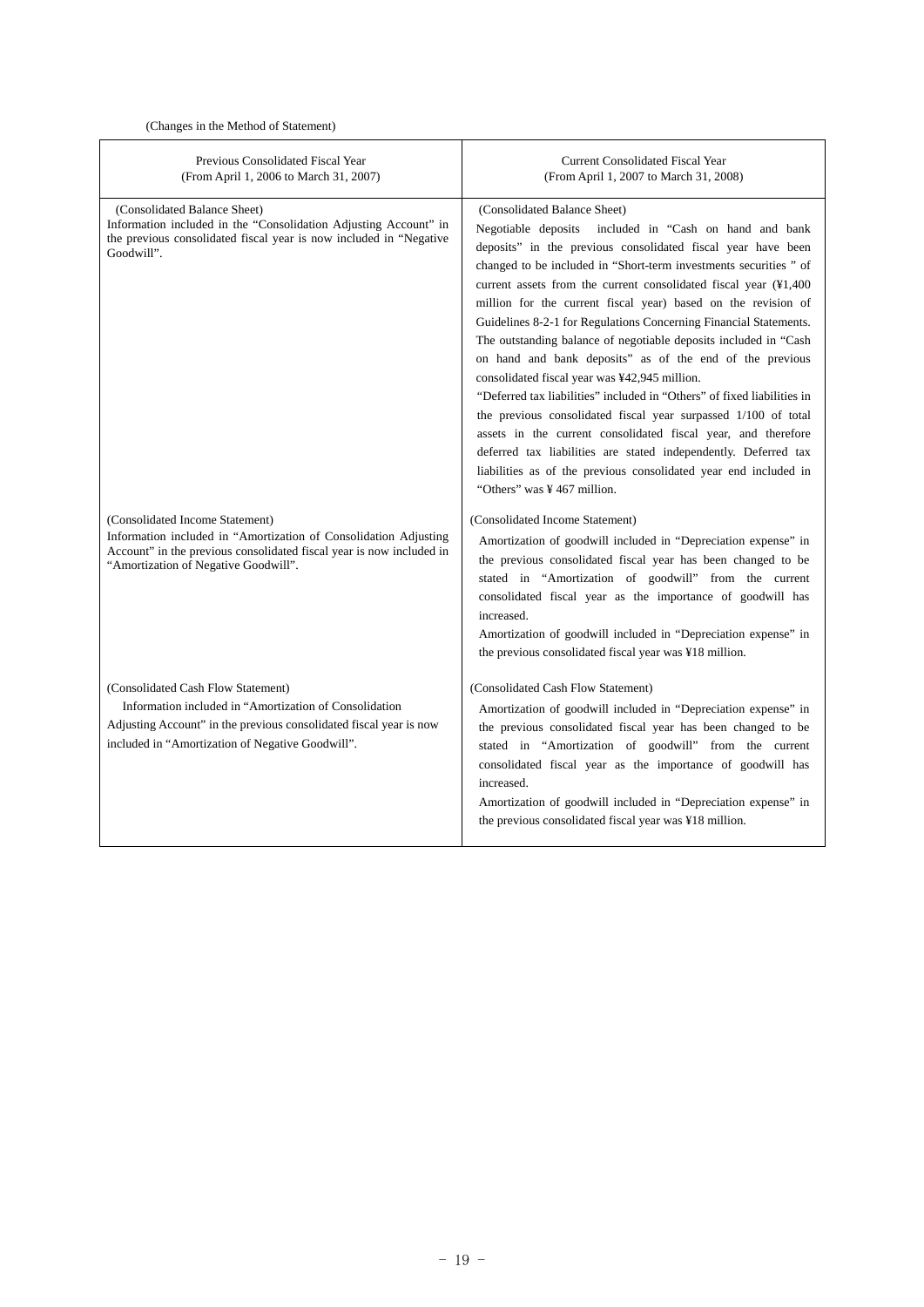# Notes on the Consolidated Financial Statement (Tax effect accounting)

| Previous Consolidated Fiscal Year                                                                           |          | <b>Current Consolidated Fiscal Year</b>                                                             |         |  |  |
|-------------------------------------------------------------------------------------------------------------|----------|-----------------------------------------------------------------------------------------------------|---------|--|--|
| (From April 1, 2006 to March 31, 2007)                                                                      |          | (From April 1, 2007 to March 31, 2008)                                                              |         |  |  |
| Breakdown of main causes to have incurred deferred tax assets<br>$\mathbf{1}$                               |          | 1 Breakdown of main causes to have incurred deferred tax assets and                                 |         |  |  |
| and liabilities (millions of yen)                                                                           |          | liabilities (millions of yen)                                                                       |         |  |  |
| (Deferred tax assets)                                                                                       |          | (Deferred tax assets)                                                                               |         |  |  |
| Valuation loss on inventories                                                                               | 1,194    | Allowance for retirement benefit                                                                    | 1,560   |  |  |
| Accrued bonuses                                                                                             | 938      | Valuation loss on inventories                                                                       | 1,205   |  |  |
| Allowance for retirement benefit                                                                            | 886      | <b>Accrued bonuses</b>                                                                              | 1,097   |  |  |
| Inventories (unrealized income)                                                                             | 680      | Valuation loss on shares of related companies                                                       | 954     |  |  |
| Accrued enterprise tax                                                                                      | 537      | Fixed assets (unrealized income)                                                                    | 635     |  |  |
| Software                                                                                                    | 454      | Inventories (unrealized income)                                                                     | 576     |  |  |
| Accrued retirement benefit for directors and                                                                | 392      | Loss carried forward                                                                                | 519     |  |  |
| auditors                                                                                                    |          | Accrued retirement benefit for directors and                                                        | 420     |  |  |
| Impairment loss                                                                                             | 372      | auditors                                                                                            |         |  |  |
| Loss carried forward                                                                                        | 248      | Software                                                                                            | 372     |  |  |
| Loss on liquidation of related companies not<br>allowed to be included in deductible expenses               | 241      | Impairment loss                                                                                     | 367     |  |  |
| Allowance for doubtful accounts                                                                             | 148      | Allowance for doubtful accounts                                                                     | 146     |  |  |
| Others                                                                                                      | 1,202    | Accrued enterprise tax                                                                              | 54      |  |  |
|                                                                                                             | 7,297    | Others                                                                                              | 924     |  |  |
| Sub-total deferred tax assets                                                                               |          | Sub-total deferred tax assets                                                                       | 8,833   |  |  |
| Valuation allowance                                                                                         | (423)    | Valuation allowance                                                                                 | (1,325) |  |  |
| Total deferred tax assets                                                                                   | 6,874    | Total deferred tax assets                                                                           | 7,508   |  |  |
| (Deferred tax liabilities)                                                                                  |          |                                                                                                     |         |  |  |
| Valuation loss on other securities                                                                          | (700)    | (Deferred tax liabilities)                                                                          |         |  |  |
| Valuation loss on land                                                                                      | (418)    | Valuation loss on other securities                                                                  | (2,255) |  |  |
| Insurance reserve fund                                                                                      | (396)    | Valuation loss on land                                                                              | (1,422) |  |  |
| Special depreciation reserve                                                                                | (219)    |                                                                                                     |         |  |  |
| Others                                                                                                      | (163)    | Insurance reserve fund                                                                              | (455)   |  |  |
| Total deferred tax liabilities                                                                              | (1, 897) | Special depreciation reserve                                                                        | (202)   |  |  |
| Net amount of deferred tax liabilities                                                                      | 4,976    | Others                                                                                              | (824)   |  |  |
|                                                                                                             |          | Total deferred tax liabilities                                                                      | (5,159) |  |  |
|                                                                                                             |          | Net amount of deferred tax liabilities                                                              | 2,348   |  |  |
| Breakdown of main items causing differences between the statutory                                           |          | 2<br>Breakdown of main items causing differences between the statutory                              |         |  |  |
| effective tax rate and the corporate tax rate after applying tax effect                                     |          | effective tax rate and the corporate tax rate after applying tax effect                             |         |  |  |
| $accounting (\%)$                                                                                           |          | $accounting (\%)$                                                                                   |         |  |  |
| Legal effective tax rate                                                                                    | 40.7     | Legal effective tax rate                                                                            | 40.7    |  |  |
| (Adjustment)                                                                                                |          | (Adjustment)                                                                                        |         |  |  |
| Items permanently disallowed to be included in                                                              | 0.2      | Items permanently disallowed to be included in deductible<br>expenses such as entertainment expense | 0.5     |  |  |
| deductible expenses such as entertainment expense<br>Items permanently disallowed to be included in taxable |          | Items permanently disallowed to be included in taxable income                                       |         |  |  |
| income such as dividends received                                                                           | (0.1)    | such as dividends received                                                                          | (3.6)   |  |  |
| Income/loss in consolidated subsidiaries                                                                    | 0.6      | Income/loss in consolidated subsidiaries                                                            | 0.9     |  |  |
| Amortization of negative good will                                                                          | (0.8)    | Amortization of goodwill                                                                            | 4.2     |  |  |
| Income/loss on investment on equity method                                                                  | (0.6)    | Amortization of negative good will                                                                  | (1.0)   |  |  |
| Inhabitant tax on per capita basis                                                                          | 0.2      | Income/loss on investment on equity method                                                          | (0.3)   |  |  |
| Difference between statutory tax rate for Japanese                                                          |          | Inhabitant tax on per capita basis                                                                  | 0.2     |  |  |
| companies and that for overseas companies                                                                   | (1.2)    | Difference between statutory tax rate for Japanese companies and                                    |         |  |  |
| Special deduction for test and research                                                                     | (0.6)    | that for overseas companies                                                                         | (1.6)   |  |  |
| Refund of corporate taxes, etc.                                                                             | (1.0)    | Special deduction for test and research                                                             | (0.9)   |  |  |
| Others                                                                                                      | 1.1      | Refund of corporate taxes, etc.                                                                     | (0.4)   |  |  |
| Corporate tax rates after applying tax effect accounting                                                    | 38.5     | Investments to consolidated subsidiaries                                                            | (6.1)   |  |  |
|                                                                                                             |          | Others                                                                                              | (1.9)   |  |  |
|                                                                                                             |          | Corporate tax rates after applying tax effect accounting                                            | 30.7    |  |  |

(Disclosure omitted)

Notes related to lease transactions, securities, derivative transactions, etc.; the disclosure is omitted as disclosure items in the financial summary, because it is thought to be of less importance.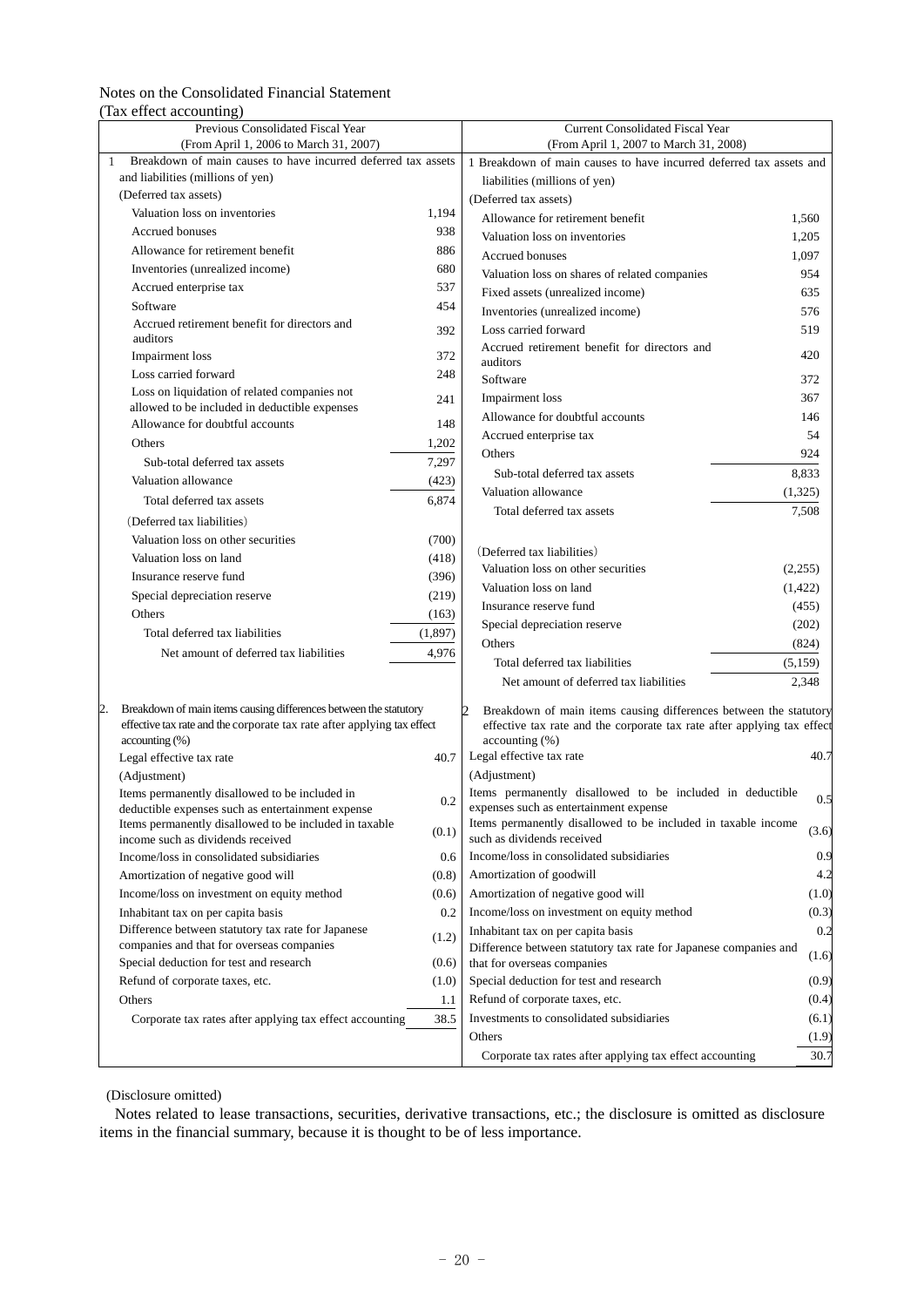(Segment Information)

#### Business Segment Information

For the year ended March 31, 2007

Net sales and operating income of machinery subcomponent departments exceed 90 percent of the consolidated net sales of all segments, and of the total operating income of segments that generated operating income, and so segment information by business category is omitted.

For the year ended March 31, 2008 (Millions of Yen)

|                                                                        | Industrial<br>Equipment-Related<br><b>Business</b> | Transportation<br>Equipment-Related<br><b>Business</b> | Total   | Eliminations<br>and<br>Corporate | Consolidated |
|------------------------------------------------------------------------|----------------------------------------------------|--------------------------------------------------------|---------|----------------------------------|--------------|
| I Net sales and operating<br>income(loss):<br>Net Sales:               |                                                    |                                                        |         |                                  |              |
| To customers                                                           | 168,286                                            | 40,422                                                 | 208,708 |                                  | 208,708      |
| Inter-segment                                                          |                                                    |                                                        |         |                                  |              |
|                                                                        |                                                    |                                                        |         |                                  |              |
| Total:                                                                 | 168,286                                            | 40,422                                                 | 208,708 |                                  | 208,708      |
| Operating expenses                                                     | 132,003                                            | 42,642                                                 | 174,646 | 7,124                            | 181,771      |
| Operating income(loss):                                                | 36,282                                             | (2,220)                                                | 34,062  | (7, 124)                         | 26,937       |
| II Assets, depreciation,<br>impairment losses and capital<br>additions |                                                    |                                                        |         |                                  |              |
| Assets                                                                 | 177,478                                            | 42,229                                                 | 219,707 | 44,521                           | 264,229      |
| Depreciation                                                           | 7,804                                              | 2,271                                                  | 10,076  | 61                               | 10,138       |
| <b>Impairment Losses</b>                                               | 1                                                  | 135                                                    | 136     |                                  | 136          |
| Capital additions                                                      | 14,511                                             | 3,363                                                  | 17,874  | 126                              | 18,000       |

**Note:** 

1 The business segmentation is based on the feature of products and the similarities of the sales market.

- 2 Major products in each business segment
	- (1) Industrial Equipment-Related Business: LM systems, etc.
	- (2) Transportation Equipment-Related Business: Link ball, Suspension ball joint, etc.
- 3 Of all operating expenses, unallocatable expenses amount of ¥7,124 million included in "Eliminations and Corporate" are mainly comprised of expense incurred in the administrative section in headquarter of the holding company (parent).
- 4 In assets, all of the company-wide assets (¥44,521million) mainly included in the elimination item or in company-wade asset items are surplus manageable funds (cash in hand and bank deposits, securities and others) and long-term investment funds (investment securities, investment and others ) of the company submitting this financial statement and consolidated subsidiaries, and the assets, etc. related to the administration segment such as the administration division of the head office of the company submitting this financial statement.
- 5 Changes in business segmentation

 The THK group had omitted the disclosure of business segment information because net sales, operating income, and assets of machinery components department exceeded 90 percent of the consolidated net sales of all segments, operating income of all segments generating operating income and assets of all segments. Due to the inclusion of Rhythm Corporation to consolidated subsidiaries, it was decided to change the business segmentation to newly include industrial equipment-related business and transportation equipment-related business. As a result, business segment information has been stated from the current consolidated fiscal year. .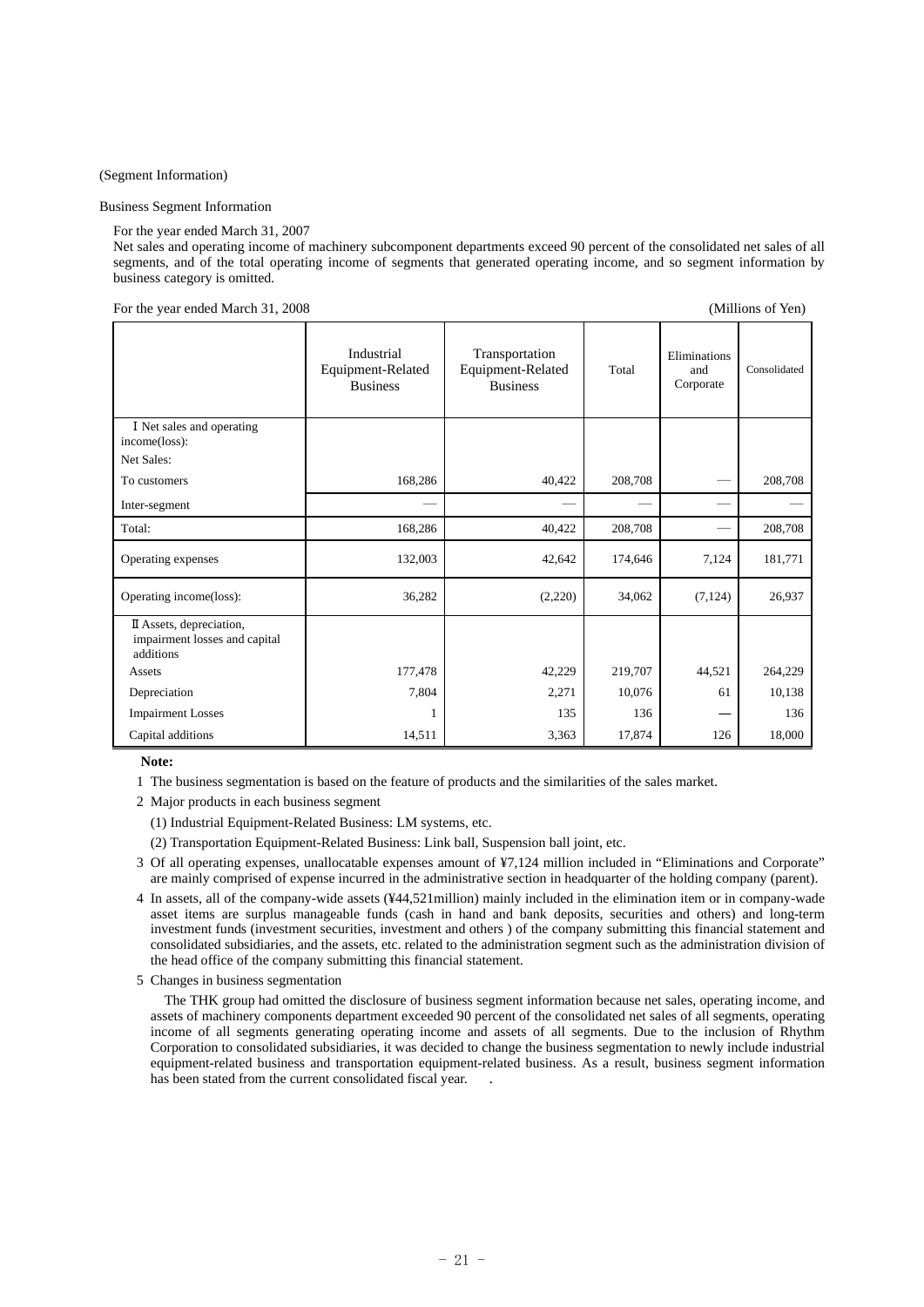#### Geographic Segment Information

For the year ended March 31, 2007 (Millions of Yen)

|                                   |         |                 |        |                    |         | Eliminations     |              |
|-----------------------------------|---------|-----------------|--------|--------------------|---------|------------------|--------------|
|                                   | Japan   | The<br>Americas | Europe | Asia and<br>others | Total   | and<br>Corporate | Consolidated |
| Net sales and operating<br>income |         |                 |        |                    |         |                  |              |
| Net Sales:                        |         |                 |        |                    |         |                  |              |
| To customers                      | 130,351 | 16,525          | 19,515 | 8,318              | 174,710 |                  | 174,710      |
| Inter-segment                     | 25,206  | 59              | 97     | 1,947              | 27,312  | (27, 312)        |              |
| Total:                            | 155,558 | 16,584          | 19.613 | 10,266             | 202,023 | (27, 312)        | 174,710      |
| Operating expenses                | 125,389 | 16,212          | 18,799 | 9,395              | 169.797 | (26,901)         | 142,895      |
| <b>Operating Income</b>           | 30,169  | 372             | 814    | 870                | 32,225  | (410)            | 31,815       |
| Assets                            | 195,602 | 17,681          | 21,252 | 23,012             | 257,548 | 5,732            | 263,280      |

#### **Note:**

1 Classification of countries and regions is based on geographical proximity.

2 Main countries and areas belonging to each classification are as follows.

*The Americas:* United States of America and other countries

*Europe:* Germany, UK, France, Netherlands, and other countries

*Asia and others:* China, South Korea, Taiwan and other countries

3 Typical assets included in company-wide assets (¥55,003 million) stated in the column of "(Elimination)" are those related to surplus funds managed by the parent company (time deposits), and long-term investment funds (investment securities, investments and others).

For the year ended March 31, 2008 (Millions of Yen)

|                                   | Japan   | The<br>Americas | Europe | Asia and<br>others | Total   | Eliminations<br>and<br>Corporate | Consolidated |
|-----------------------------------|---------|-----------------|--------|--------------------|---------|----------------------------------|--------------|
| Net sales and operating<br>income |         |                 |        |                    |         |                                  |              |
| Net Sales:                        |         |                 |        |                    |         |                                  |              |
| To customers                      | 145,745 | 25,472          | 25,427 | 12,063             | 208,708 |                                  | 208,708      |
| Inter-segment                     | 34,577  | 59              | 97     | 2,493              | 37,227  | (37, 227)                        |              |
| Total:                            | 180,322 | 25,531          | 25,524 | 14,557             | 245,936 | (37, 227)                        | 208,708      |
| Operating expenses                | 152,412 | 24,092          | 22,032 | 13,261             | 211,798 | (30,027)                         | 181,771      |
| <b>Operating Income</b>           | 27,909  | 1,439           | 3,492  | 1,296              | 34,137  | (7,199)                          | 26,937       |
| Assets                            | 211,029 | 21,044          | 19,314 | 31,377             | 282,765 | (18, 535)                        | 264,229      |

#### **Note:**

1 Classification of countries and regions is based on geographical proximity.

2 Main countries and areas belonging to each classification are as follows.

| The Americas: | United States of America and other countries          |
|---------------|-------------------------------------------------------|
| Europe:       | Germany, UK, France, Netherlands, and other countries |

*Asia and others:* China, South Korea, Taiwan and other countries

3 Of all operating expenses, unallocatable expenses amount of ¥7,124 million included in "Eliminations and Corporate" are mainly comprised of expense incurred in the administrative section in headquarter of the holding company (parents).

4 Entire operating expense of a company submitting this financial statement had been included in the Japan segment. The accounting practice has been changed to include a part of such expenses to the elimination item or company-wide items from the current consolidated fiscal year.

The company submitting this financial report has reinforced its "control power as a parent company" having reviewed its control system including that in its subsidiaries in line with the assessment system for internal control practices from the current consolidated fiscal year. Because of this, the foregoing change was made to more appropriately indicate the real statuses of each segment by classifying expenses related to the administration segment such as the administration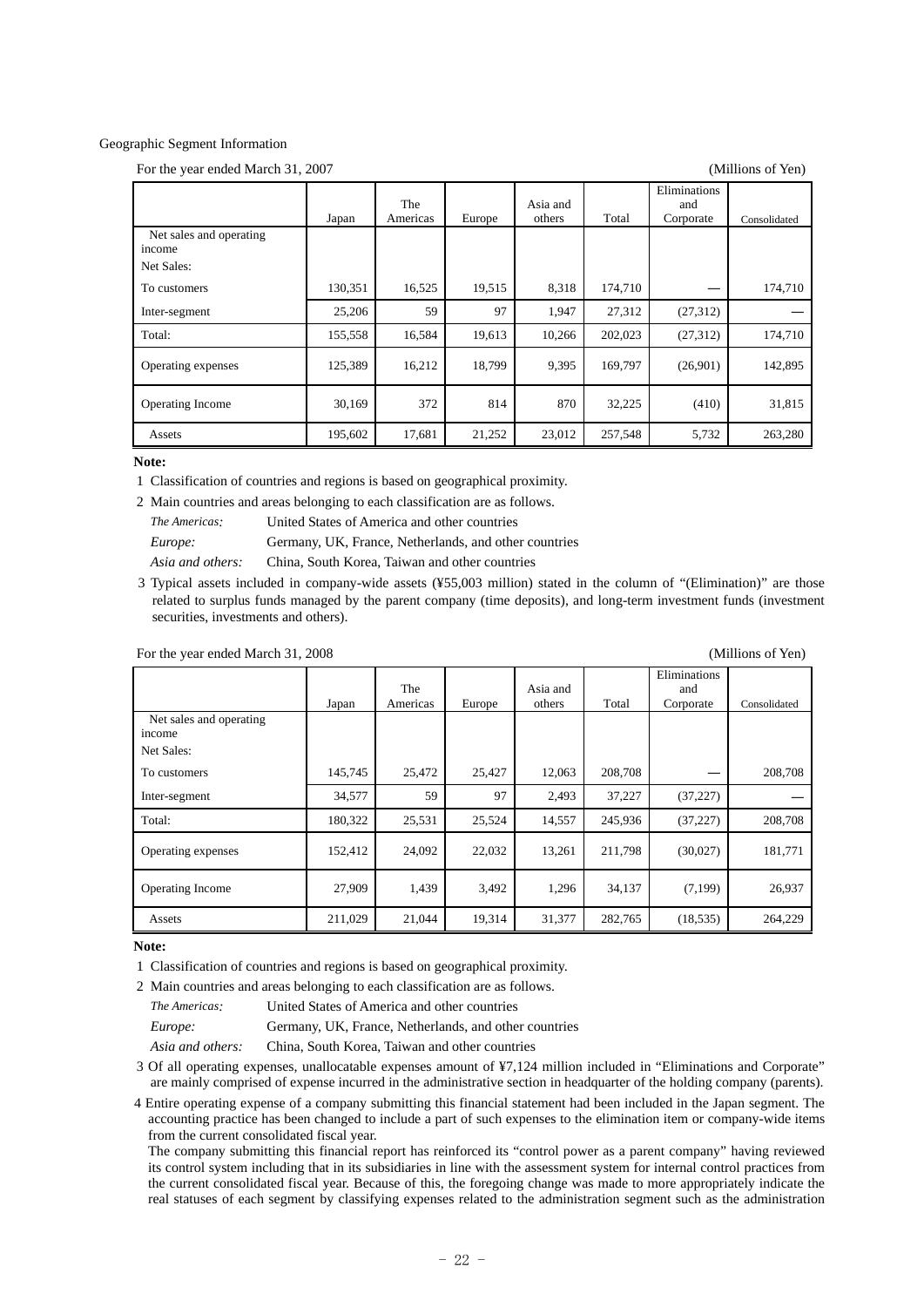division of the head office of the company submitting this financial statement to expenses related to entire group companies.

As a result, operating income of Japan segment increased ¥ 7,124 million and operating income relating to the elimination and the company-wide income decreased the same amount compared to those in the past.

5 In assets, all of the company-wide assets (¥44,521million) mainly included in the elimination item or in company-wade asset items are surplus manageable funds (cash in hand and bank deposits, securities and others) and long-term investment funds (investment securities, investment and others ) of the company submitting this financial statement and consolidated subsidiaries, and the assets, etc. related to the administration segment such as the administration division of the head office of the company submitting this financial statement.

6 Change in method of allocating assets

 In the past, assets related to the administration segment such as the administration division of the head office of the company submitting this financial statement and assets of consolidated subsidiaries had been included in each segment, but the accounting practice has been changed to include a part of such assets in those of the elimination item or the company-wide items from the current consolidated fiscal year.

The company submitting this financial report has reinforced its "control power as a parent company" having reviewed its control system including that in its subsidiaries in line with the assessment system for internal control practices from the current consolidated fiscal year. Because of this, the foregoing change was made to more appropriately indicate the real statuses of each segment by classifying expenses related to the administration segment such as the administration division of the head office of the company submitting this financial statement to expenses related to entire group companies.

 As a result, assets of Japan, America and Europe segments decreased ¥ 33,306 million, ¥ 5,185 million and ¥ 6,029 million respectively and assets relating to the elimination and the company-wide assets increased ¥44,521 million compared to those in the past.

#### (Overseas Sales)

| For the year ended March 31, 2007<br>(Millions of Yen)      |              |        |                    |         |  |
|-------------------------------------------------------------|--------------|--------|--------------------|---------|--|
|                                                             | The Americas | Europe | Asia and<br>others | Total   |  |
| Overseas sales                                              | 16.649       | 19.344 | 19.203             | 55,197  |  |
| Consolidated net sales                                      |              |        |                    | 174,710 |  |
| Overseas sales as a percentage of consolidated net<br>sales | 9.5          | 11.1   | 11.0               | 31.6    |  |

**Note:** 

• Classification of countries and regions is based on geographical proximity.

• Main countries and areas belonging to each classification are as follows.

*The Americas:* United States of America and other countries

*Europe:* Germany, UK, France, Netherlands, and other countries

*Asia and others:* China, South Korea, Taiwan and other countries

• Overseas sales are sales booked in foreign countries or in regions other than Japan, by the company and its consolidated subsidiaries.

## For the year ended March 31, 2008 (Millions of Yen)

|                                                             | The Americas | Europe | Asia and<br>others | Total   |
|-------------------------------------------------------------|--------------|--------|--------------------|---------|
| Overseas sales                                              | 26,000       | 25,236 | 21,150             | 72,387  |
| Consolidated net sales                                      |              |        |                    | 208,708 |
| Overseas sales as a percentage of consolidated net<br>sales | 12.5         | 12.1   | 10.1               | 34.7    |

**Note:** 

- Classification of countries and regions is based on geographical proximity.
- Main countries and areas belonging to each classification are as follows.
- *The Americas :* United States of America and other countries
- *Europe:* Germany, UK, France, Netherlands, and other countries
- *Asia and others:* China, South Korea, Taiwan and other countries
- Overseas sales are sales booked in foreign countries or in regions other than Japan, by the company and its consolidated subsidiaries.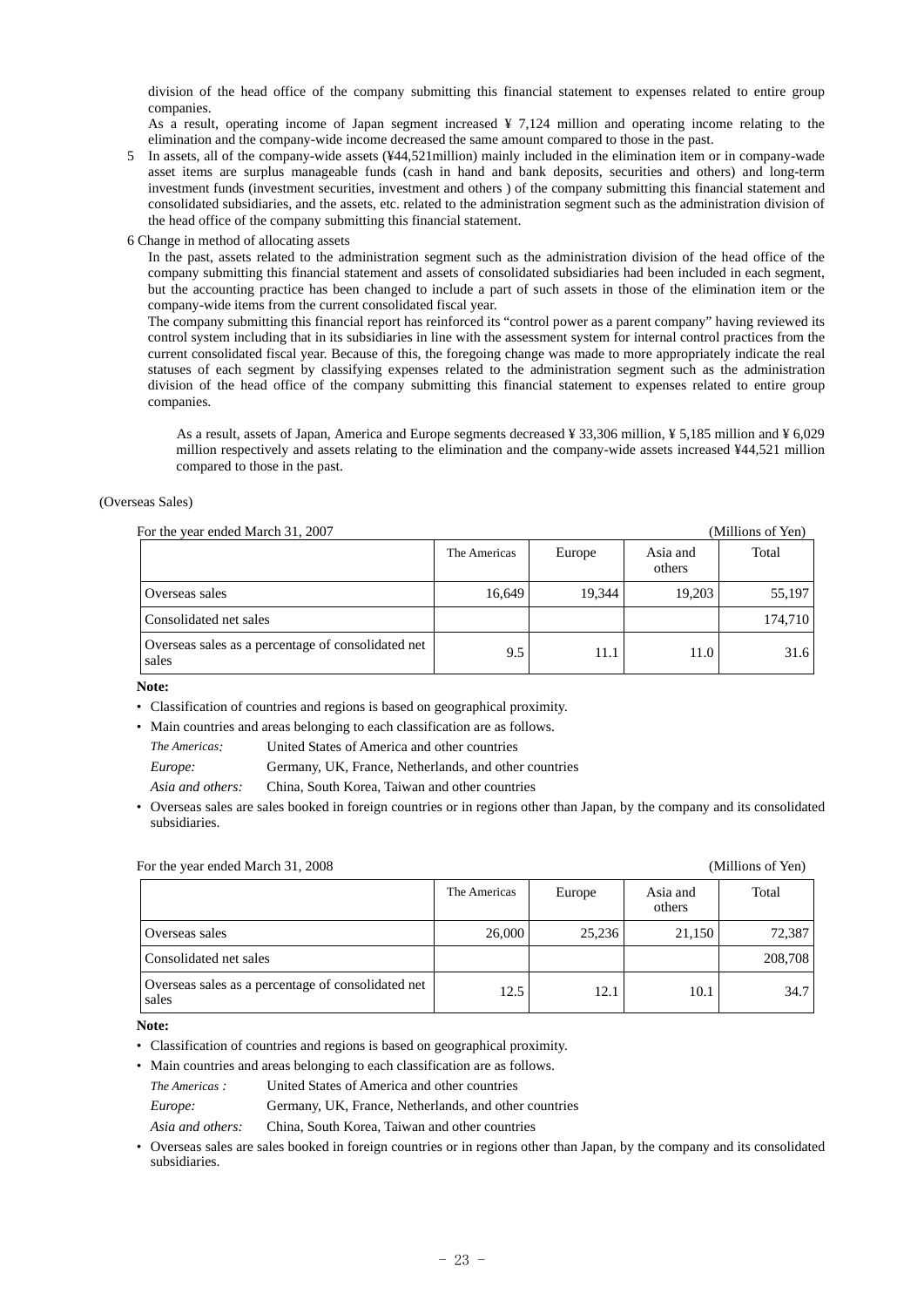# (Per share data)

|                                                          |          |                                                          | (Yen)    |
|----------------------------------------------------------|----------|----------------------------------------------------------|----------|
| Previous Interim Consolidated Fiscal Year                |          | Current Interim Consolidated Fiscal Year                 |          |
| $(4/1/06 - 3/31/07)$                                     |          | $(4/1/07 - 3/31/08)$                                     |          |
| Net assets per share                                     | 1.407.84 | Net assets per share                                     | 1,484.78 |
| Net income per share                                     | 158.36   | Net income per share                                     | 139.53   |
| Net income per share after adjustment of dilutive shares | 157.22   | Net income per share after adjustment of dilutive shares | 138.74   |

(Note)The basis for calculation of amounts presented above is as follows:

1. Net assets per share

(Millions of yen, number of shares)

| Item                                                                              | As of March 31, 2007 | As of March 31, 2008 |
|-----------------------------------------------------------------------------------|----------------------|----------------------|
| Total net assets on balance sheet                                                 | 189,039              | 192,953              |
| Net assets attributable to common stock                                           | 187,222              | 190,953              |
| Difference between net assets attributable to<br>common stock and net assets      |                      |                      |
| Minority interest                                                                 | 1.816                | 1,999                |
| Number of common stock outstanding                                                | 133,020,540          | 133,856,903          |
| Number of treasury stock                                                          | 34,512               | 5,249,535            |
| Number of common stock shares used for<br>the calculation of net assets per share | 132,986,028          | 128,607,368          |

2. Base data for the calculation of net income and per share net income after the adjustment of dilutive share are as follows:

| $\overline{2}$ .                                                                                                                                                      | Base data for the calculation of net income and per share net income after the adjustment of dilutive share are as follows: | (Millions of yen, number of shares)                              |
|-----------------------------------------------------------------------------------------------------------------------------------------------------------------------|-----------------------------------------------------------------------------------------------------------------------------|------------------------------------------------------------------|
| Item                                                                                                                                                                  | Previous Interim Consolidated Fiscal Year<br>$(4/1/06 - 3/31/07)$                                                           | Current Interim Consolidated Fiscal Year<br>$(4/1/07 - 3/31/08)$ |
| Net income on consolidated statements of<br>income                                                                                                                    | 21,038                                                                                                                      | 18,323                                                           |
| Net income attributable to common stock                                                                                                                               | 21,038                                                                                                                      | 18,323                                                           |
| Summary of amount not reverting to<br>common stockholders<br>Bonuses paid to directors by income<br>appropriation                                                     |                                                                                                                             |                                                                  |
| Amount not attributable to common<br>stockholders                                                                                                                     |                                                                                                                             |                                                                  |
| Average number of common stock                                                                                                                                        | 132,848,498                                                                                                                 | 131,320,592                                                      |
| Summary of net income adjustment amount<br>used for the calculation of net income per<br>share after adjustment of dilutive stock                                     | 1                                                                                                                           | 2                                                                |
| Commission paid (net of tax equivalent)                                                                                                                               | 1                                                                                                                           | 2                                                                |
| Net income adjustment amount<br>Summary of increased number of common<br>stock used for the calculation of net income<br>per share after adjustment of dilutive stock |                                                                                                                             |                                                                  |
| Bonds with stock acquisition rights                                                                                                                                   | 976,747                                                                                                                     | 643,356                                                          |
| Increased number of common stock                                                                                                                                      | 976,747                                                                                                                     | 643,356                                                          |
| Summary of dilutive stock not used for the<br>calculation of net income per share after<br>adjustment of dilutive stock because they<br>have dilutive effect          |                                                                                                                             |                                                                  |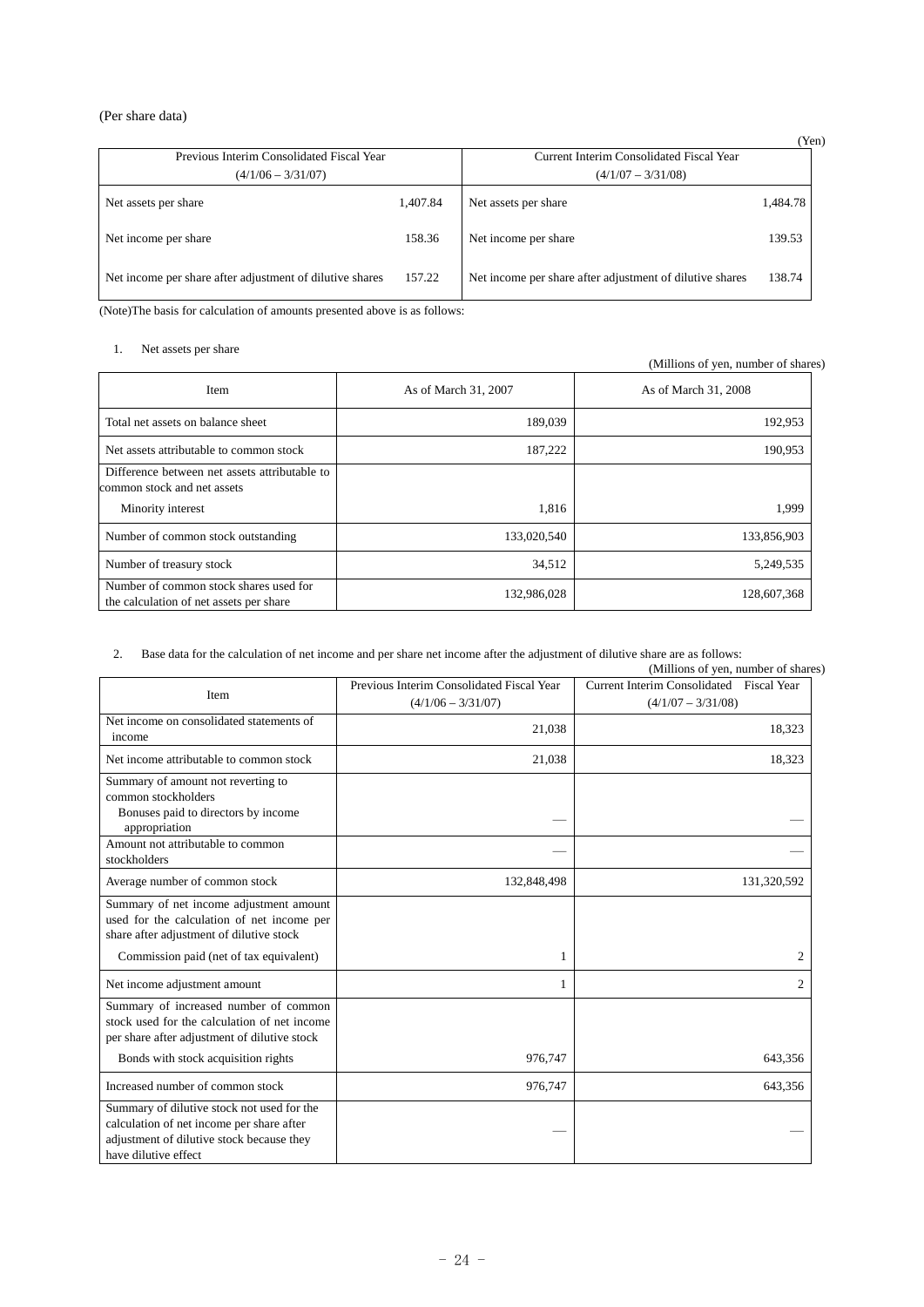For the year ended March 31, 2007

The Board of Directors Meeting of THK Co., Ltd. held on April 23, 2007 resolved to acquire 100% of the shares of Rhythm Corporation from The Carlyle Group and to make it a subsidiary of the Company, and on the same day it entered into a Share Transfer Agreement with the Carlyle Group. Such shares were acquired on May 31, 2007 making full payment for the prices.

1. Purpose of Acquisition of all of the Shares, etc. of Rhythm Corporation

The purpose of this agreement is to increase the corporate value of both companies by improving operational efficiency with cooperation between the THK and Rhythm which has a rich history of high achievement as an automotive parts manufacturer, and by expanding new business areas through expansion of new application and innovations.

- 2. Seller of the Shares The Carlyle Group
- 3. Overview of the Transferring Subsidiary (Rhythm Corporation)
- (1) Corporate Name: Rhythm Corporation
- (2) Location of the Headquarters: 283-3,Gokyu-cho, Minami-ku, Hamamatsu, Shizuoka, 430-0831 Japan
- (3) Representative: President and CEO Katsuo Kitamura
- (4) Latest Fiscal Year Results(Consolidated):

|                     | FY March, 2007 (millions of yen) |
|---------------------|----------------------------------|
| <b>Sales</b>        | 30,667                           |
| Operation Income    | 724                              |
| Net Income          | 492                              |
| <b>Total Assets</b> | 26,241                           |

(5) Main Business: Development, Designing, Manufacturing and Sale of Steering Parts, Suspension Parts, Brake Parts and Engine/Transmission Related Parts, etc.

4. The number of shares acquired, prices for the acquisition, and conditions of shareholdings after the acquisition.

(1) The number of shares held before the acquisition:

0(Percentage held: 0%)

(2) The number of share acquired

128,549(Acquisition value: ¥12,589 million)

(3) The number of shares after the acquisition :

128,549(Percentage held: 100%)

(Note 1) Residual shares (5,052) related to share warrant are included in the foregoing number of shares. (Note 2) Shares other than shares held by the Carlyle Group (8,749 shares including residual shares related to share warrant) have been acquired as well.

5. Method of procuring fund for the payment

Own fund was appropriated for the payment.

For the year ended March 31, 2008

There is no subsequent event.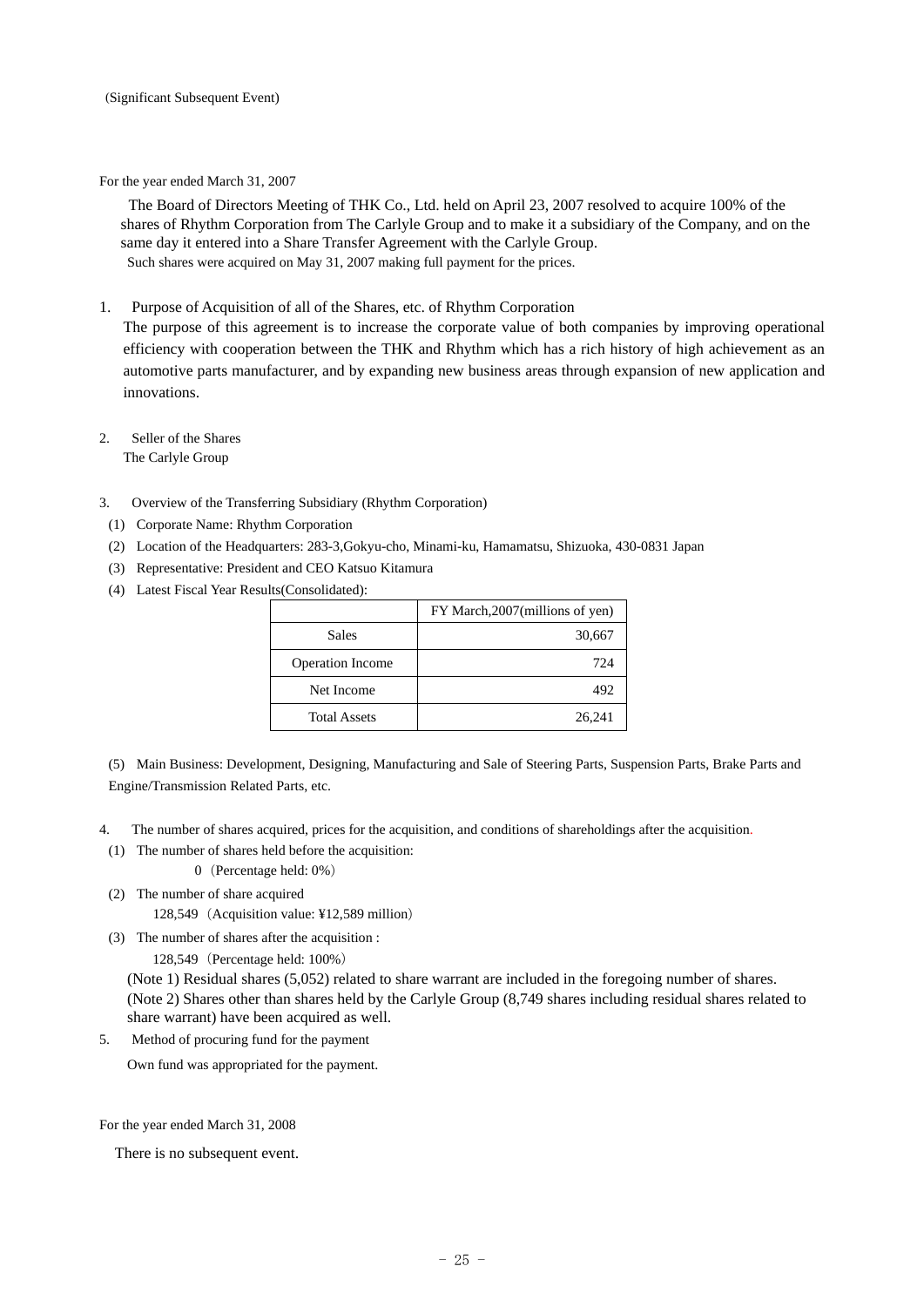# Non-Consolidated Balance Sheets

as of March 31, 2007 and 2008

| (Millions of yen)                           |        |         |       |        |         |       |  |
|---------------------------------------------|--------|---------|-------|--------|---------|-------|--|
|                                             |        | 2007    |       |        | 2008    |       |  |
| Current assets:                             |        |         |       |        |         |       |  |
| Cash on hand and bank deposits              |        | ¥68,521 |       |        | ¥28,583 |       |  |
| Notes receivable-trade                      |        | 17,806  |       |        | 16,999  |       |  |
| Accounts receivable-trade                   |        | 41,597  |       |        | 41,275  |       |  |
| Merchandise                                 |        | 198     |       |        | 238     |       |  |
| Products                                    |        | 6,951   |       |        | 5,636   |       |  |
| Raw materials                               |        | 4,164   |       |        | 4,485   |       |  |
| Goods in process                            |        | 2,712   |       |        | 3,086   |       |  |
| Stored goods                                |        | 374     |       |        | 333     |       |  |
| Prepaid expenses                            |        | 379     |       |        | 485     |       |  |
| Deferred tax assets                         |        | 2,118   |       |        | 1,707   |       |  |
| to related<br>Short-term loans<br>companies |        | 5,295   |       |        | 21,614  |       |  |
| Accrued revenues                            |        | 1,889   |       |        | 2,936   |       |  |
| Other                                       |        | 690     |       |        | 1,245   |       |  |
| Less: Allowance for doubtful<br>accounts    |        | (4)     |       |        | (13)    |       |  |
| Total current assets                        |        | 152,696 | 64.4% |        | 128,614 | 56.9% |  |
| Fixed assets :                              |        |         |       |        |         |       |  |
| Tangible fixed assets                       |        |         |       |        |         |       |  |
| <b>Buildings</b>                            | 25,258 |         |       | 25,763 |         |       |  |
| Accumulated depreciation                    | 12,902 | 12,356  |       | 13,643 | 12,119  |       |  |
| Structures                                  | 1,665  |         |       | 1,658  |         |       |  |
| Accumulated depreciation                    | 1,084  | 580     |       | 1,140  | 517     |       |  |
| Machinery & Equipment                       | 60,165 |         |       | 63,212 |         |       |  |
| Accumulated depreciation                    | 45,711 | 14,453  |       | 47,257 | 15,955  |       |  |
| Vehicles                                    | 250    |         |       | 265    |         |       |  |
| Accumulated depreciation                    | 216    | 34      |       | 222    | 42      |       |  |
| Tools, furniture and fixtures               | 7,548  |         |       | 7,990  |         |       |  |
| Accumulated depreciation                    | 6,512  | 1,035   |       | 6,890  | 1,100   |       |  |
| Land                                        |        | 7,746   |       |        | 7,853   |       |  |
| <b>Construction</b> in Progress             |        | 904     |       |        | 1,193   |       |  |
| Total tangible fixed assets                 |        | 37,111  | 15.6  |        | 38,782  | 17.2  |  |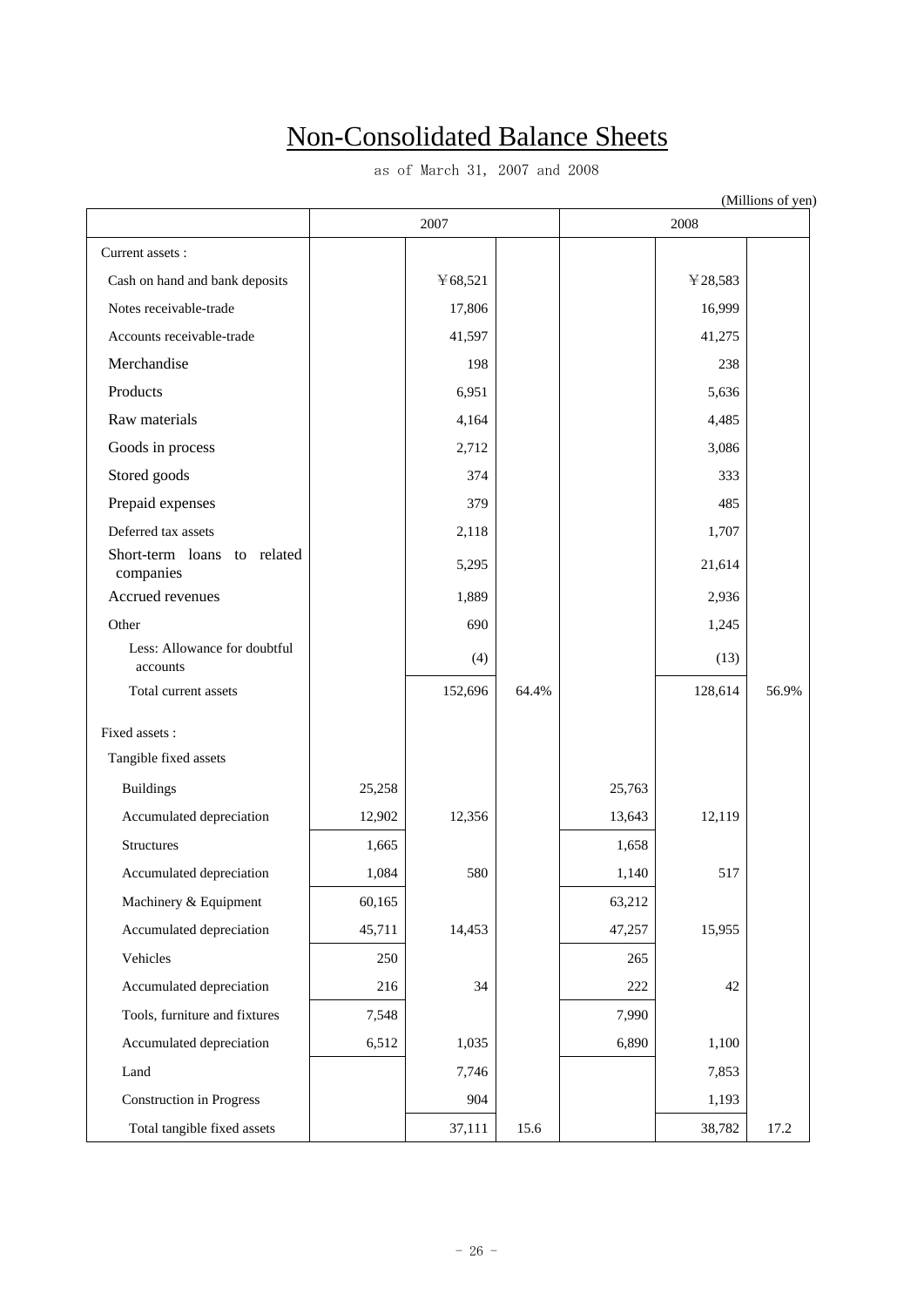|                                               | 2007    |       | 2008         |       |
|-----------------------------------------------|---------|-------|--------------|-------|
| <b>Intangible Fixed Assets</b>                |         |       |              |       |
| Patent rights                                 | ¥27     |       | $\text{Y}23$ |       |
| Goodwill                                      | 208     |       | 185          |       |
| Software                                      | 387     |       | 389          |       |
| Others                                        | 41      |       | 40           |       |
| <b>Total Intangible Fixed Assets</b>          | 665     | 0.3%  | 639          | 0.3%  |
| Investments and other                         |         |       |              |       |
| Long-term<br>investments<br>in securities     | 3,002   |       | 2,660        |       |
| Investments in shares of related<br>Companies | 18,712  |       | 27,568       |       |
| Investments<br>related<br>in<br>companies     | 19,156  |       | 22,619       |       |
| Long-term loans                               | 239     |       | 233          |       |
| Long-term loans to related<br>companies       | 1,238   |       |              |       |
| Bankruptcy and<br>reorganization claims       | 64      |       | 26           |       |
| Long-term prepaid expenses                    | 3       |       | 40           |       |
| Insurance reserve fund                        | 2,506   |       | 2,828        |       |
| Deferred tax assets                           | 1,336   |       | 1,534        |       |
| Other                                         | 822     |       | 834          |       |
| Less: Allowance for doubtful<br>Accounts      | (347)   |       | (310)        |       |
| Total investments and others                  | 46,736  | 19.7  | 58,035       | 25.6  |
| Total fixed assets                            | 84,513  | 35.6  | 97,458       | 43.1  |
| Total assets                                  | 237,209 | 100.0 | 226,072      | 100.0 |
|                                               |         |       |              |       |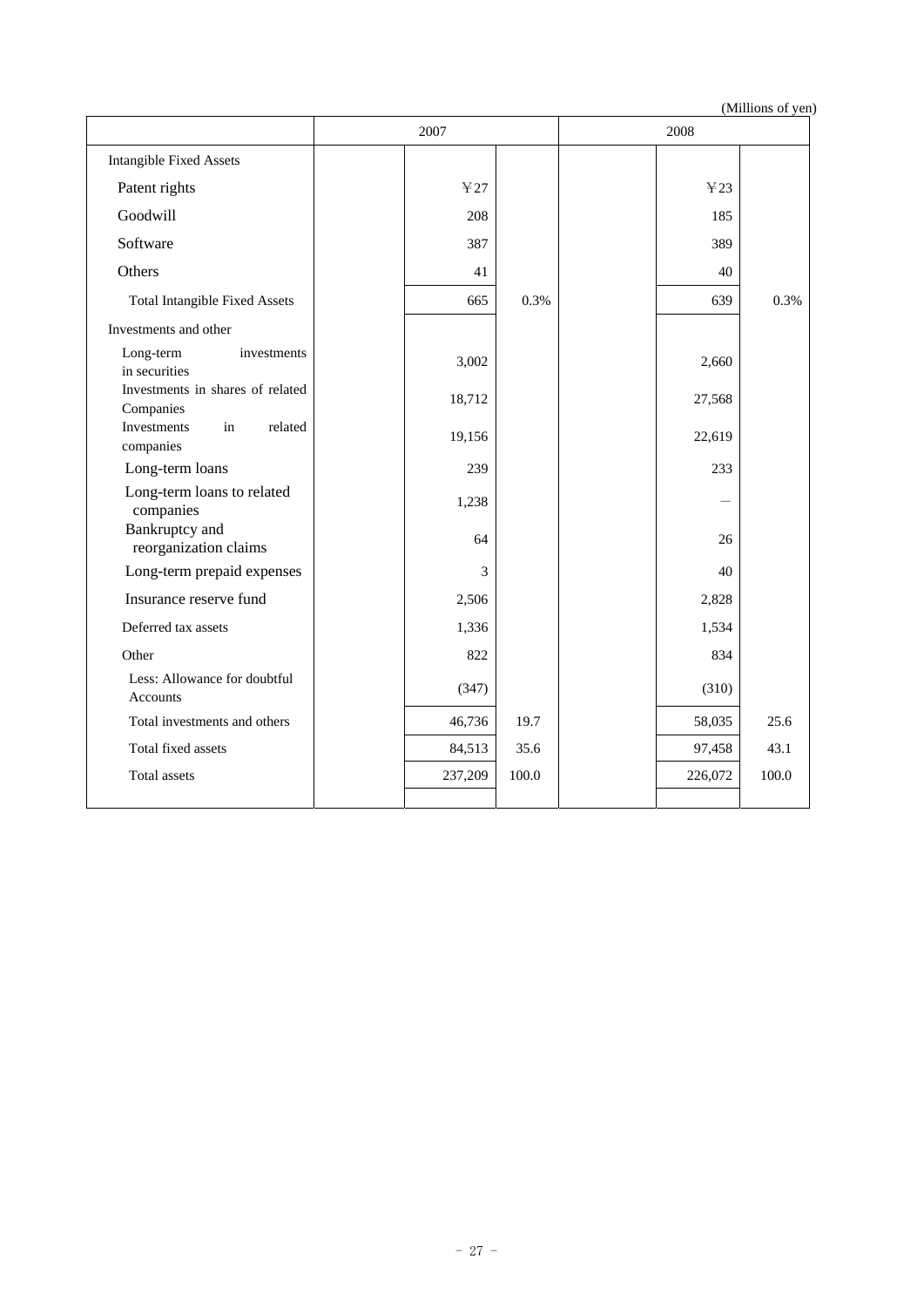|                                                         | 2007   |       | 2008 |         |       |
|---------------------------------------------------------|--------|-------|------|---------|-------|
| <b>Liabilities</b>                                      |        |       |      |         |       |
| Current liabilities :                                   |        |       |      |         |       |
| Notes payable - trade                                   | 42,859 |       |      | ¥ 2,464 |       |
| Accounts payable - trade                                | 28,354 |       |      | 24,435  |       |
| Bonds due within one year                               |        |       |      | 5,000   |       |
| Convertible Bonds due within<br>one year                | 1,380  |       |      |         |       |
| Account payable - other                                 | 6,141  |       |      | 4,694   |       |
| Accrued expenses                                        | 6,248  |       |      | 6,242   |       |
| Income tax payable                                      | 7,323  |       |      | 75      |       |
| Advance received                                        | 38     |       |      | 28      |       |
| Deposits received                                       | 288    |       |      | 200     |       |
| Accrued bonuses                                         | 2,099  |       |      | 1,999   |       |
| Accrued bonuses for Directors and<br>corporate Auditors | 120    |       |      | 100     |       |
| Notes payable - tangible fixed<br>assets                | 96     |       |      | 15      |       |
| Other                                                   | 22     |       |      | 45      |       |
| Total current liabilities                               | 54,974 | 23.2% |      | 45,301  | 20.0% |
| Long-term liabilities :                                 |        |       |      |         |       |
| <b>Bonds</b>                                            | 5,000  |       |      |         |       |
| Allowance for retirement and<br>severance Benefits      | 2,006  |       |      | 2,208   |       |
| Other                                                   | 982    |       |      | 979     |       |
| Total long-term liabilities                             | 7,989  | 3.4   |      | 3,187   | 1.4   |
| <b>Total liabilities</b>                                | 62,963 | 26.6  |      | 48,489  | 21.4  |
|                                                         |        |       |      |         |       |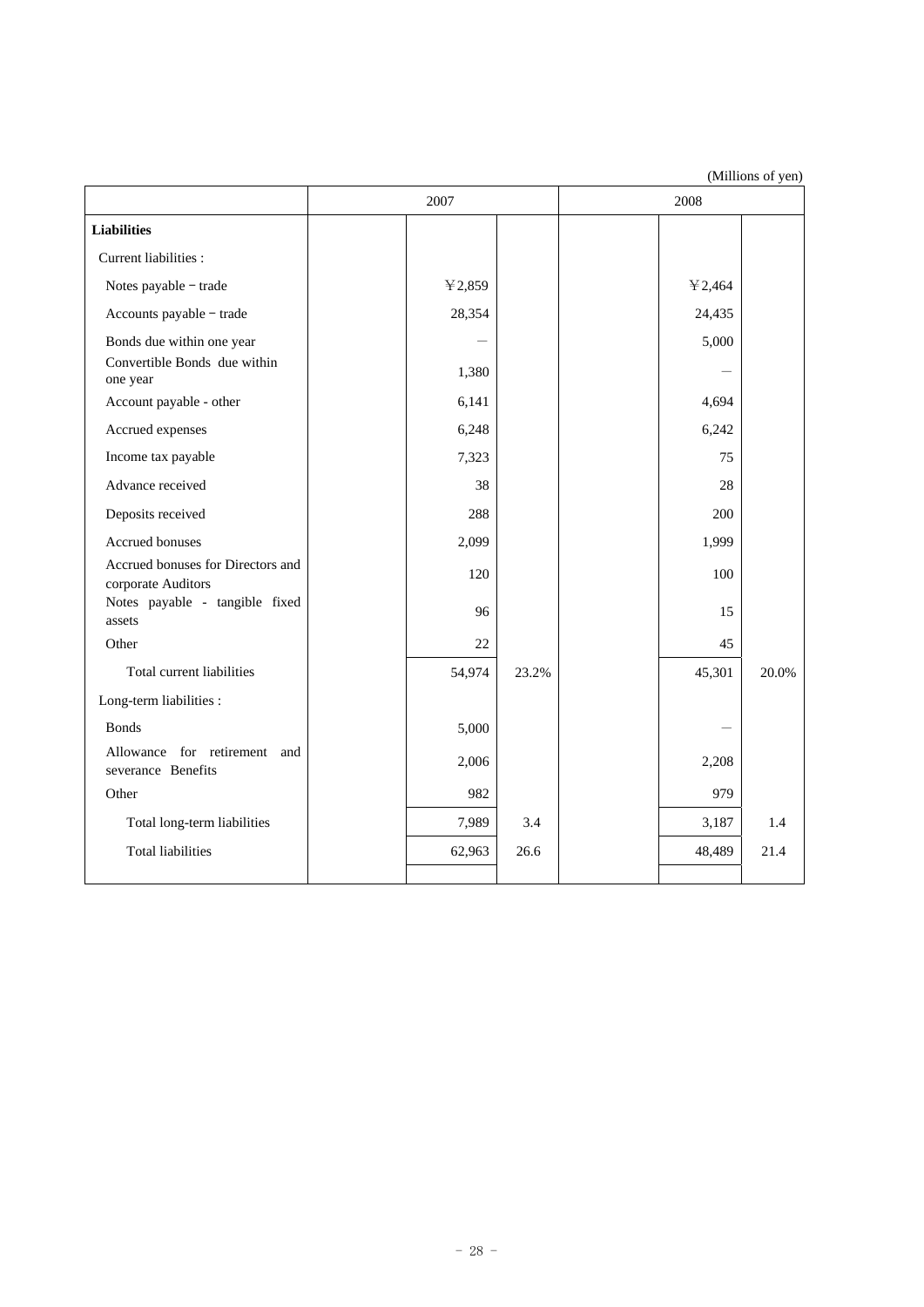|                                                            | 2007           |         | 2008  |          |           |       |
|------------------------------------------------------------|----------------|---------|-------|----------|-----------|-------|
| <b>Net Assets</b>                                          |                |         |       |          |           |       |
| Paid-In<br>Capital<br>Retained<br>and<br>Earnings          |                |         |       |          |           |       |
| Common stock                                               |                | ¥33,916 | 14.3% |          | ¥ 34,606  | 15.3% |
| Additional paid-in capital                                 |                |         |       |          |           |       |
| Capital Reserve                                            | 46,781         |         |       | 47,471   |           |       |
| Other Additional paid-in capital                           |                |         |       |          |           |       |
| Gain on retirement of treasury<br>stock                    | $\overline{0}$ |         |       | $\theta$ |           |       |
| Total additional paid-in capital                           |                | 46,782  | 19.7  |          | 47,472    | 21.0  |
| Retained earnings                                          |                |         |       |          |           |       |
| Retained earnings                                          | 1,958          |         |       | 1,958    |           |       |
| Other retained earnings                                    |                |         |       |          |           |       |
| fund for<br>Reserve<br>special<br>depreciation             | 307            |         |       | 288      |           |       |
| Reserve for deferred taxes on<br>land                      | 14             |         |       | 14       |           |       |
| Reserve for dividends                                      | 2,000          |         |       | 2,500    |           |       |
| Other reserve                                              | 70,000         |         |       | 83,000   |           |       |
| Un-appropriated<br>retained<br>earnings                    | 18,312         |         |       | 18,629   |           |       |
| Total retained earnings                                    |                | 92,592  | 39.0  |          | 106,391   | 47.1  |
| Treasury stock                                             |                | (63)    | (0.0) |          | (11, 341) | (5.0) |
| paid-in<br>capital<br>Total<br>and<br>retained Earnings    |                | 173,227 | 73.0  |          | 177,128   | 78.4  |
| Valuation<br>and<br>Translation                            |                |         |       |          |           |       |
| Adjustment<br>Net unrealized gain on other                 |                |         |       |          |           |       |
| securities                                                 |                | 1,017   |       |          | 454       |       |
| Valuation<br>Total<br>and<br><b>Transaction Adjustment</b> |                | 1,017   | 0.4   |          | 454       | 0.2   |
| Total net assets                                           |                | 174,245 | 73.4  |          | 177,582   | 78.6  |
| Total liabilities and net assets                           |                | 237,209 | 100.0 |          | 226,072   | 100.0 |
|                                                            |                |         |       |          |           |       |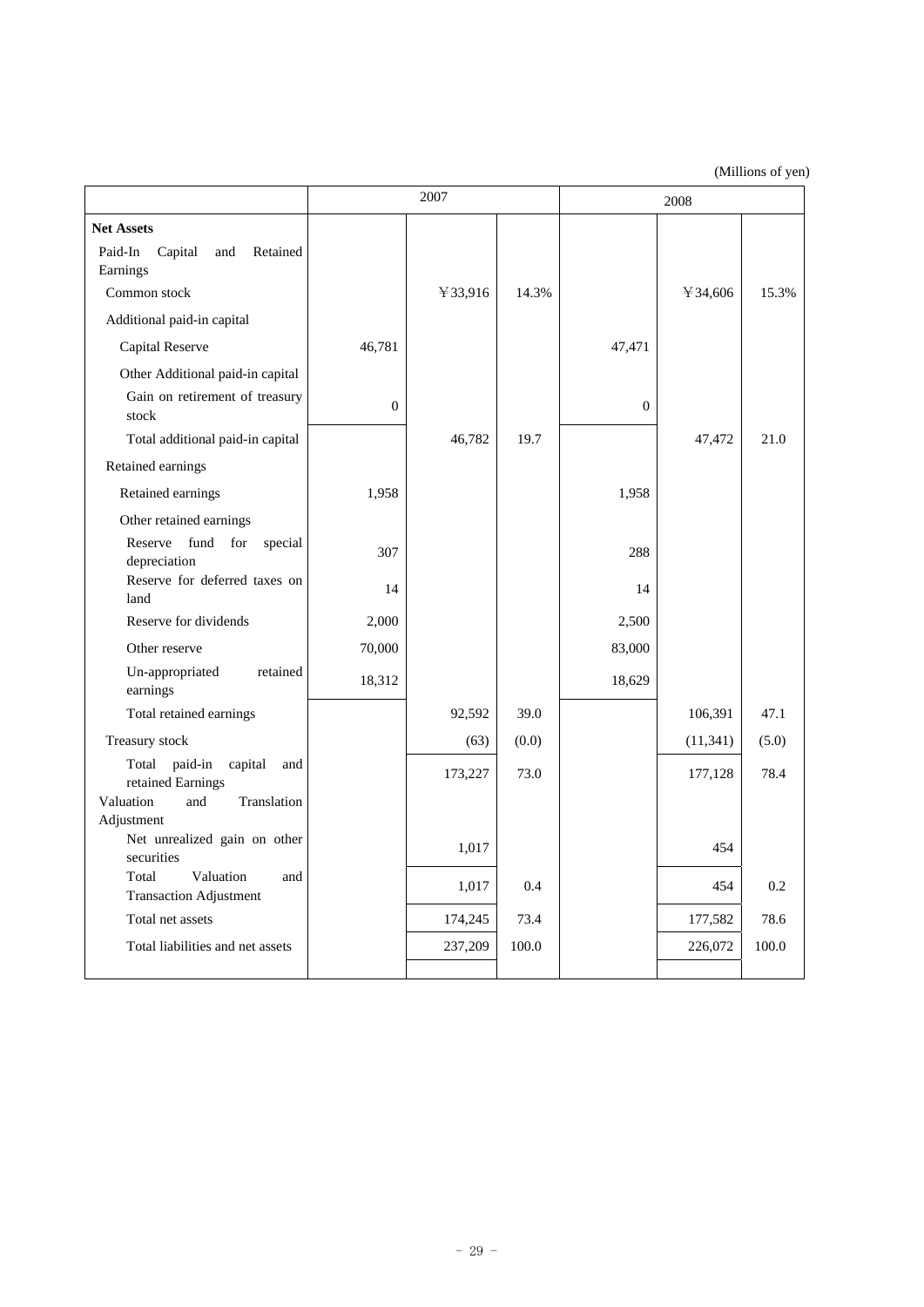# Non-Consolidated Statements of Income

|                                                |        |                |      |       | (Millions of yen) |        |
|------------------------------------------------|--------|----------------|------|-------|-------------------|--------|
|                                                |        | 2007           |      |       | 2008              |        |
| Net sales                                      |        | 143,870 100.0% |      |       | 141,275           | 100.0% |
| Cost of sales                                  |        | 94,906         | 66.0 |       | 97,842            | 69.3   |
| Gross profit                                   |        | 48,964         | 34.0 |       | 43,432            | 30.7   |
| Selling, general and administrative            |        | 20,282         | 14.1 |       | 21,503            | 15.2   |
| expenses                                       |        |                |      |       |                   |        |
| Operating income                               |        | 28,681         | 19.9 |       | 21,929            | 15.5   |
| Non-operating income                           |        |                |      |       |                   |        |
| Interest income                                | 339    |                |      | 440   |                   |        |
| Interest income from securities                |        |                |      | 115   |                   |        |
| Dividend income                                | 277    |                |      | 3,364 |                   |        |
| Foreign exchange gain                          | 644    |                |      |       |                   |        |
| Rental income                                  | 406    |                |      | 401   |                   |        |
| Other                                          | 535    | 2,203          | 1.5  | 461   | 4,784             | 3.4    |
| Non-operating expenses                         |        |                |      |       |                   |        |
| Bond interest expenses                         | 123    |                |      | 68    |                   |        |
| Commission expenses                            | 76     |                |      | 59    |                   |        |
| Foreign exchange loss                          |        |                |      | 1,533 |                   |        |
| Other                                          | 42     | 242            | 0.1  | 63    | 1,724             | 1.2    |
| Ordinary income                                |        | 30,642         | 21.3 |       | 24,988            | 17.7   |
| Extraordinary income                           |        |                |      |       |                   |        |
| Gain on sales of fixed assets                  | 35     |                |      | 37    |                   |        |
| Reversal of allowance for doubtful<br>accounts | 9      | 44             | 0.0  |       | 37                | 0.0    |
| Extraordinary loss                             |        |                |      |       |                   |        |
| Loss on sales of fixed assets                  | 23     |                |      | 9     |                   |        |
| Loss on disposal of fixed assets               | 332    |                |      | 152   |                   |        |
| Loss on impairment                             | 33     |                |      |       |                   |        |
| Loss on write-down of long-term<br>investment  |        |                |      | 10    |                   |        |
| Loss on valuation of stocks of                 |        |                |      |       |                   |        |
| subsidiaries and affiliates                    |        | 388            | 0.3  | 30    | 202               | 0.1    |
| Net income before provision for tax            |        | 30,298         | 21.0 |       | 24,824            | 17.6   |
| Income taxes - current                         | 12.663 |                |      | 5,404 |                   |        |
| Income taxes - deferred                        | (359)  | 12,304         | 8.5  | 600   | 6,005             | 4.3    |
| Net income                                     |        | 17,993         | 12.5 |       | 18,819            | 13.3   |
|                                                |        |                |      |       |                   |        |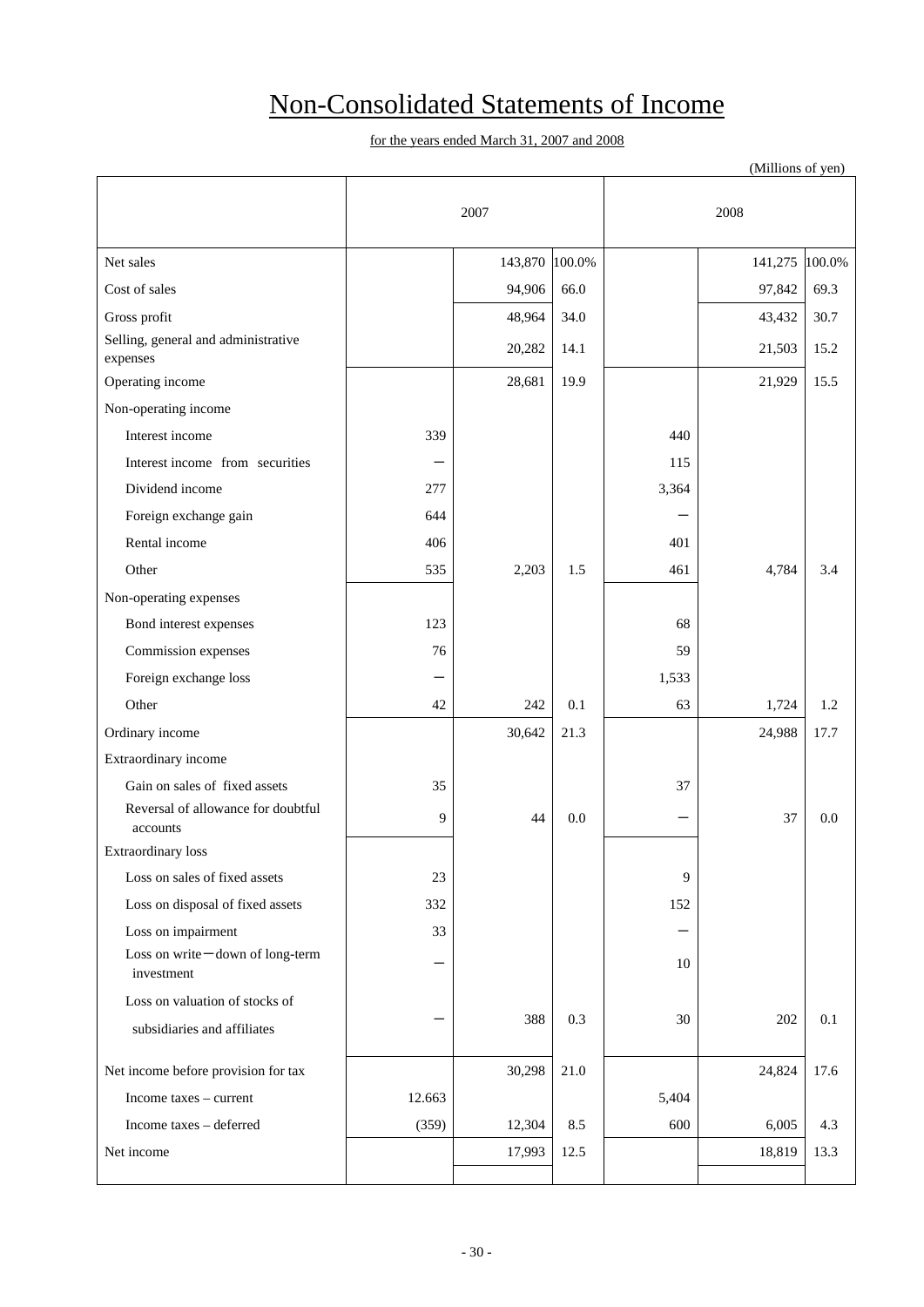# Non-Consolidated Statements of Shareholders' Equity

for the years ended March 31, 2007 and 2008

|                                       |        | <b>Additional Paid-In Capital and Retained earnings</b> |              |          |                          |               |          |          |          |
|---------------------------------------|--------|---------------------------------------------------------|--------------|----------|--------------------------|---------------|----------|----------|----------|
|                                       |        | Additional paid-in capital<br>Retained earnings         |              |          |                          |               |          |          | Total    |
|                                       |        |                                                         | Other        | Total    |                          |               |          |          | paid-in  |
|                                       | Common | Capital                                                 | addition     | Addition | Earned                   | Ither retaine | Total    | Treasury | capital  |
|                                       | stock  | reserve                                                 | al paid-     | al paid- | reserve                  | earnings      | retained | stock    | and      |
|                                       |        |                                                         | in           | in       |                          |               | earnings |          | retained |
|                                       |        |                                                         | capital      | capital  |                          |               |          |          | earnings |
| Balance as of March 31, 2006          | 33,733 | 46,599                                                  | $\Omega$     | 46,599   | 1,958                    | 76,478        | 78,437   | (48)     | 158,722  |
| Changes during the period:            |        |                                                         |              |          |                          |               |          |          |          |
| Cash dividends                        |        |                                                         |              |          |                          | (3,718)       | (3,718)  |          | (3,718)  |
| Bonuses to directors                  |        |                                                         |              |          |                          | (120)         | (120)    |          | (120)    |
| Issue of new stocks                   | 182    | 182                                                     |              | 182      |                          |               |          |          | 365      |
| Net income                            |        |                                                         |              |          |                          | 17,993        | 17,993   |          | 17,993   |
| Acquisition of treasury stock         |        |                                                         |              |          |                          |               |          | (16)     | (16)     |
| Re-issuance of treasury stock         |        |                                                         | $\Omega$     | $\Omega$ |                          |               |          | $\Omega$ |          |
| Net changes in accounts other than    |        |                                                         |              |          |                          |               |          |          |          |
| paid-in capital and retained earnings |        |                                                         |              |          |                          |               |          |          |          |
| Net changes during the period         | 182    | 182                                                     | $\mathbf{0}$ | 182      | $\overline{\phantom{0}}$ | 14,155        | 14,155   | (15)     | 14,505   |
| Balance as of March 31, 2007          | 33,916 | 46,781                                                  | $\mathbf{0}$ | 46,782   | 1,958                    | 90,634        | 92,592   | (63)     | 173,227  |

|                                                                             | <b>Valuation and Translation Adjustments</b> |                                                | Total Net |
|-----------------------------------------------------------------------------|----------------------------------------------|------------------------------------------------|-----------|
|                                                                             | Net unrealized gain on other<br>securities s | Total valuation and<br>translation adjustments | Assets    |
| Balance as of March 31, 2006                                                | 1,339                                        | 1,339                                          | 160,061   |
| Changes during the period:                                                  |                                              |                                                |           |
| Cash dividends                                                              |                                              |                                                | (3,718)   |
| Bonuses to directors                                                        |                                              |                                                | (120)     |
| Issue of new stocks                                                         |                                              |                                                | 365       |
| Net income                                                                  |                                              |                                                | 17,993    |
| Acquisition of treasury stock                                               |                                              |                                                | (16)      |
| Re-issuance of treasury stock                                               |                                              |                                                |           |
| Net changes in accounts other than<br>paid-in capital and retained earnings | (321)                                        | (321)                                          | (321)     |
| Net changes during the period                                               | (321)                                        | (321)                                          | 14,183    |
| Balance as of March 31, 2007                                                | 1,017                                        | 1,017                                          | 174,245   |

| Details of other Retained earnings                        |                                                |                                             |                          |               |                                                | (Millions of yen)                   |
|-----------------------------------------------------------|------------------------------------------------|---------------------------------------------|--------------------------|---------------|------------------------------------------------|-------------------------------------|
|                                                           | Reserve<br>fund for<br>special<br>depreciation | Reserve for<br>deferred<br>taxes on<br>land | Reserve for<br>dividends | Other reserve | $Un-$<br>appropriate<br>d retained<br>earnings | Total other<br>retained<br>earnings |
| Balance as of March 31, 2006                              | 283                                            | 14                                          | 1,600                    | 58,000        | 16,580                                         | 76,478                              |
| Changes during the period:                                |                                                |                                             |                          |               |                                                |                                     |
| Cash dividends                                            |                                                |                                             |                          |               | (3,718)                                        | (3,718)                             |
| Bonuses to directors                                      |                                                |                                             |                          |               | (120)                                          | (120)                               |
| Transfer<br>(special)<br>to<br>reserve<br>depreciation)   | 179                                            |                                             |                          |               | (179)                                          |                                     |
| Transfer<br>from<br>(special)<br>reserve<br>depreciation) | (155)                                          |                                             |                          |               | 155                                            |                                     |
| Transfer to reserve (dividends)                           |                                                |                                             | 400                      |               | (400)                                          |                                     |
| Transfer to reserve (other)                               |                                                |                                             |                          | 12,000        | (12,000)                                       |                                     |
| Net income                                                |                                                |                                             |                          |               | 17,993                                         | 17,993                              |
| Net changes during the period                             | 23                                             | —                                           | 400                      | 12,000        | 1,732                                          | 14,155                              |
| Balance as of March 31, 2007                              | 307                                            | 14                                          | 2,000                    | 70,000        | 18,312                                         | 90,634                              |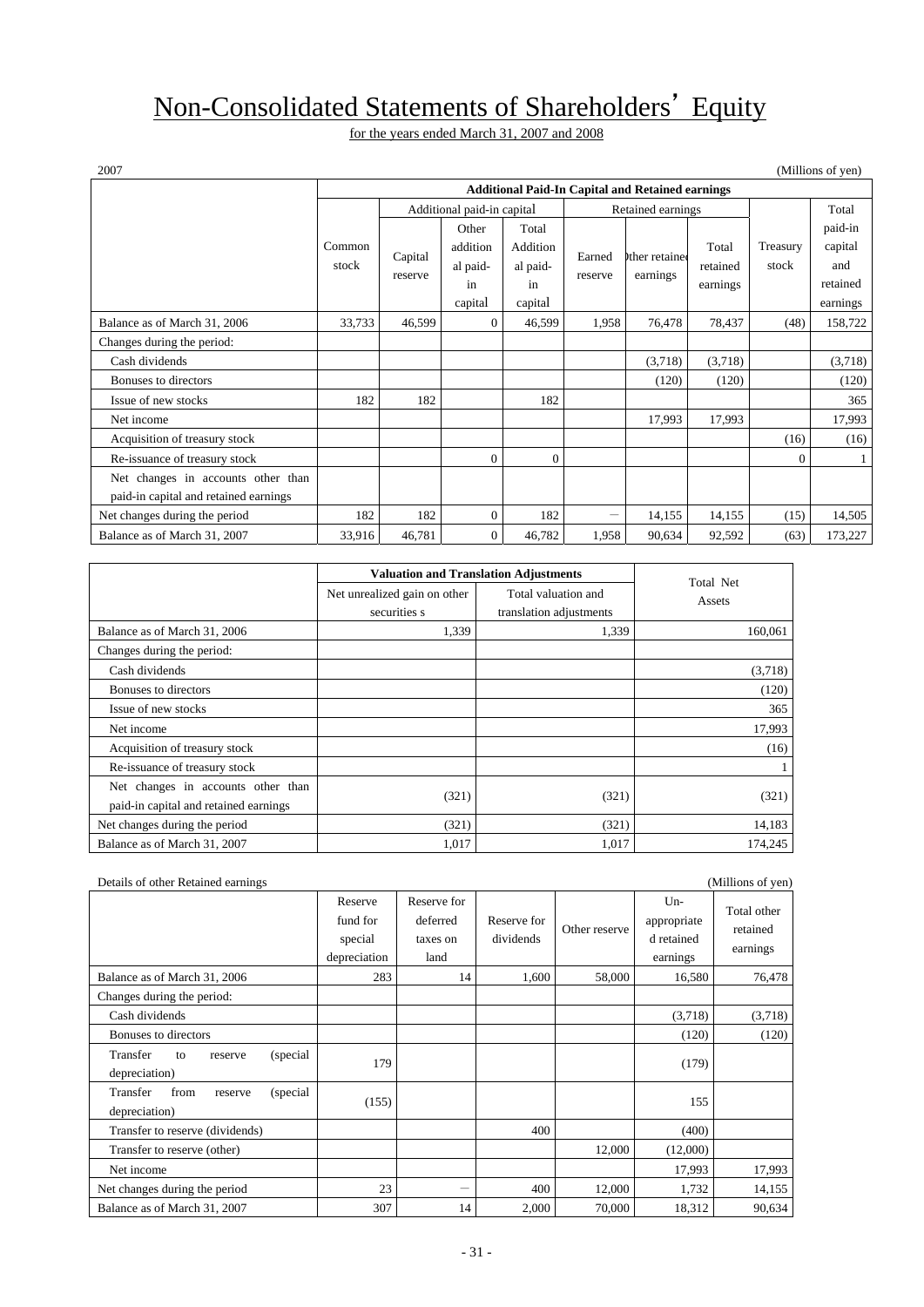| 2008                                  |        |                                                         |                            |                |         |                   |          |              | (Millions of yen) |
|---------------------------------------|--------|---------------------------------------------------------|----------------------------|----------------|---------|-------------------|----------|--------------|-------------------|
|                                       |        | <b>Additional Paid-In Capital and Retained earnings</b> |                            |                |         |                   |          |              |                   |
|                                       |        |                                                         | Additional paid-in capital |                |         | Retained earnings |          |              | Total             |
|                                       |        |                                                         | Other                      | Total          |         |                   |          |              | paid-in           |
|                                       | Common | Capital                                                 | addition                   | Addition       | Earned  | ther retained     | Total    | Treasury     | capital           |
|                                       | stock  |                                                         | al paid-                   | al paid-       |         | earnings          | retained | stock        | and               |
|                                       |        | reserve                                                 | in                         | in             | reserve |                   | earnings |              | retained          |
|                                       |        |                                                         | capital                    | capital        |         |                   |          |              | earnings          |
| Balance as of March 31, 2007          | 33,916 | 46,781                                                  | $\Omega$                   | 46,782         | 1,958   | 90,634            | 92,592   | (63)         | 173,227           |
| Changes during the period:            |        |                                                         |                            |                |         |                   |          |              |                   |
| Cash dividends                        |        |                                                         |                            |                |         | (5,020)           | (5,020)  |              | (5,020)           |
| Bonuses to directors                  |        |                                                         |                            |                |         |                   |          |              |                   |
| Issue of new stocks                   | 690    | 690                                                     |                            | 690            |         |                   |          |              | 1,380             |
| Net income                            |        |                                                         |                            |                |         | 18,819            | 18,819   |              | 18,819            |
| Acquisition of treasury stock         |        |                                                         |                            |                |         |                   |          | (11, 278)    | (11,278)          |
| Re-issuance of treasury stock         |        |                                                         | $\mathbf{0}$               | $\overline{0}$ |         |                   |          | $\mathbf{0}$ | $\mathbf{0}$      |
| Net changes in accounts other than    |        |                                                         |                            |                |         |                   |          |              |                   |
| paid-in capital and retained earnings |        |                                                         |                            |                |         |                   |          |              |                   |
| Net changes during the period         | 690    | 690                                                     | $\mathbf{0}$               | 690            | -       | 13,798            | 13,798   | (11,278)     | 3,900             |
| Balance as of March 31, 2008          | 34,606 | 47,471                                                  | $\mathbf{0}$               | 47,472         | 1,958   | 104,432           | 106,391  | (11, 341)    | 177,128           |

|                                                                             | <b>Valuation and Translation Adjustments</b> |                                                | Total Net |
|-----------------------------------------------------------------------------|----------------------------------------------|------------------------------------------------|-----------|
|                                                                             | Net unrealized gain on other<br>securities s | Total valuation and<br>translation adjustments | Assets    |
| Balance as of March 31, 2007                                                | 1,017                                        | 1.017                                          | 174,245   |
| Changes during the period:                                                  |                                              |                                                |           |
| Cash dividends                                                              |                                              |                                                | (5,020)   |
| Bonuses to directors                                                        |                                              |                                                |           |
| Issue of new stocks                                                         |                                              |                                                | 1,380     |
| Net income                                                                  |                                              |                                                | 18,819    |
| Acquisition of treasury stock                                               |                                              |                                                | (11, 278) |
| Re-issuance of treasury stock                                               |                                              |                                                | $\theta$  |
| Net changes in accounts other than<br>paid-in capital and retained earnings | (563)                                        | (563)                                          | (563)     |
| Net changes during the period                                               | (563)                                        | (563)                                          | 3,337     |
| Balance as of March 31, 2008                                                | 454                                          | 454                                            | 177,582   |

| Details of other Retained earnings                        |                                                |                                             |                          |               |                                                | (Millions of yen)                   |
|-----------------------------------------------------------|------------------------------------------------|---------------------------------------------|--------------------------|---------------|------------------------------------------------|-------------------------------------|
|                                                           | Reserve<br>fund for<br>special<br>depreciation | Reserve for<br>deferred<br>taxes on<br>land | Reserve for<br>dividends | Other reserve | $Un-$<br>appropriate<br>d retained<br>earnings | Total other<br>retained<br>earnings |
| Balance as of March 31, 2007                              | 307                                            | 14                                          | 2,000                    | 70,000        | 18,312                                         | 90,634                              |
| Changes during the period:                                |                                                |                                             |                          |               |                                                |                                     |
| Cash dividends                                            |                                                |                                             |                          |               | (5,020)                                        | (5,020)                             |
| Bonuses to directors                                      |                                                |                                             |                          |               |                                                |                                     |
| Transfer<br>(special)<br>to<br>reserve<br>depreciation)   | 67                                             |                                             |                          |               | (67)                                           |                                     |
| from<br>Transfer<br>(special)<br>reserve<br>depreciation) | (85)                                           |                                             |                          |               | 85                                             |                                     |
| Transfer to reserve (dividends)                           |                                                |                                             | 500                      |               | (500)                                          |                                     |
| Transfer to reserve (other)                               |                                                |                                             |                          | 13,000        | (13,000)                                       |                                     |
| Net income                                                |                                                |                                             |                          |               | 18,819                                         | 18,819                              |
| Net changes during the period                             | (18)                                           |                                             | 500                      | 13,000        | 317                                            | 13,798                              |
| Balance as of March 31, 2008                              | 288                                            | 14                                          | 2,500                    | 83,000        | 18,629                                         | 104,432                             |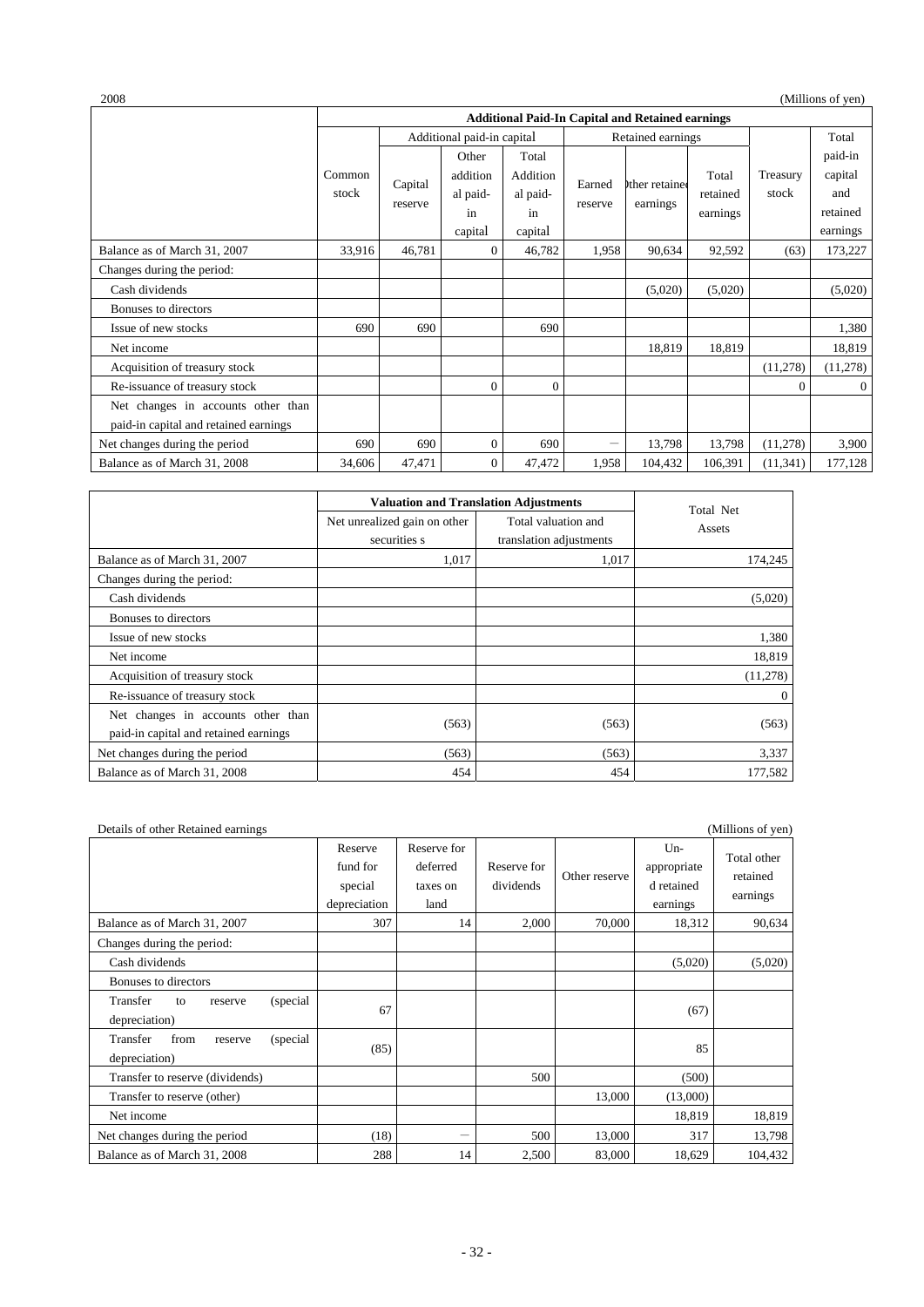# (4) Notes

(Income Statement)

| The Previous Consolidated Fiscal Year<br>(From April 1, 2006 to March 31, 2007) |                                 | The Current Consolidated Fiscal Year<br>(From April 1, 2007 to March 31, 2008)  |        |  |  |
|---------------------------------------------------------------------------------|---------------------------------|---------------------------------------------------------------------------------|--------|--|--|
| related to<br><b>Items</b><br>companies are included as follows                 | transactions<br>with<br>related | Items related to transactions with related companies<br>are included as follows |        |  |  |
| Net sales                                                                       | 34,477                          | Net sales                                                                       | 38,045 |  |  |
| Interest income                                                                 | 175                             | Interest income                                                                 | 306    |  |  |
| Dividend income                                                                 | 251                             | Dividend income                                                                 | 3,324  |  |  |
| Income from lease                                                               | 206                             | Income from lease                                                               | 167    |  |  |
| Sundry income                                                                   | 385                             | Sundry income                                                                   | 253    |  |  |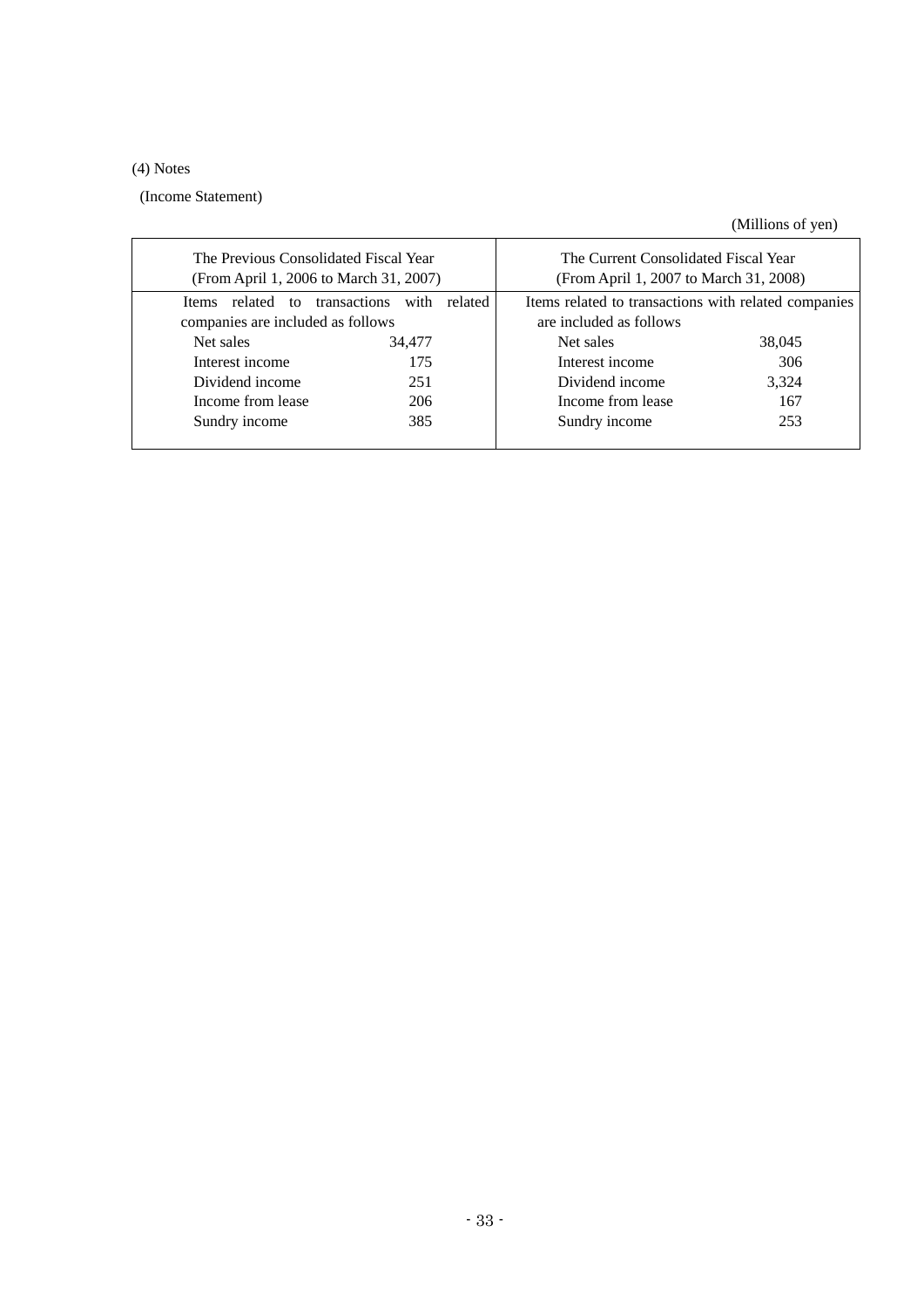| The Previous Consolidated Fiscal Year                        |          | The Current Consolidated Fiscal Year                        |        |
|--------------------------------------------------------------|----------|-------------------------------------------------------------|--------|
| (As of March 31, 2007)                                       |          | (As of March 31, 2008)                                      |        |
| 1 Breakdown of the main causes to have incurred              |          | 1 Breakdown of the main causes to have incurred deferred    |        |
| deferred tax assets and liabilities (millions of yen)        |          | tax assets and liabilities (millions of yen)                |        |
| (Deferred tax assets)                                        |          | (Deferred tax assets)                                       |        |
| Accrued bonuses                                              | 854      | Valuation loss on related companies                         | 954    |
| Allowance for retirement benefit                             | 816      | Allowance for retirement benefits                           | 898    |
| Valuation loss on inventories                                | 555      | Accrued bonuses                                             | 813    |
| Accrued enterprise tax                                       | 506      | Valuation loss on inventories                               | 591    |
| Software                                                     | 441      | Software                                                    | 401    |
| Accrued retirement benefits for directors<br>and auditors    | 392      | Accrued retirement benefits for directors<br>and auditors   | 391    |
| <b>Impairment</b> loss                                       | 340      | <b>Impairment</b> loss                                      | 340    |
| Loss on liquidation of related companies                     |          |                                                             |        |
| not allowed as deductible expenses                           | 241      | Accrued expense                                             | 218    |
| Accrued expense                                              | 157      | Allowance for doubtful accounts                             | 119    |
| Allowance for doubtful accounts                              | 115      | Accrued enterprise tax                                      | 30     |
| Others                                                       | 369      | Others                                                      | 427    |
| Total deferred tax assets                                    | 4,791    | Sub-total deferred tax assets                               | 5,187  |
|                                                              |          | Valuation allowance                                         | (954)  |
|                                                              |          | Total deferred tax assets                                   | 4,233  |
| (Deferred tax liabilities)                                   |          | (Deferred tax liabilities)                                  |        |
| Loss on revaluation of other securities                      | (698)    | Insurance reserve fund                                      | (455)  |
| Insurance reserve fund                                       | (396)    | Loss on revaluation of other securities                     | (311)  |
| Special depreciation reserve                                 | (210)    | Special depreciation reserve                                | (198)  |
| Others                                                       | (31)     | Others                                                      | (27)   |
| Total deferred tax liabilities                               | (1, 336) | Total deferred tax liabilities                              | (992)  |
| Net amount of deferred tax liabilities                       | 3,455    | Net amount of deferred tax liabilities                      | 3,241  |
| 2. Breakdown of main items causing differences between       |          | 2. Breakdown of main items causing differences between      |        |
| the effective statutory tax rates and the corporate tax rate |          | the effective statutory tax rates and the corporate tax     |        |
| after applying tax effect accounting:                        |          | rate after applying tax effect accounting (%)               |        |
| The statement of the difference between the                  |          | Legal effective tax rate                                    | 40.7   |
| effective statutory tax rate and the corporate tax           |          | (Adjustment)                                                |        |
| rate after applying tax effect accounting is omitted, as     |          | Items permanently disallowed to be                          |        |
| the difference is not more than 5/100 of the effective       |          | included in deductible expenses such as                     | 0.2    |
| statutory tax rate.                                          |          | entertainment expenses<br>Bonuses to directors and auditors |        |
|                                                              |          | excluded from deductible expense                            | 0.2    |
|                                                              |          | Items permanently disallowed to be                          |        |
|                                                              |          | included in taxable income such as                          | (3.2)  |
|                                                              |          | dividends received                                          |        |
|                                                              |          | Valuation loss of related companies                         | (12.1) |
|                                                              |          | Inhabitant tax on a per capita basis                        | 0.2    |
|                                                              |          | Deductions related to total test and                        |        |
|                                                              |          | research expenses                                           | (1.0)  |
|                                                              |          | Difference from applied effective tax                       | (0.3)  |
|                                                              |          | rate                                                        |        |
|                                                              |          | Others                                                      | (0.5)  |
|                                                              |          | Corporate tax rates after applying tax                      | 24.2   |
|                                                              |          | effect accounting                                           |        |